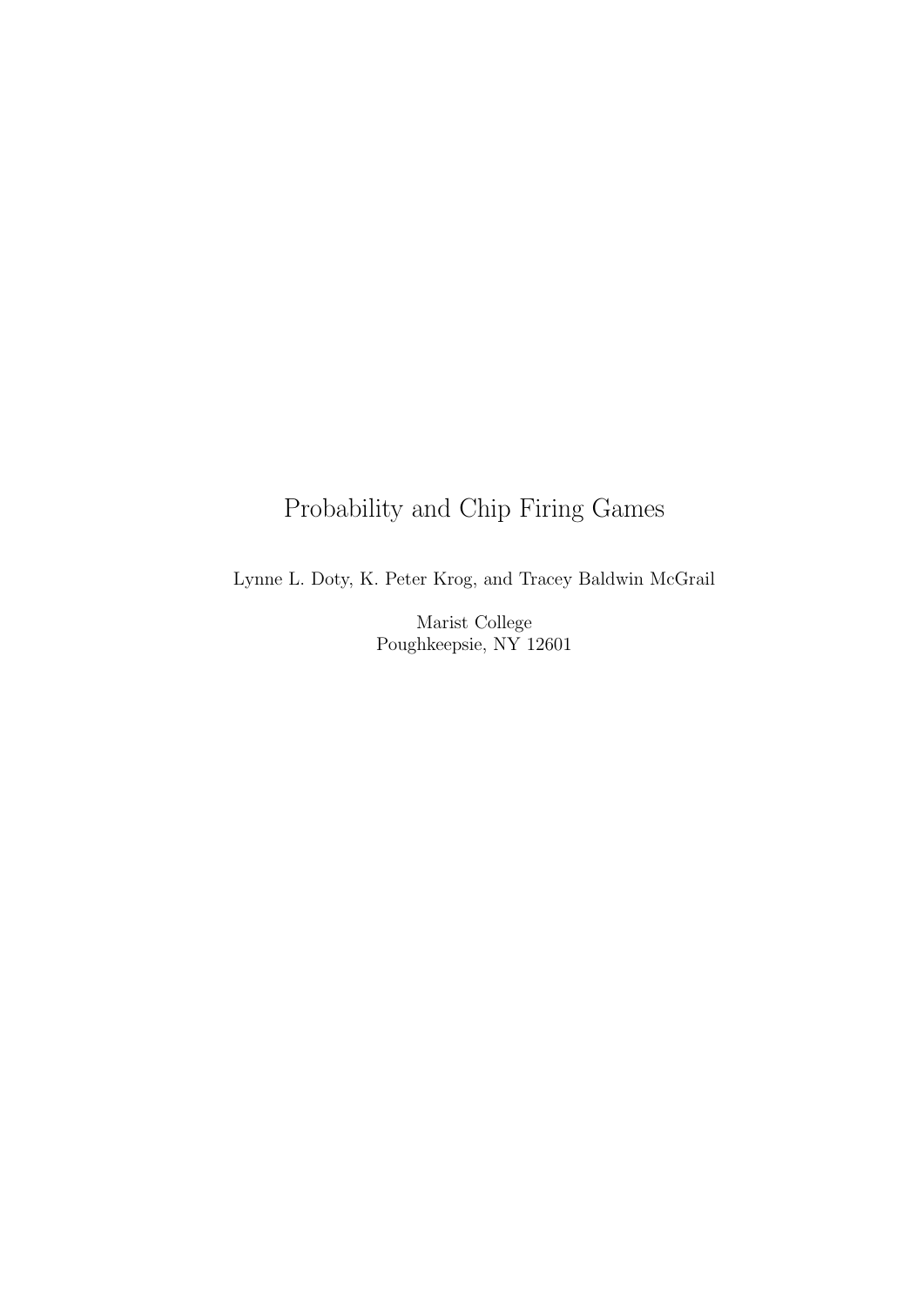### Module Information

Contact Person: K. Peter Krog

- Topic: Cellular Automata
- Subtopics: Games of Chance, Probabilistic Abacus, Chip Firing Games, Markov Analysis
- Level: upper division mathematics majors
- Prerequisites: calculus (infinite series), linear algebra, basic discrete probability, and expected value
- Expected Length: one to two weeks
- Primary Goal: use discrete probability models to analyze certain types of games that have been traditionally analyzed using non-finite methods.
- Secondary Goals: analyze games, discuss probabilities, find parameters in the games where "cute things happen".
- Intermediate Skills and Understanding: ability to use correct infinite series given a limited family to work with, understanding of probability from empirical and scientific points of view, understanding how to create a mathematical model of a "word problem", understanding infinite and finite graphs as models, understanding the "backwards" argument for finding probabilities (in the context of the probabilistic abacus), understanding of the concept of random variables, understanding how to generalize basic problems, learn material that can be used in the high school mathematics curriculum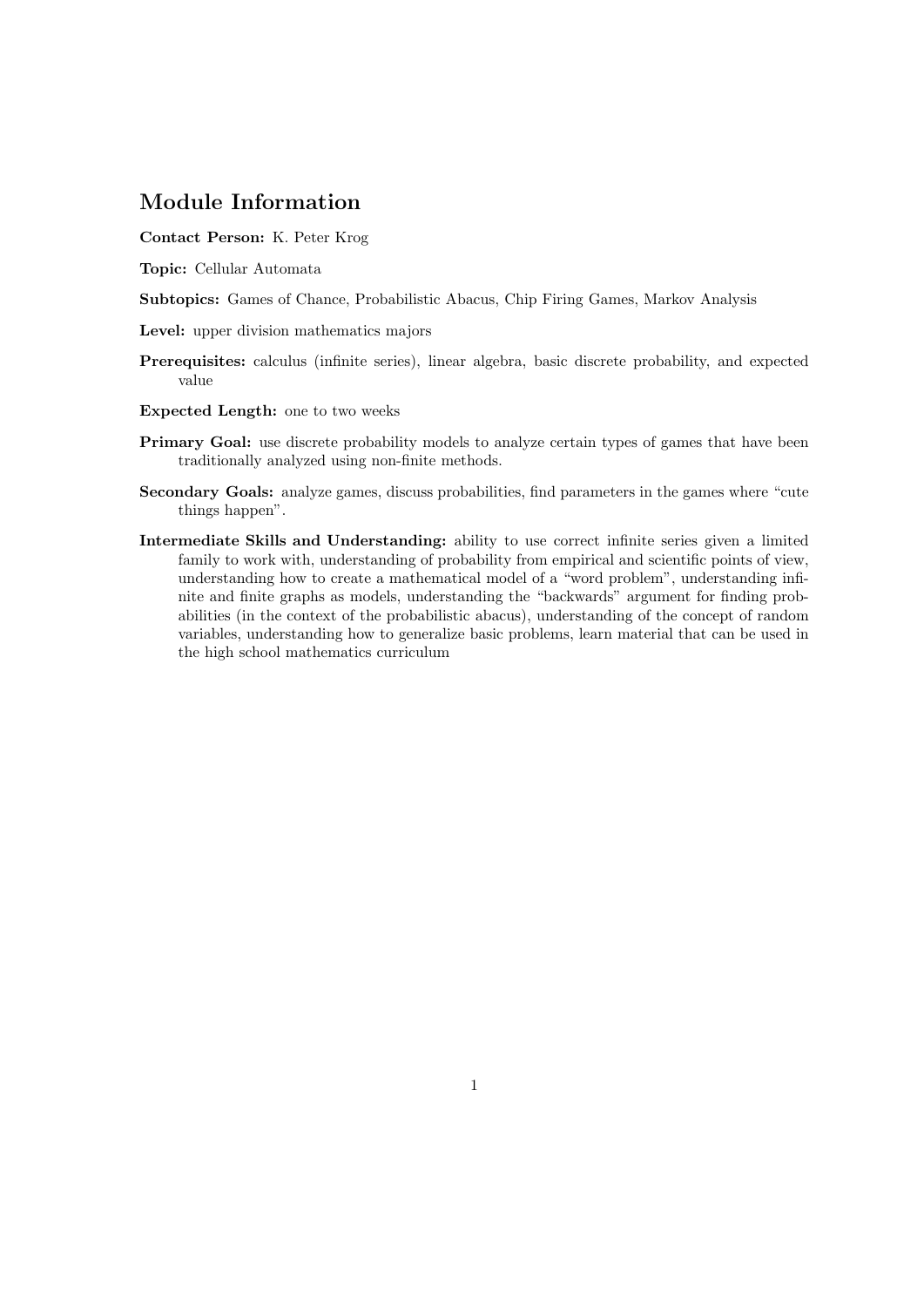## **Contents**

|              | Notes to the Instructor                                                                                                                                           | 3                                                                                                                   |
|--------------|-------------------------------------------------------------------------------------------------------------------------------------------------------------------|---------------------------------------------------------------------------------------------------------------------|
|              | Introduction                                                                                                                                                      | $\overline{\mathbf{4}}$<br>$\overline{4}$                                                                           |
| $\mathbf{1}$ | Which Game Should We Play?<br>$1.1\,$<br>1.2<br>1.3<br>1.4<br>$1.5\,$                                                                                             | $\overline{\mathbf{4}}$<br>$\overline{4}$<br>5<br>$\overline{5}$<br>6<br>$\overline{7}$<br>8<br>9<br>10<br>11<br>13 |
| $\mathbf{2}$ | Backtracking<br>2.1<br>Exercises<br>Using Backtracking Results to Compute Expected Values $\ldots \ldots \ldots \ldots \ldots$<br>2.2                             | 13<br>13<br>16<br>17<br>17<br>19                                                                                    |
| 3            | Calculating Probabilities Using the Addition and Multiplication Rules (Optional)                                                                                  | 19<br>22                                                                                                            |
| 4            | <b>Chip Firing Games</b><br>4.1<br>4.2<br>4.3<br>4.4                                                                                                              | 22<br>22<br>23<br>26<br>27<br>27                                                                                    |
| 5            | Coin Tossing and Chip Firing as Markov Processes<br>5.1<br>5.2<br>5.3<br>A Glimpse into More Standard Applications of Markov Analysis as Chip Firing Games<br>5.4 | 28<br>28<br>30<br>36<br>36<br>37<br>38<br>38<br>39                                                                  |
|              | A Solutions to Selected Exercises                                                                                                                                 | 40                                                                                                                  |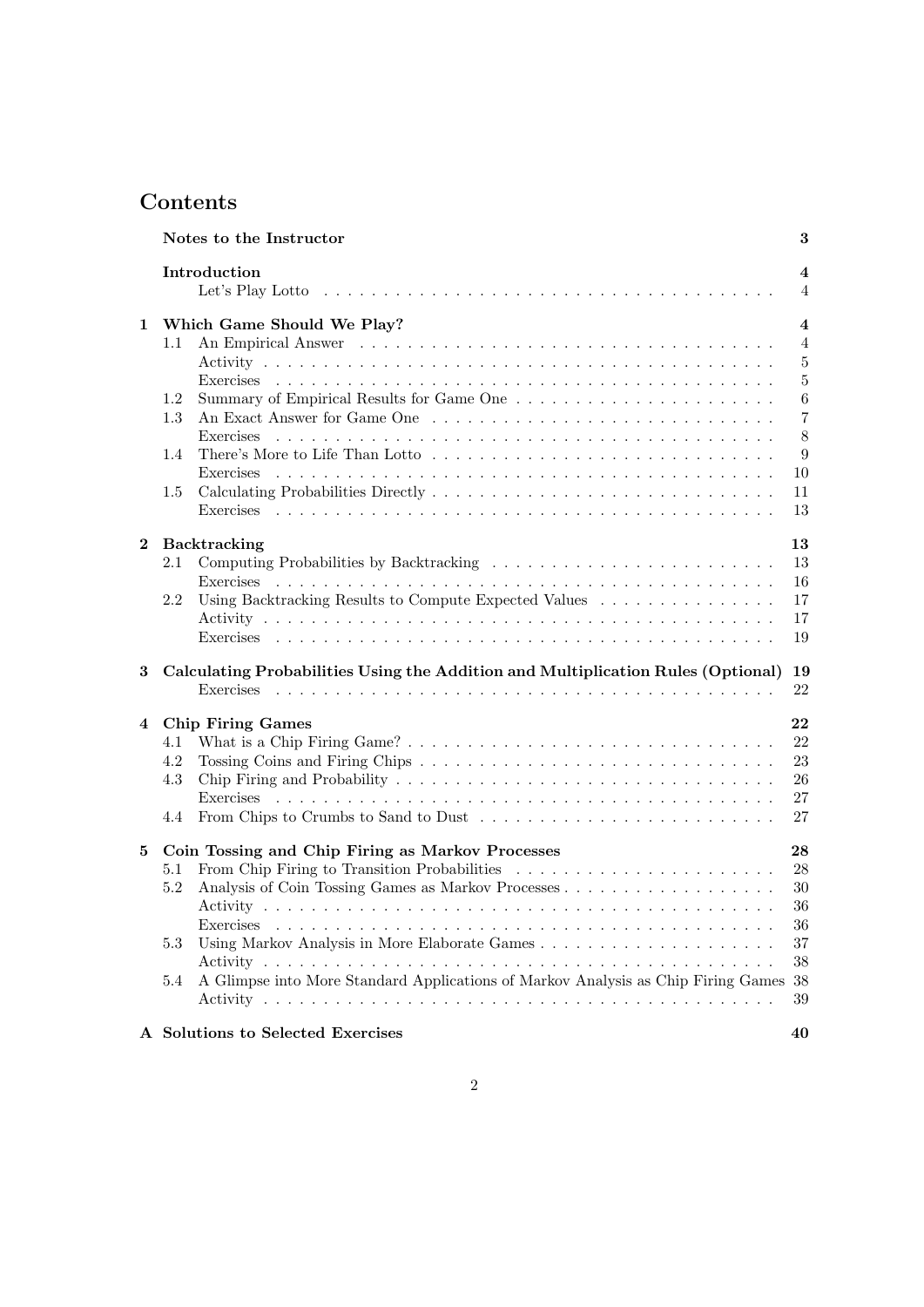### Notes to the Instructor

We have designed this module to run over the course of one to two weeks, depending on the level of your students and the material you choose to cover.

In Section 1, we provide motivation for the representation of games of chance using finite directed graphs. We run through several examples, first estimating the probability of winning each game and then calculating this probability using brute force and convergent series. For example, we describe the game in which the players first choose a sequence of heads or tails of length 3, then toss a coin, and record the results. Using infinite series, we are able to compute the probability that sequence HHT appears before the sequence THH.

In Section 2, we describe one way of using the finite directed graph representation of this game to compute the probability of winning the coin tossing game described in the first section. We also compute the expected number of tosses for the game. Section 3 describes an alternate approach to finding these probabilities. You can choose to replace the previous method with this one, or include both methods. Sections 2 and 3 require some basic knowledge of probability theory.

In Section 4, we use the directed graphs from the previous three sections to introduce chip firing games, a discrete variant of the games we played before. For example, we show that if we send "enough" chips through the directed graph for HHT vs. THH, the proportion of chips that end up in the terminal node HHT in the first game is exactly the probability that the sequence HHT beats the sequence THH.

In Section 5, we introduce a more sophisticated and rigorous approach to finding the probabilities described in the previous sections. We construct a transition matrix for each game and do a Markov analysis to justify the previous probability computations.

If you are intending this module for junior and senior level mathematics majors, you should be able to cover Sections 1 through 4 fairly rapidly and spend more time with the Markov analysis of Section 5. On the other hand, if you are working with freshman or sophomore level mathematics majors, or a more general audience, you may decide to omit Section 5 and proceed through the first four sections at a more leisurely pace. Sections 1 through 4 are designed to be self-contained, and to provide at the very least an intuitive understanding of why the computations we describe actually give you the desired probabilities.

Much of the content of this module was inspired by two papers written by Arthur Engel on what he called the "probabilistic abacus" (see [7, 8]). Students and instructors interested in an in-depth discussion of chip firing games may wish to refer to [3, 4, 5, 10]. Those interested in connections between chip firing games and group theory should see [2]. Algorithmic and run time issues involving chip firing games are dealt with in [15, 16]. More detailed information on Markov analysis can be found in [13, 14].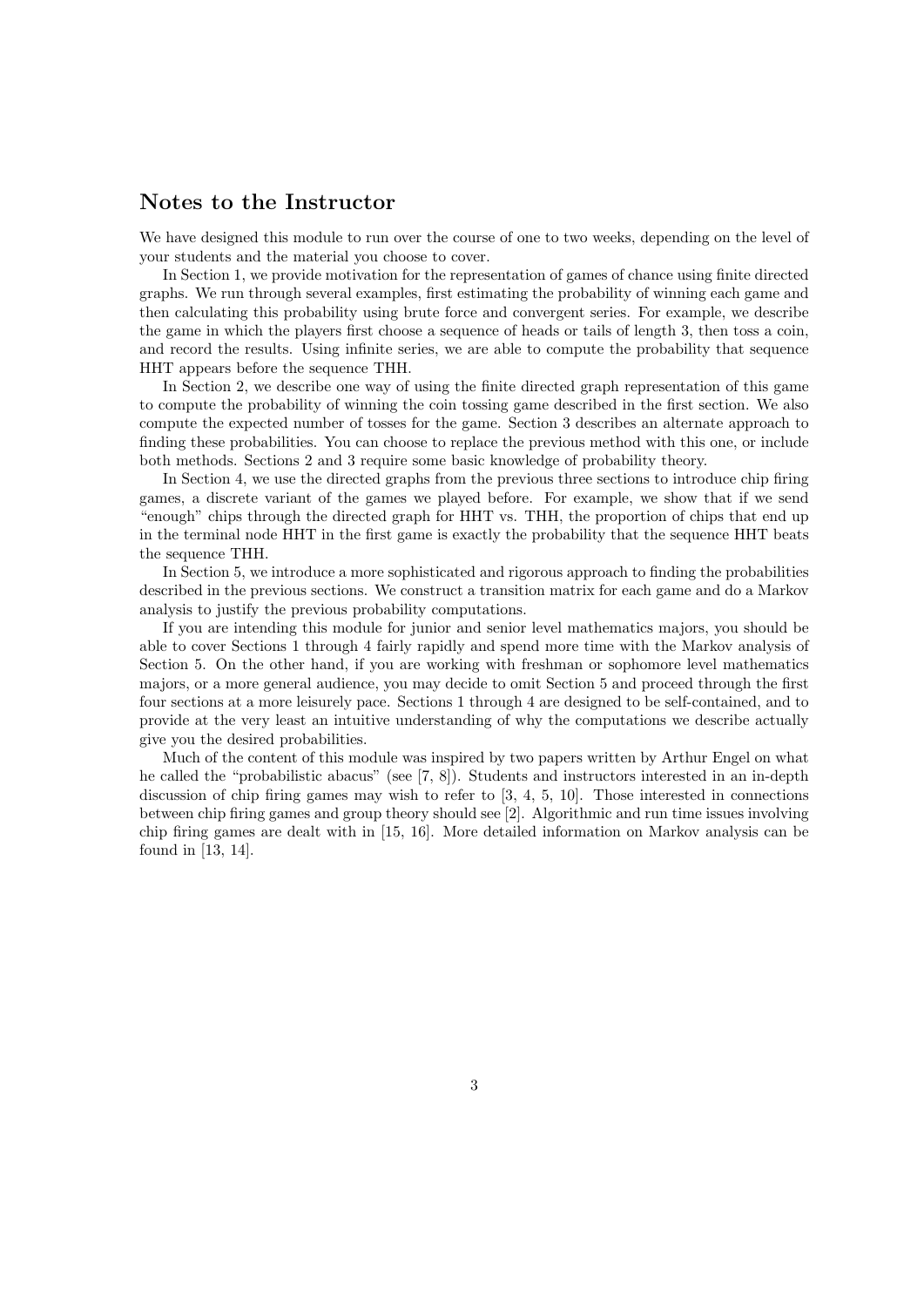### Introduction

### Let's play Lotto

There's a new type of instant lotto game that is played on a video screen. Each game is played on a display like the graph shown in Figure 1. You pay \$1 to play a game in which you can win \$5. The game starts with your counter on the \$1 node. While your counter is on any node other than the winning \$5 one or the losing \$0 node, the computer controlling the video screen randomly lights either the red or the green lamp in the traffic light in the lower right corner with equal probability. If the light flashes green, your counter moves to the adjacent node with the higher number. If the light flashes red, your counter moves to the adjacent node with the lower number. The game continues until your counter is on either the \$0 node—you lose—or on the \$5 node—you win \$5. For example, if the traffic light flashed green three times in a row, you would win \$5. You could also win if the light flashed two greens, a red, and a green in that order. There's one more part to the new lotto. When you pay your \$1 to play new lotto, you are shown two graphs and you choose which game graph you want your counter to move on. For our example, you could play either one of the games shown in Figures 1 or 2. Each game costs \$1 to play and returns \$5 if your counter makes it all the way to the \$5 node. So the question is: Which game gives you the better chance to win?



Figure 1: New Lotto Game 1



Figure 2: New Lotto Game 2

### 1 Which Game Should We Play?

### 1.1 An Empirical Answer

As a first try at determining the answer to this quandary, we could simulate the playing of many games on each diagram. As an alternative to flipping coins to simulate the traffic light, we can feed a stream of counters through the diagram according to the traffic light rules and see how many end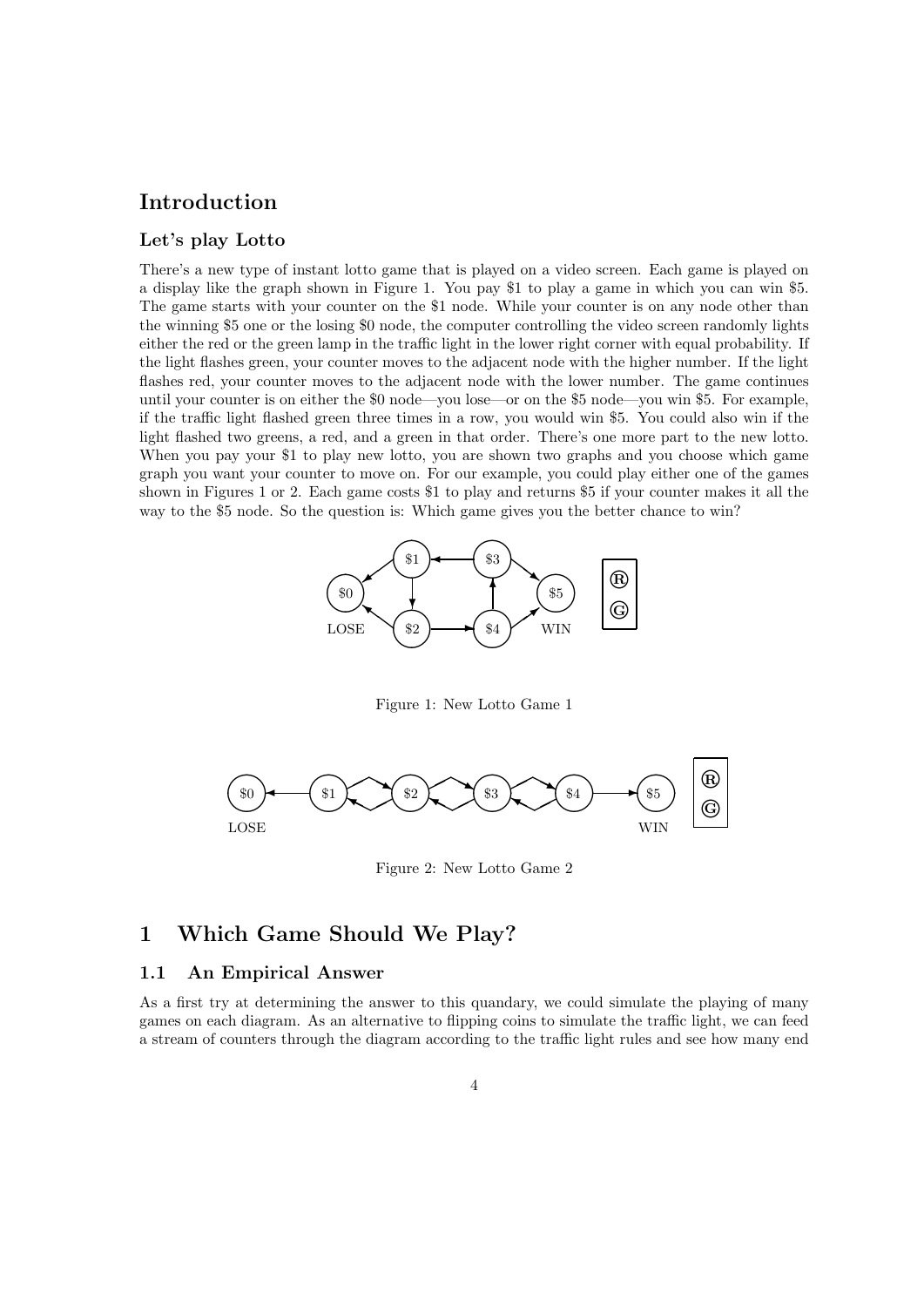| Total          |    |   |                |   | $#$ Chips on Node |   |                | Total | $#$ Chips on Node |  |                |   |   |   |         |
|----------------|----|---|----------------|---|-------------------|---|----------------|-------|-------------------|--|----------------|---|---|---|---------|
| Chips          | 0  |   | $\overline{2}$ | 3 | 4                 | 5 | Prob(5)        | Chips | $\theta$          |  | $\overline{2}$ | 3 | 4 | 5 | Prob(5) |
| $\overline{2}$ | 1  |   |                |   |                   |   | $\overline{0}$ | 19    |                   |  |                |   |   |   |         |
| 4              | 3  |   |                |   | 1                 |   | $\theta$       | 21    |                   |  |                |   |   |   |         |
| 6              | 4  |   |                |   | 1                 |   | $\theta$       | 23    |                   |  |                |   |   |   |         |
| 8              | 6  |   |                | 1 |                   |   | .143           | 25    |                   |  |                |   |   |   |         |
| 10             | 7  |   |                | 1 |                   |   | .125           | 27    |                   |  |                |   |   |   |         |
| 12             | 9  |   |                | 1 |                   |   | $\cdot^1$      | 29    |                   |  |                |   |   |   |         |
| 14             | 10 |   | 1              | 1 |                   |   | .091           | 31    |                   |  |                |   |   |   |         |
| 16             | 12 | 1 |                |   |                   | 3 | .2             | 32    |                   |  |                |   |   |   |         |
| 17             | 13 |   | 1<br>┻         |   |                   | 3 | .188           | 34    |                   |  |                |   |   |   |         |

GAME ONE

Table 1: Trials of Lotto Game One

at \$5. To simulate the equally likely probabilities of moving to a higher number or moving to a lower number on the diagram, we'll use a technique that has been called the "probability abacus." If there's just one counter on a node that has arcs leading to other nodes in the graph, then the counter sits there. We don't halve it and move the pieces. Instead we wait until there are two counters on the node, then we send one to each of the adjacent nodes in the graph. The easiest way to understand this is to feed a stream of counters—one or two at a time—into one of the games from the starting point at \$1. Look at Game One (Figure 1) first. Put two counters on the \$1 node. (There's no point in putting one counter on this node because nothing happens until you have at least two on the node.) One counter moves to \$0; the other moves to \$2. Feed two more counters to node \$1; move one to \$0 and one to \$2. Now there's two counters on \$2, so to complete this phase move one to \$0 and the other to \$4. The first two lines of Table 1 show the final status of the graph after each the completion of counter movement for each of these two turns: Three counters are on \$0 and one counter is on \$4. See if you can complete the movements for feeding in a total of eight counters and check your results with the table. Notice that at the end of counter movement for eight chips one chip has finally made it to \$5 while six chips are at \$0. Then, we can use this ratio,  $\frac{1}{7}$ , as a first (very tentative) approximation to the probability of winning \$5.

### Activity 1.1

Divide yourselves into groups of two or three students each. Continue feeding counters into Game One to verify the entries that are given in Table 1 and to complete Table 1. Then repeat this exercise for Game Two and Table 2.

### Exercises

Use your results from Activity 1.1 to answer these questions.

1. Are any of the ratios you calculated in the last column of each table the probability of winning \$5 for either game? Explain why or why not.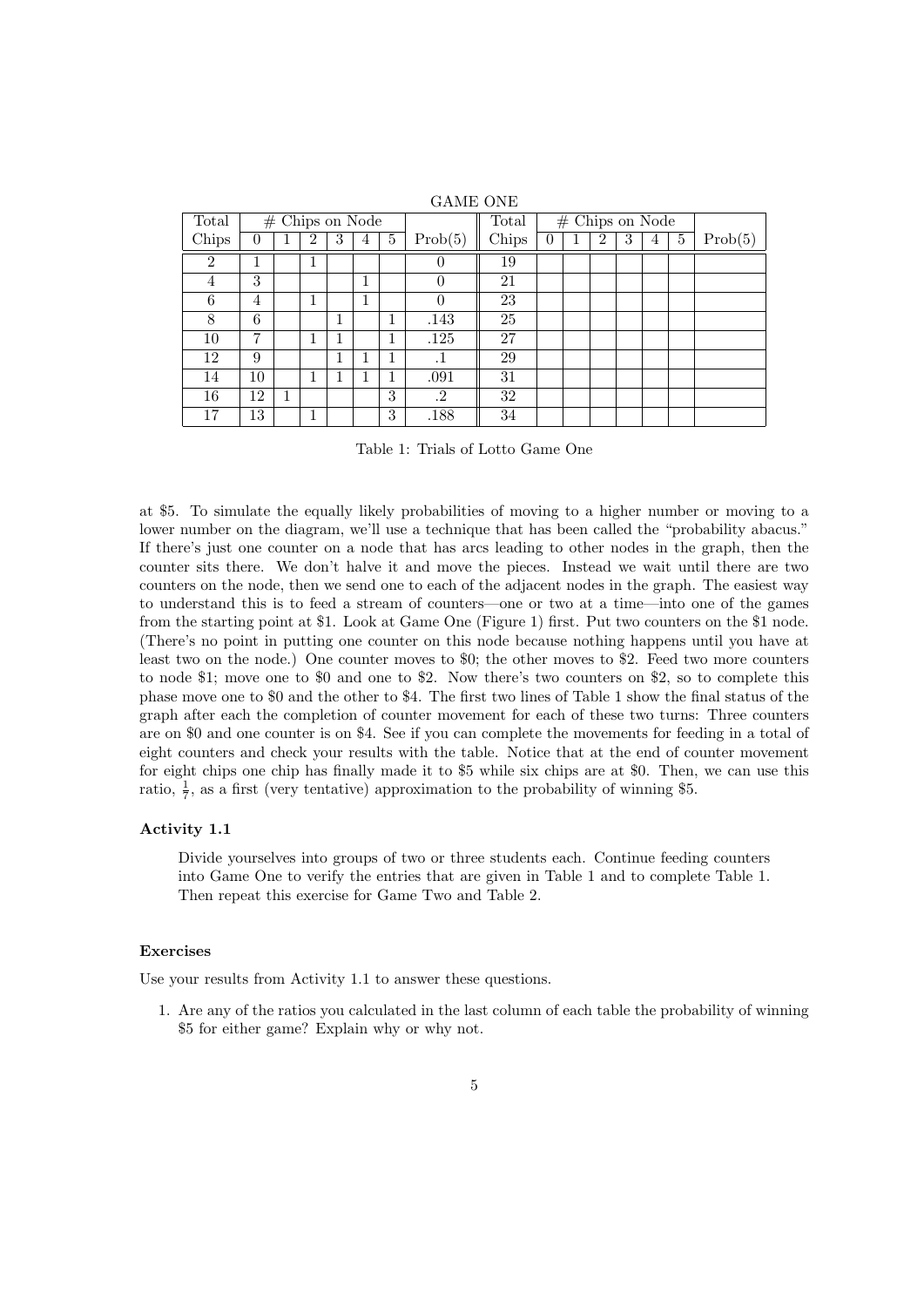| Total          | $#$ Chips on Node |   |                |   |          |   |           | Total |          | $#$ Chips on Node |   |   |   |                |          |
|----------------|-------------------|---|----------------|---|----------|---|-----------|-------|----------|-------------------|---|---|---|----------------|----------|
| Chips          | $\Omega$          |   | $\overline{2}$ | 3 | 4        | 5 | Prob(5)   | Chips | $\theta$ |                   | 2 | 3 | 4 | 5              | Prob(5)  |
| $\overline{2}$ |                   |   | ⊥              |   |          |   | 0         | 16    | 11       |                   |   | T |   | $\overline{2}$ | $.154\,$ |
| 4              | $\overline{2}$    |   |                |   | $\theta$ |   | $\theta$  | 17    |          |                   |   |   |   |                |          |
| 5              | 3                 |   |                |   | $\theta$ |   | $\theta$  | 18    |          |                   |   |   |   |                |          |
| 7              | 4                 |   |                |   | 1        |   | $\theta$  | 19    |          |                   |   |   |   |                |          |
| 8              | 5                 | 1 |                | 1 | 1        |   | $\theta$  | 21    |          |                   |   |   |   |                |          |
| 9              | 6                 |   | 1              |   | 1        |   | $\theta$  | 22    |          |                   |   |   |   |                |          |
| 11             | 7                 |   |                | 1 |          | 1 | .125      | 23    |          |                   |   |   |   |                |          |
| 12             | 8                 |   |                |   | 1        |   | .111      | 24    |          |                   |   |   |   |                |          |
| 13             | 9                 |   |                | 1 |          |   | $\cdot$ 1 | 26    |          |                   |   |   |   |                |          |
| 14             | 10                |   |                |   |          |   | .091      |       |          |                   |   |   |   |                |          |

GAME TWO

Table 2: Trials of Lotto Game Two

- 2. Can you estimate the probability of winning \$5 for each game using trends that appear in the tables? Write a brief justification for each estimation.
- 3. Given the information in the tables, which game are you more likely to win if you play it once? How much confidence do you have in your answer?

### 1.2 Summary of Empirical Results for Game One

After having completed Activity 1.1 you might have noticed a few things about the patterns in the tables and the relative frequencies that you computed. Let us focus on Game One. First, you might suspect that the probability of winning \$5 in Game One is approximately 0.2. How good is this estimate? A standard technique to increase confidence in empirical probability estimates is to increase the number of trials. That's just too tedious for these games; although it might be fun to write a small program that would feed counters into the games and calculate the relative frequencies for you. A more mathematically interesting and eventually more effective way to determine the probabilities is suggested by careful analysis of some of the patterns of counters in the graph diagram. For example, you might have noticed that the relative frequency of 0.2 occurred twice in your experiments: in the rows for 16 and 31 chips. (See Table 3.)

In each case there is only one counter remaining "in play", that is, on one of the nodes with arcs

|       | GAME VIIE |                   |  |  |  |    |         |  |  |  |  |  |
|-------|-----------|-------------------|--|--|--|----|---------|--|--|--|--|--|
| Total |           | $#$ Chips on Node |  |  |  |    |         |  |  |  |  |  |
| Chips |           |                   |  |  |  | 5. | Prob(5) |  |  |  |  |  |
| 16    | 19        |                   |  |  |  |    |         |  |  |  |  |  |
|       |           |                   |  |  |  |    |         |  |  |  |  |  |

GAME ONE

Table 3: Selected Trials of Lotto Game One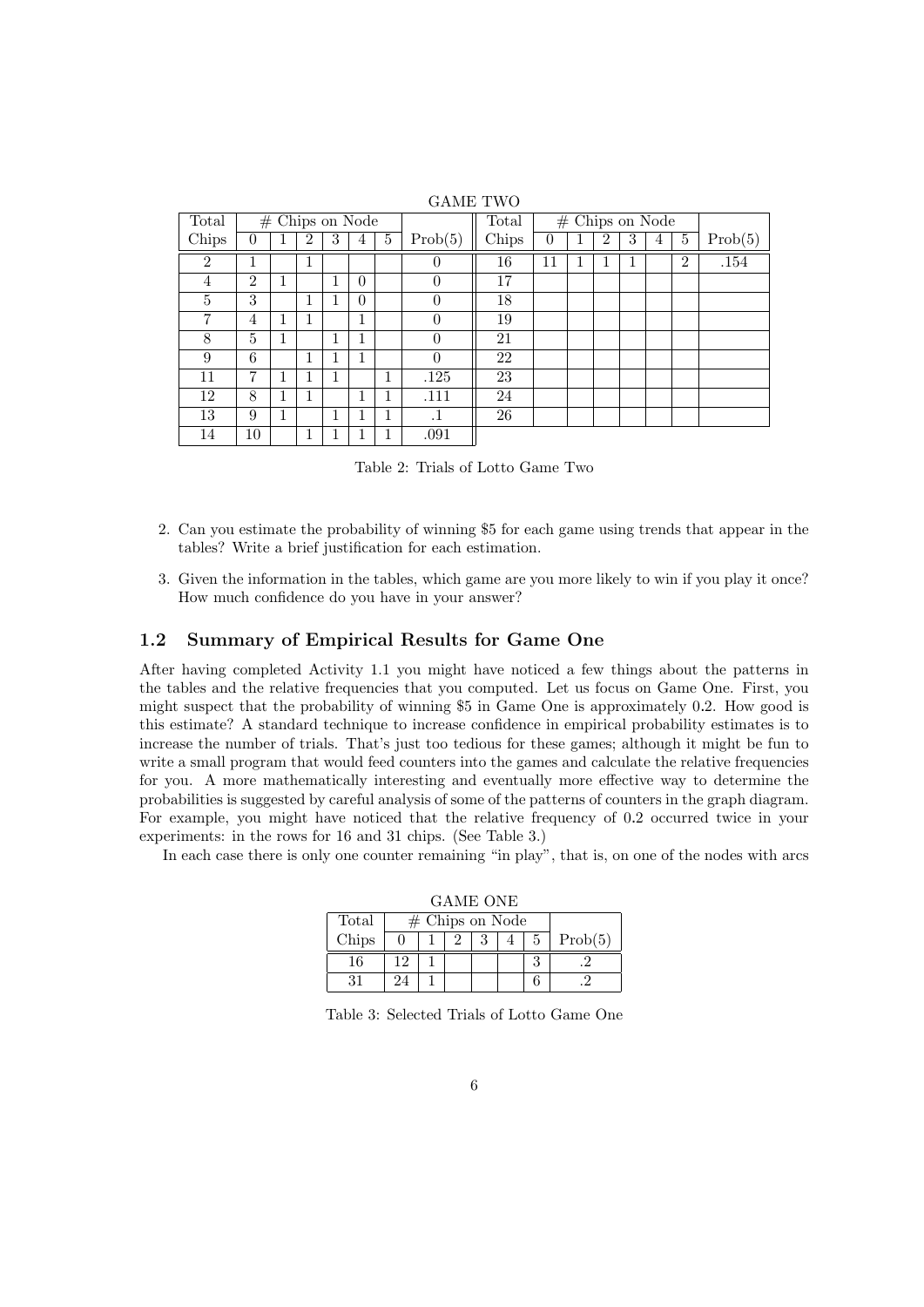|  | GAME ONE |
|--|----------|
|  |          |

| Total | $#$ Chips on Node |  |  |  |  |   |         |
|-------|-------------------|--|--|--|--|---|---------|
| Chips |                   |  |  |  |  | 5 | Prob(5) |
|       |                   |  |  |  |  |   | .188    |
|       |                   |  |  |  |  |   |         |

Table 4: Selected Trials of Lotto Game One

leading away from it. So most of the counters you fed into the game made it all the way through to winning or losing positions, and the relative frequency of winning for these counters gives the same estimate for winning, 0.2.

Another repeating pattern of counters occurs in the row with 17 counters played and the row with 32 counters played. (See Table 4.)

While the ratios for the two rows are different (0.188 vs. 0.194, respectively), the 15 counters that moved through the game between these two rows have divided themselves between \$0 and \$5 with  $25 - 13 = 12$  going to \$0 and  $6 - 3 = 3$  going to \$5. Again the relative frequency of winning  $$5 \text{ is } \frac{3}{15} = 0.2$ . Is this phenomenon just a lucky chance for this game, or is there the germ of a general idea here that connects the recurring patterns of counters with a correct determination of probability?

In the next few sections we'll look at three related ideas:

- 1. A complete description of an analytic method to calculate probability for games that are played on finite graphs,
- 2. An analysis of recurrent counter patterns for such games and a determination of the accuracy of probability estimates that use these patterns, and
- 3. A proof (using ideas from elementary absorbing Markov chains) that the method referred to in item (2) above is an exact method of determining probabilities of certain infinite probability processes that can be modeled on finite graphs.

### 1.3 An Exact Answer for Game One

As discussed in the previous section, we have some experimental evidence that the probability of winning \$5 in Game One is approximately 0.2. The evidence is not, however, very convincing. So in this section we'll try to determine exact answers to probability question by using mathematical analysis of the structure of the game graphs. In order to win Game One the counter must follow some path (possibly retracing some of it's earlier moves) from \$1 to \$5. Each path corresponds to a unique sequence of  $red(R)$  and green $(G)$  flashed. For example, if the lights flash in this sequence GGGRRGGRG, the corresponding path the counter follows is 1-2-4-3-1-2-4-3-5. This path is a winning one, and it's easy to calculate the probability that a counter follows this path. Since there are eight arcs in the path and each has probability  $1/2$  (each arc from any node is equally likely), the probability of this path occurring is  $(1/2)^8$ . This is not the only way, however, that a player can win. A complicating fact is that there are infinitely many winning paths. To complete the calculation that someone wins \$5 playing this game, we must enumerate all the paths in the graph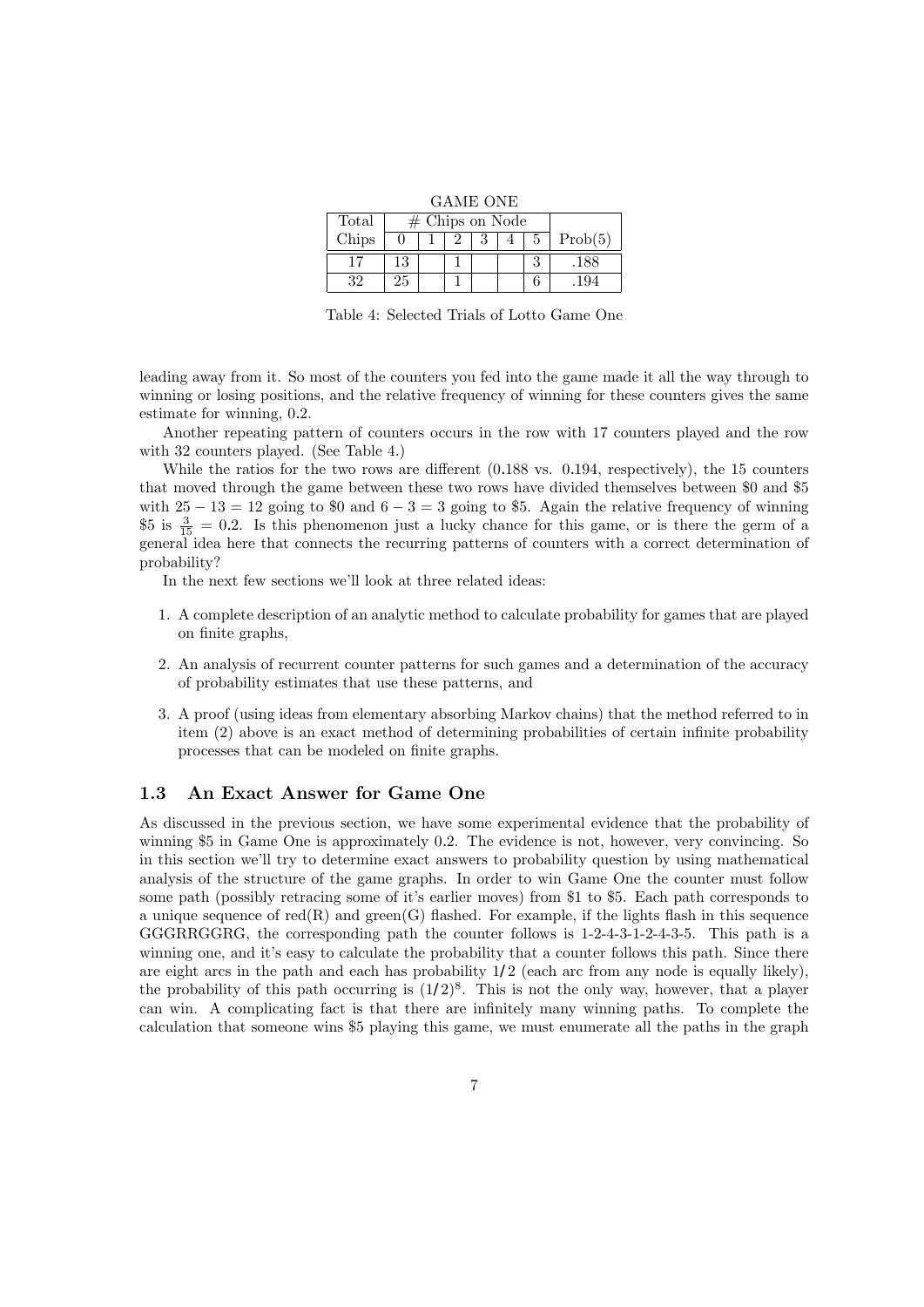| Sequence of wins/losses | Path in graph                       | Length of Path | Probability  |
|-------------------------|-------------------------------------|----------------|--------------|
| GGG                     | $1 - 2 - 4 - 5$                     |                | $(1/2)^3$    |
| GGRG                    | $1 - 2 - 4 - 3 - 5$                 |                | $(1/2)^4$    |
| GGRRGGG                 | $1 - 2 - 4 - 3 - 1 - 2 - 4 - 5$     |                | $(1/2)^{7}$  |
| GGRRGGRG                | $1 - 2 - 4 - 3 - 1 - 2 - 4 - 3 - 5$ |                | $(1/2)^8$    |
| GGRRGGRRGGG             | $1-2-4-3-1-2-4-3-1-2-4-5$           |                | $(1/2)^{11}$ |
| GGRRGGRRGGRG            | $1-2-4-3-1-2-4-3-1-2-4-3-5$         | 12             | $(1/2)^{12}$ |

Table 5: Some paths from \$1 to \$5 and their probabilities

that start at \$1 and end with \$5, then determine the probability of each path, and finally sum these probabilities.

Table 5 lists some of the paths from \$1 to \$5, together with their lengths and probabilities. One of the two shortest paths always appears at the end of any winning (ending with \$5) sequence of G's and R's. The early part of each path simply shows that you can run through the cycle 1-2-4-3-1 (four light flashes,GGRR) any number of times before you hit on the final part of the path that ends either 1-2-4-5 or 1-2-4-3-5.

So winning paths will have lengths 3, 7, 11, 15, ... or lengths 4, 8, 12, 16, ... . Each path of length *i* has probability  $(1/2)^i$ . Hence the probability that the counter completes a path that leads from \$1 to \$5 is given by

$$
\text{Prob}(\text{Winning } \$5) = \sum_{i=0}^{\infty} \left(\frac{1}{2}\right)^{4i+3} + \sum_{i=0}^{\infty} \left(\frac{1}{2}\right)^{4i+4} = \frac{3}{16} \sum_{i=0}^{\infty} \left(\frac{1}{16}\right)^i = \frac{1}{5}
$$

#### Exercises

- 4. Verify by direct calculation (using the graph in Figure 1) that the probability of losing Lotto Game One is 4/5.
- 5. Suppose each move of the counter in Lotto Game One is no longer governed by red and green flashes that are equally likely. Instead the probability of a green flash is  $p = .4$ . How does this change the analysis of the problem. Can you find the probability that starting with \$1 a player wins \$5?
- 6. (This is an extremely difficult exercise!) Follow a similar procedure to find the probability of winning Lotto Game Two, assuming that the red and green flashes both occur with probability 1/2:
	- (a) First find all shortest paths from \$1 to \$5. Describe them in terms of sequences of red (R) and green (G) flashes.
	- (b) Determine what lengths  $n$  are possible for winning paths.
	- (c) Count the number of winning paths for each possible length  $n$ .
	- (d) Calculate the probability of winning Lotto Game Two in exactly  $n$  flashes.
	- (e) Calculate the probability of winning Lotto Game Two.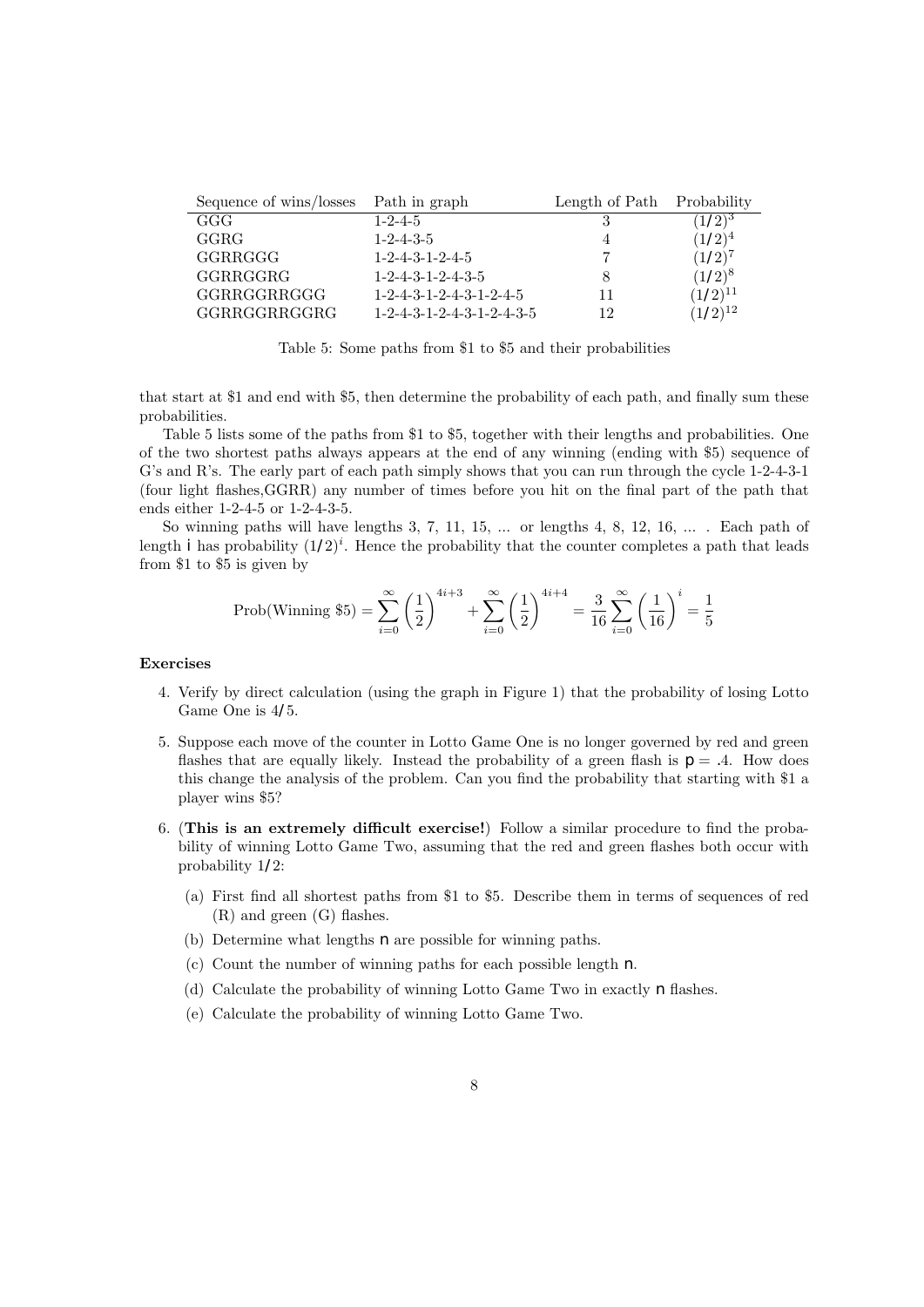

Figure 3: Tree diagram for Coin Tossing Game

### 1.4 There's More to Life Than Lotto

The Lotto games in the previous section are played on a game board that looks like a graph: it has nodes and arcs. There are many probability processes that can be represented by such graphs. As an illustration of how infinite probability processes can be analyzed effectively using the graph representation we consider a coin tossing game in which the number of tosses is NOT fixed before the game starts.

Ben and Jerry are going to play a game in which a fair coin is flipped repeatedly until one of the sequences HHT or THH appears. They agree that if HHT comes up first Ben wins and if THH appears first Jerry wins. What is Ben's chance of winning this game? Once again we have a game that could continue forever. For starters, let us look at the beginning of a standard probability tree for this game (Figure 3).

There are several interesting features in this tree. Although there is a fairly obvious repeated structure in the top part of the tree, the repeating sub-trees in the bottom half of the tree are far from obvious. To help gain insight we can take advantage of a directed graph. In this game it is easier to construct the finite graph corresponding to the tree if we focus on the process of recording the outcomes of the coin flips that appear in any string of repeated tosses. First note that the shortest sequence of coin flips that could result in a winner has three flips. The graph showing the two paths in the graph that correspond to the two short strings is shown in Figure 4(a). Each node is labeled with the sequence of the coin tosses that have occurred up to that time of the game. Our objective is to represent all the strings that correspond to a completed game without using any more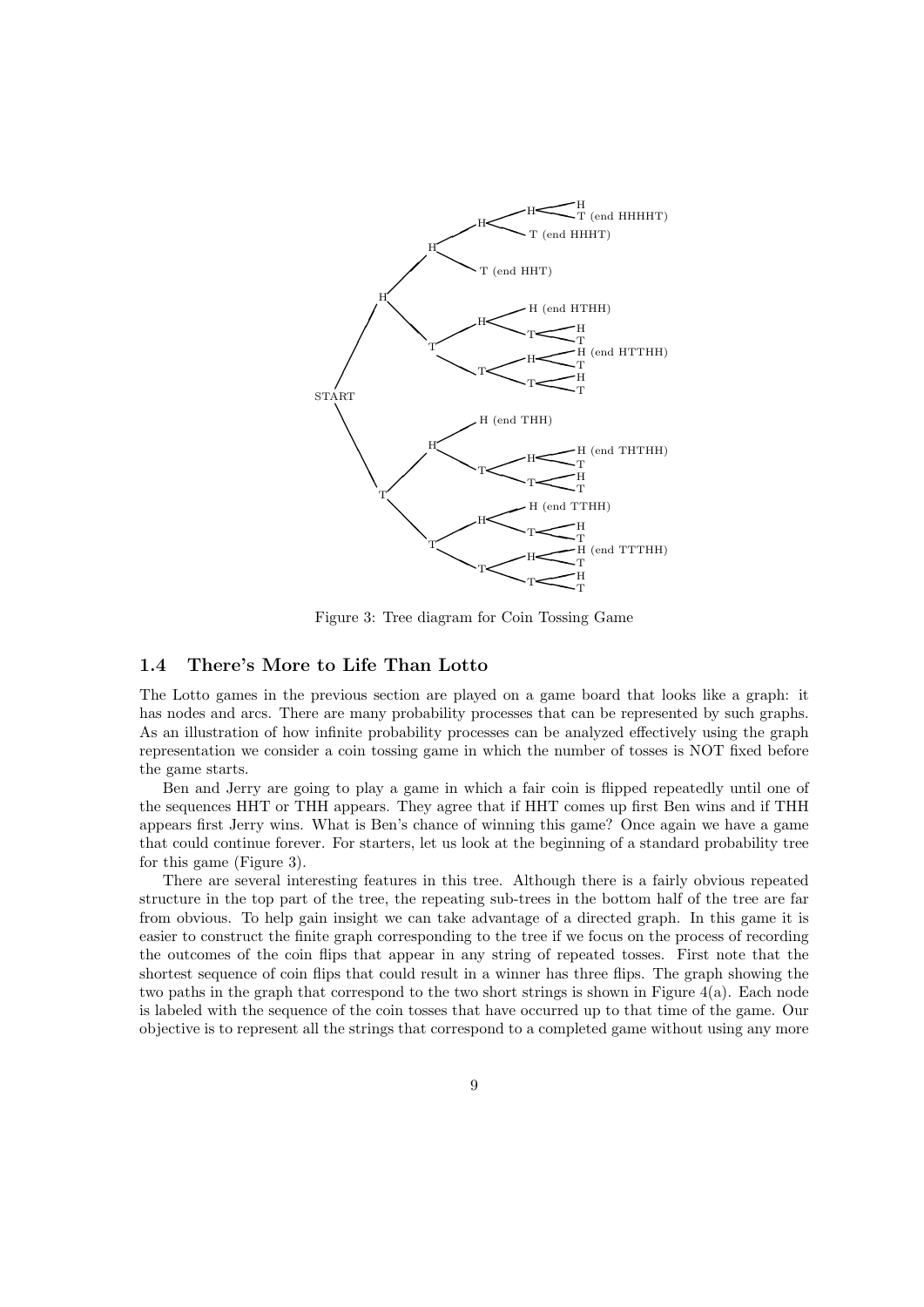

Figure 4: Steps to create finite diagram for Coin Tossing Game

nodes if at all possible. The important observation here is that only the three most recent tosses in any sequence of coin flips affect the outcome of a game that is still in progress. For example, in the sequence THTHTHH the first four flips are irrelevant to the outcome of the game—Jerry wins just as surely here as he would with THH.

Keeping in mind the fact that only the three most recent tosses affect the outcome of a continuing game we can add edges to the finite graph shown in Figure  $4(a)$  that will allow us to represent on the finite graph any sequence of H's and T's that correspond to a complete coin tossing game. The complete finite graph diagram representing this particular coin tossing contest (HHT vs. THH) is shown in Figure 4(b). How can we be sure the graph representation is complete? Remember that the graph is supposed to be a finite structure that has exactly one path for each finite branch (completed game) of the infinite probability tree associated with the game we're playing. The branches of the tree in turn are supposed to be in one-to-one correspondence with all possible sequences of H's and T's that can occur in the course of the game. To be convinced that the finite graph correctly models this game we need to see that each possible sequence that can occur in a completed game corresponds to exactly one path from START to either HHT or THH. Let's look at an example. Consider the five-flip complete game sequence HTTHH. In Figure 4(b), we can trace the corresponding path: START-H-T-T-TH-THH. Each one of the five coin flips is represented by an edge in this path. The self-loop T-T in the graph corresponds to the fact that repeated tails TT in the sequence of coin flips really doesn't move the game closer to completion. The game only moves closer to an end when heads start to occur after at least one tail. See if you can find the path in the graph that corresponds to the game HTHTTTHT.

#### Exercises

- 7. Suppose Ben and Jerry continue playing the coin tossing game but now they agree that if HTT comes up first Ben wins and if TTH appears first Jerry wins. Draw the finite graph diagram that corresponds to this version of the game.
- 8. Same question as Exercise 7 for the sequences THT for Ben, HTT for Jerry.
- 9. For each of the five sequences below, determine whether the sequence could appear as a game sequence in the original version of Ben and Jerry's game—HHT against THH (shown in Figure 4(b)). If a sequence doesn't correspond to a possible game sequence for Ben and Jerry explain why.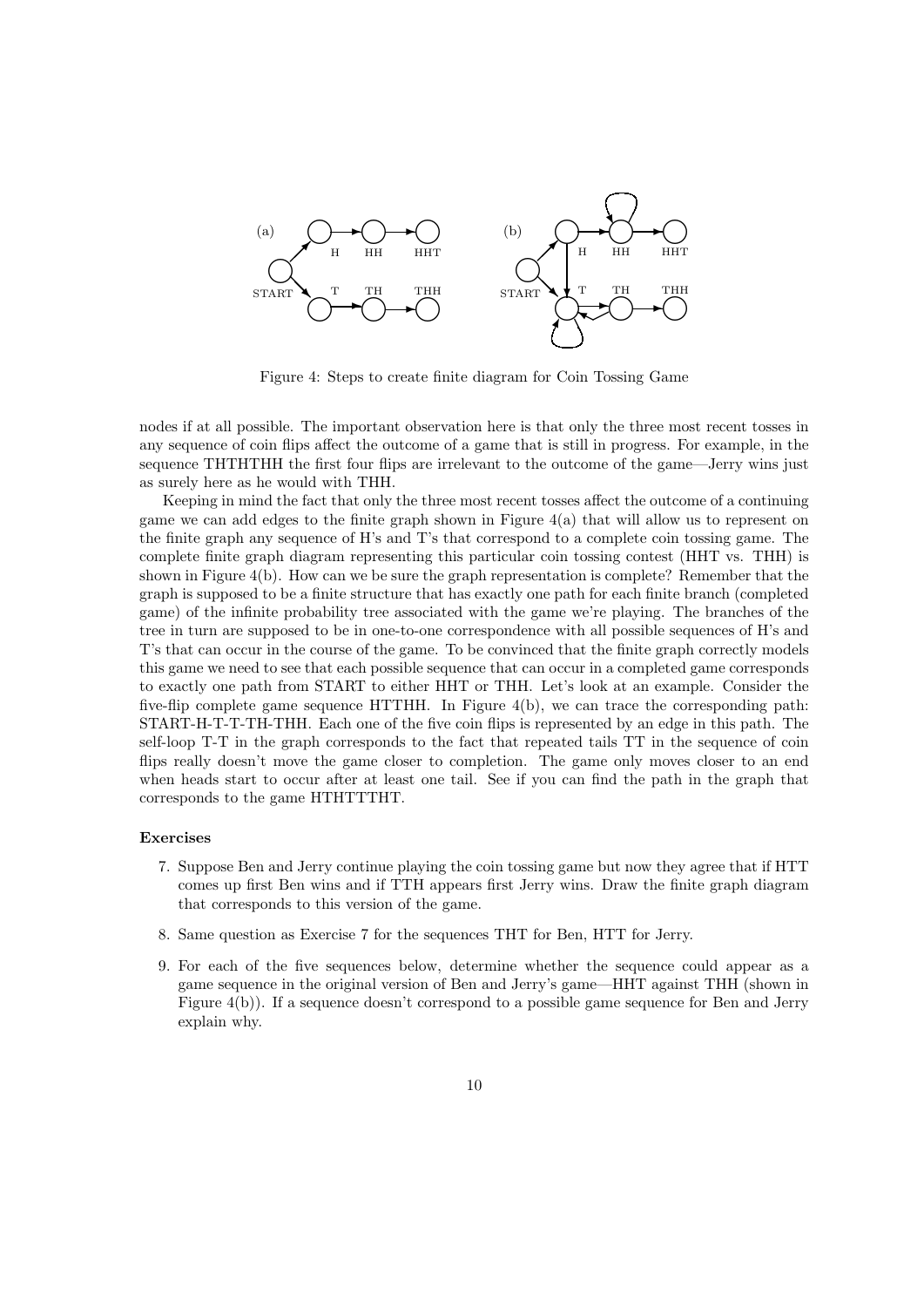- (a) HTHTHH
- (b) TTTTTHTHTHH
- (c) HTHTHTHTHTT
- (d) HHHTTHH
- (e) HHHHHHHT
- 10. Suppose Thelma and Louise decide to play the same type of coin tossing game as Ben and Jerry, but they agree that if HTHT come up Thelma wins and if TTHT comes up Louise wins. Draw the finite graph diagram that corresponds to this game.
- 11. Can you think of a problem that might arise if the winning strings had different lengths? (Hint: Can you think of an example where Jerry has no chance of winning?)
- 12. Draw the finite graph diagram that corresponds to this game. Roll a single six-sided die. Your starting score is 0. If you roll an even number, you add that number to your total. If you roll an odd number, you subtract that number from your total never dropping below 0. The game is over when your total reaches at least 7 or it returns to 0.

### 1.5 Calculating Probabilities Directly

Consider the coin tossing game between Ben and Jerry represented by the finite graph in Figure 4(b). We should be able to calculate the probability that Ben wins by 1) determining how many different paths there are from START to HHT (Ben's sequence), and 2) calculating the probability of each such path. Remember that the probability of any path with *i* edges is  $(1/2)^i$  since each edge represents an outcome for the toss of a fair coin. We see that the only paths from START to HHT follow the top part of the diagram. It is easy to count them. There is exactly one path of length 3, START-H-HH-HHT; exactly one of length 4, START-H-HH-HH-HHT; exactly one of length 5, START-H-HH-HH-HH-HHT; and so on. In total there is one path of length i, for each  $i \geq 3$ . So

$$
\text{Prob}(\text{Ben wins}) = \text{Prob}(\text{HHT}) = \sum_{i=3}^{\infty} \left(\frac{1}{2}\right)^i = \ldots = 1/4.
$$

Of course, we can immediately see that Jerry's probability of winning is  $1-1/4 = 3/4$ . But let's see how to use the graph diagram to calculate the probability of THH directly. This calculation is complicated by two facts. First there are two different direct (i.e., no loops) paths from START to THH: START-T-TH-THH and START-H-T-TH-THH. Second there are two ways to construct longer paths from START to THH, the self-loop at T and the two-cycle T-TH-T. One way to avoid enumerating all paths in this graph is to note that all paths that lead to Jerry winning must contain the node labeled T and that once having arrived at that node, the game can be won only by Jerry. In other words, if the game gets to the node labeled T, the probability that Jerry wins is 1. So all we need to do in this graph is determine the probability that the game gets to node T. This observation substantially simplifies the enumeration of paths. There are only two paths from START to T: START-H-T and START-T. It is a straightforward calculation to determine

$$
Prob(Jerry wins) = Prob(path \, START\text{-}H\text{-}T) + Prob(path \, START\text{-}T) = \left(\frac{1}{2}\right)\left(\frac{1}{2}\right) + \left(\frac{1}{2}\right) = \left(\frac{3}{4}\right).
$$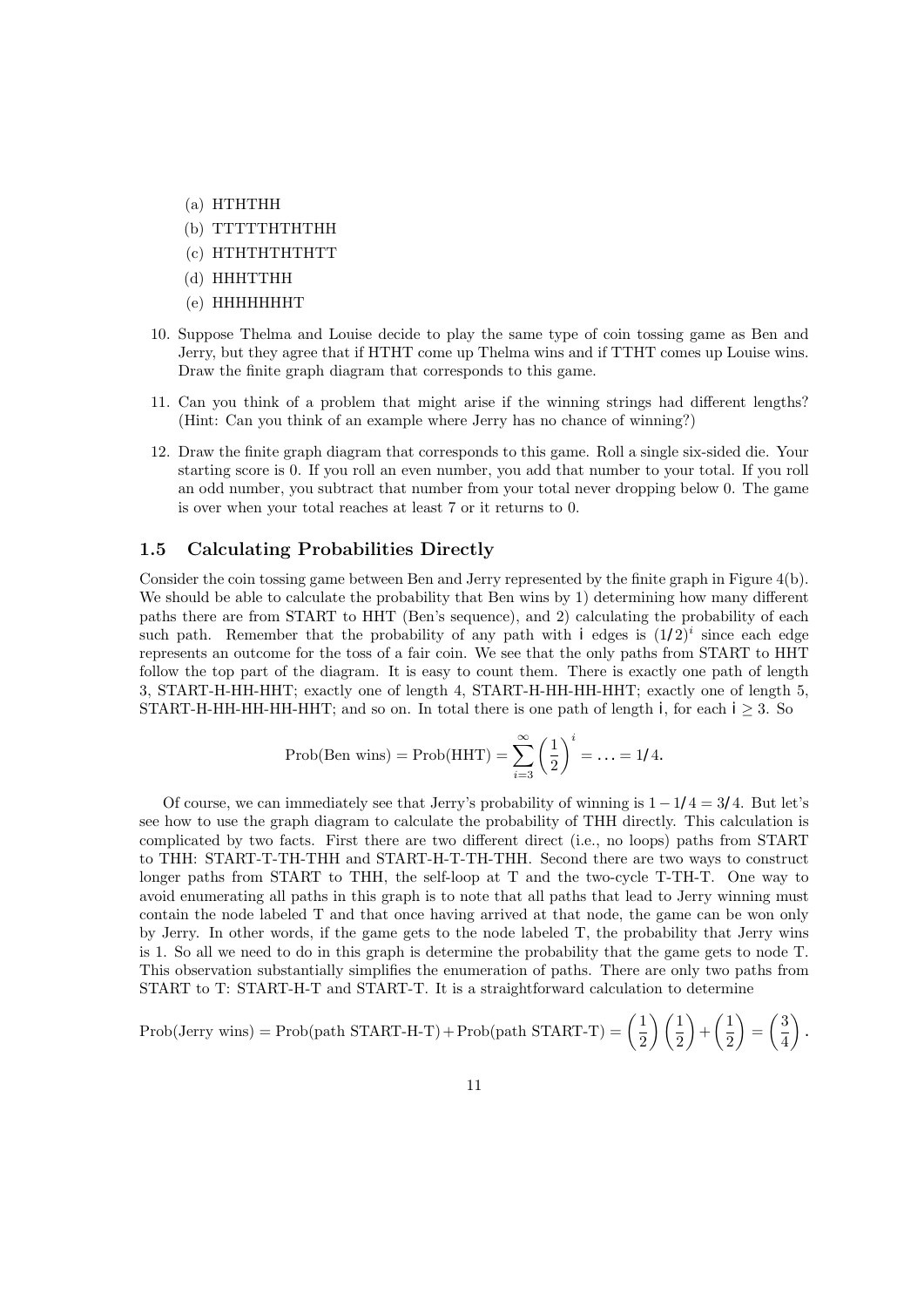In the previous example the fact that we quickly reach a single node from which we know with certainty only one player can win allows us to make short work of the probability calculation. This nice feature is, however, often not a feature of the graph we need to work with. Suppose that Ben and Jerry get tired of Jerry winning most of the time and agree to new rules. The game now ends with the first appearance of either string HHT or string THT. Ben still wins with HHT. Before you look at Figure 5, try to draw the finite graph for this game (you can check your work against Figure 5). Notice that in this graph, either player can win from node H and either player can win from node T. There is no node (except a winning one) from which we can be certain that Jerry (THT) wins. A further complication arises from the fact that there are several paths through the graph from START to HH—a node from which only Ben (HHT) can win. The three basic paths (ignoring for the moment the effect of self-loops) from START to HHT are shown in Figure 6.



Figure 5: Finite Diagram for New Coin Tossing Game

Each path from START to HHT will be of exactly one of the following forms, corresponding to each of the diagrams in Figure 6: 1) START-H-HH-...-HH-HHT, where the substring HH-...-HH corresponds to traversing the self-loop any number of times including not at all; 2) START-H-T-T- . . . -T-TH-HH-. . . -HH-HHT, with similar explanations for substrings HH-. . . -HH and T-. . . -T. 3) START-T-T-. . . -T-TH-HH- HH-. . . -HH-HHT, with similar explanations for substrings HH-. . . -HH and T-. . . -T.

Once we have all the paths from START to HHT counted exactly once, we can again find Ben's probability of winning by summing the probabilities of all such paths. It is important to remember that each path of the form START-H-HH-HH-. . . -HH-HHT has a different probability depending



Figure 6: Possible paths from start to HHT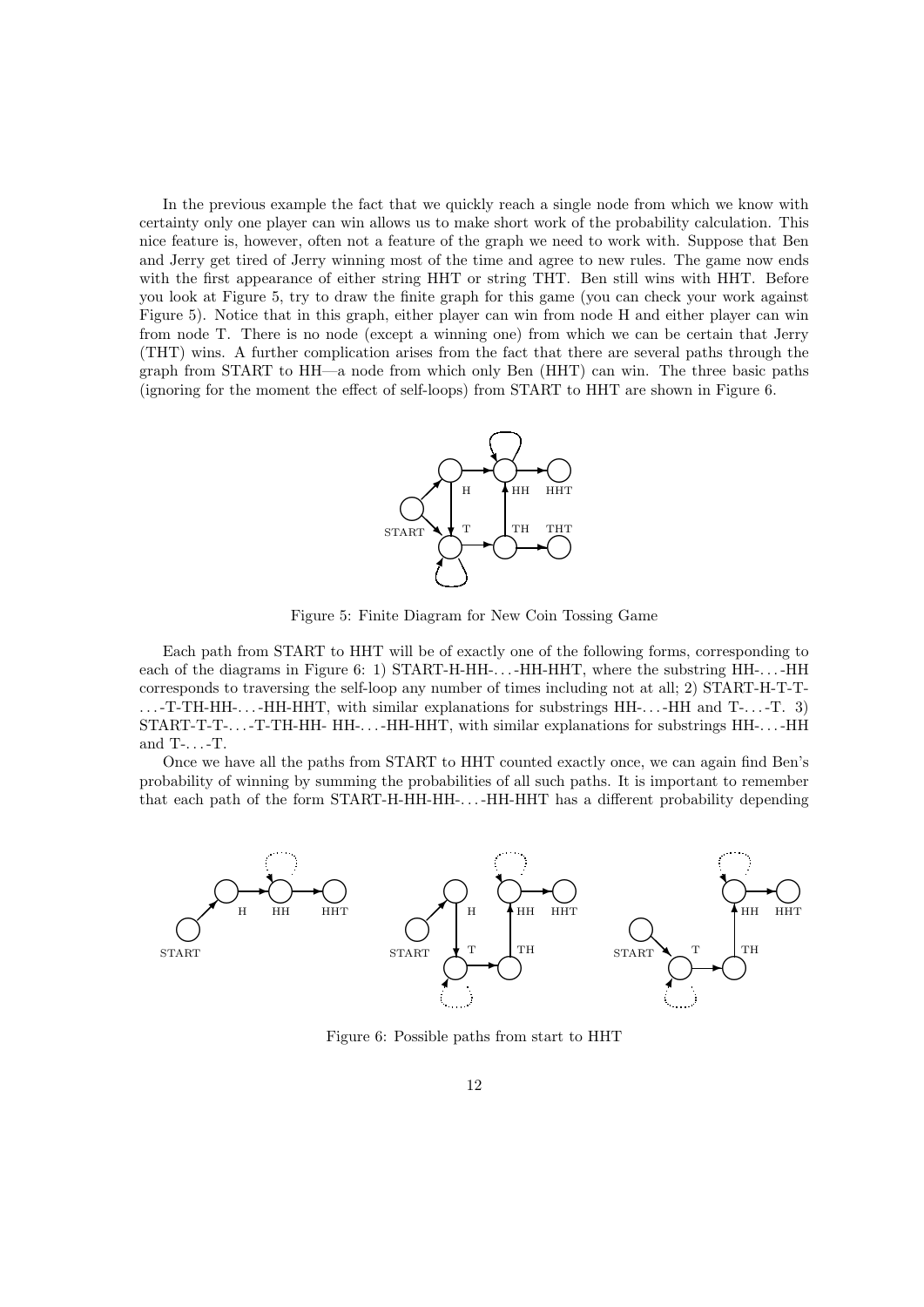on the number of times each self-loop is traversed: each time a self-loop is traversed the path's probability is multiplied by  $(1/2)$ . The calculation can be summarized as

$$
\begin{array}{rcl}\n\text{Prob(Ben wins)} & = & \text{Prob(HHT)} \\
& = & \left(\frac{1}{2}\right)^3 \left(\sum_{i=0}^{\infty} \left(\frac{1}{2}\right)^i\right) + \left(\frac{1}{2}\right)^5 \left(\sum_{i=0}^{\infty} \left(\frac{1}{2}\right)^i\right) \left(\sum_{i=0}^{\infty} \left(\frac{1}{2}\right)^i\right) \\
& & + \left(\frac{1}{2}\right)^4 \left(\sum_{i=0}^{\infty} \left(\frac{1}{2}\right)^i\right) \left(\sum_{i=0}^{\infty} \left(\frac{1}{2}\right)^i\right) \\
& = & 5\sqrt{8}\n\end{array}
$$

The preceding enumeration of paths and calculation of path probabilities is certainly more complicated than the calculation in Lotto Game One, but it is much easier than many of the calculations that one may encounter in such games. In fact, any time there are self-loops or cycles in the diagram, it can be quite difficult to carry out a straightforward calculation. Don't despair. In the next section we'll develop an algebraic method of exploiting the finite graph structure to determine the probability of winning any coin tossing game like Ben and Jerry's.

#### Exercises

- 13. Consider the coin-tossing game discussed above in which two players bet on the strings HHT and THT. We already computed the probability that HHT wins by enumerating the paths from START to HHT. That probability was found to be 5/8. Given this information, we already know that the probability of THT winning is  $1 - 5\sqrt{8} = 3\sqrt{8}$ . Verify this by enumerating the paths from START to THT and computing the probability directly.
- 14. Draw the finite graph for the coin tossing game in which two players bet on the strings HTH and THT. In theory, it is possible to calculate the probability that HTH wins directly from an analysis of all paths that end at HTH, as in the example given in the text above. In practice, however, it is rather difficult to carry out such an analysis for this game (Why?). Can you think of another way to calculate the probability that HTH wins this game?
- 15. Draw the finite graph for the coin tossing game in which two players bet on the strings HHTH and THHT. Comment on the feasibility of enumerating all paths from START to HHTH and calculating the their probabilities.
- 16. Suppose three people want to place a coin tossing game in which A wins if HHT appears first, B wins if THT appears first, and C wins if TTT appears first. Can this game be represented by a finite graph in a way analogous to the way two-person games have been?

### 2 Backtracking

### 2.1 Computing Probabilities by Backtracking

Suppose we wish to compute the probability that the sequence HHT will defeat the sequence THH in the coin tossing game. Let a be the probability that HHT wins. Then  $1 - a$  is the probability that THH wins.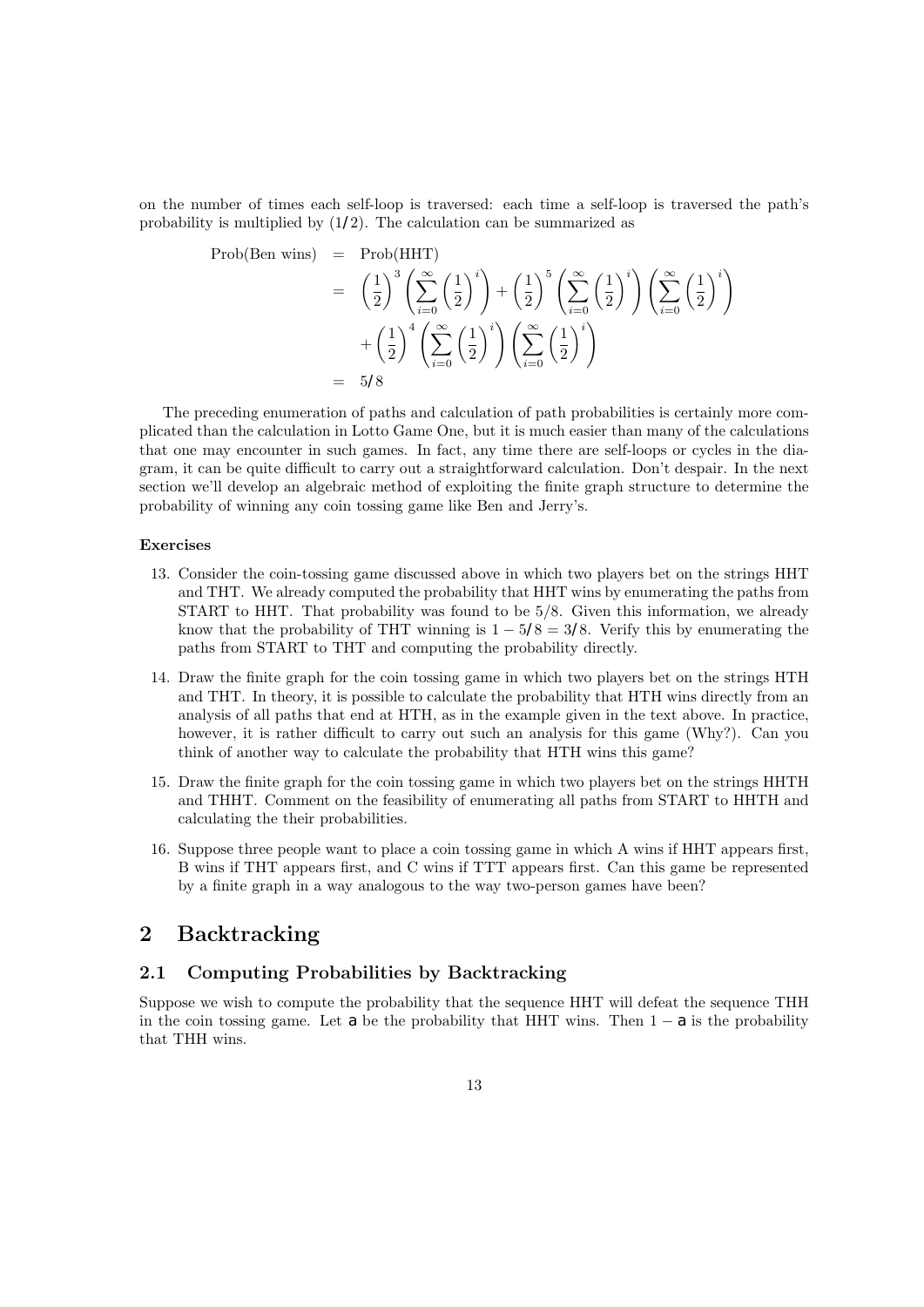Think of probability as a fluid mass flowing at a constant rate through the system described by the diagram in Figure 4(b) we have already produced for this game. We will introduce probability mass into the system through the starting node at a constant rate of 1 and observe the rate at which the mass flows through the each of the nodes in the system. The probability that the sequence HHT wins the game will be the rate at which probability mass flows out of the system into node HHT. Similarly, the probability that sequence THH wins the game will be the rate at which probability mass flows out of the system into node THH. We will label each node and arc with the rate of flow of probability mass passing through it. We begin by placing a 1 inside the starting node to represent the constant flow rate of 1 into the system. Nodes HHT and THH are labeled a and  $1 - a$ respectively (see Figure 7). Throughout this process, we need only make sure that the flow rate into each node is the same as the flow rate out of that node. That is, we want a "conservation" equation to hold.



Figure 7: The first few steps of the backtracking process

#### Analysis for Nodes HHT and THH

Because probability is flowing into node HHT at rate  $a$ , and because the only arc pointing to node HHT comes from node HH, the flow rate along that arc must be a. Now we need to be a bit careful. There are two arcs leaving node HH. Those arcs represent the paths taken when either a head or a tail comes up on the next toss. Those two outcomes are equally likely, so the probability of following either of the arcs must be equal. Since we know that the probability of following the arc from node HH to node HHT is  $\alpha$  (remember, probability is being identified with the rate of flow through the system), the probability of following the loop from node HH to itself must also be a. Since those two arcs are the only ones leaving node HH, the mass flowing through node HH must be moving at a rate of 2a. Therefore, we will write  $2a$  inside node HH (see Figure 7).

By similar arguments, we can label the arc from node TH to node THH with  $1 - a$ , the arc from node TH to node T with  $1 - a$ , and label node TH with the total mass flowing through that node, 2 − 2a (again, see Figure 7). We will continue to work backwards through the flow chart, always being careful to balance the flow rate into a node with the flow rate out of the node.

#### Analysis for Nodes HH and H

There are two arcs pointing into node HH, one from node H and the loop at node HH. We already know that the mass is flowing through node HH at a rate of  $2a$ , and that the flow rate through the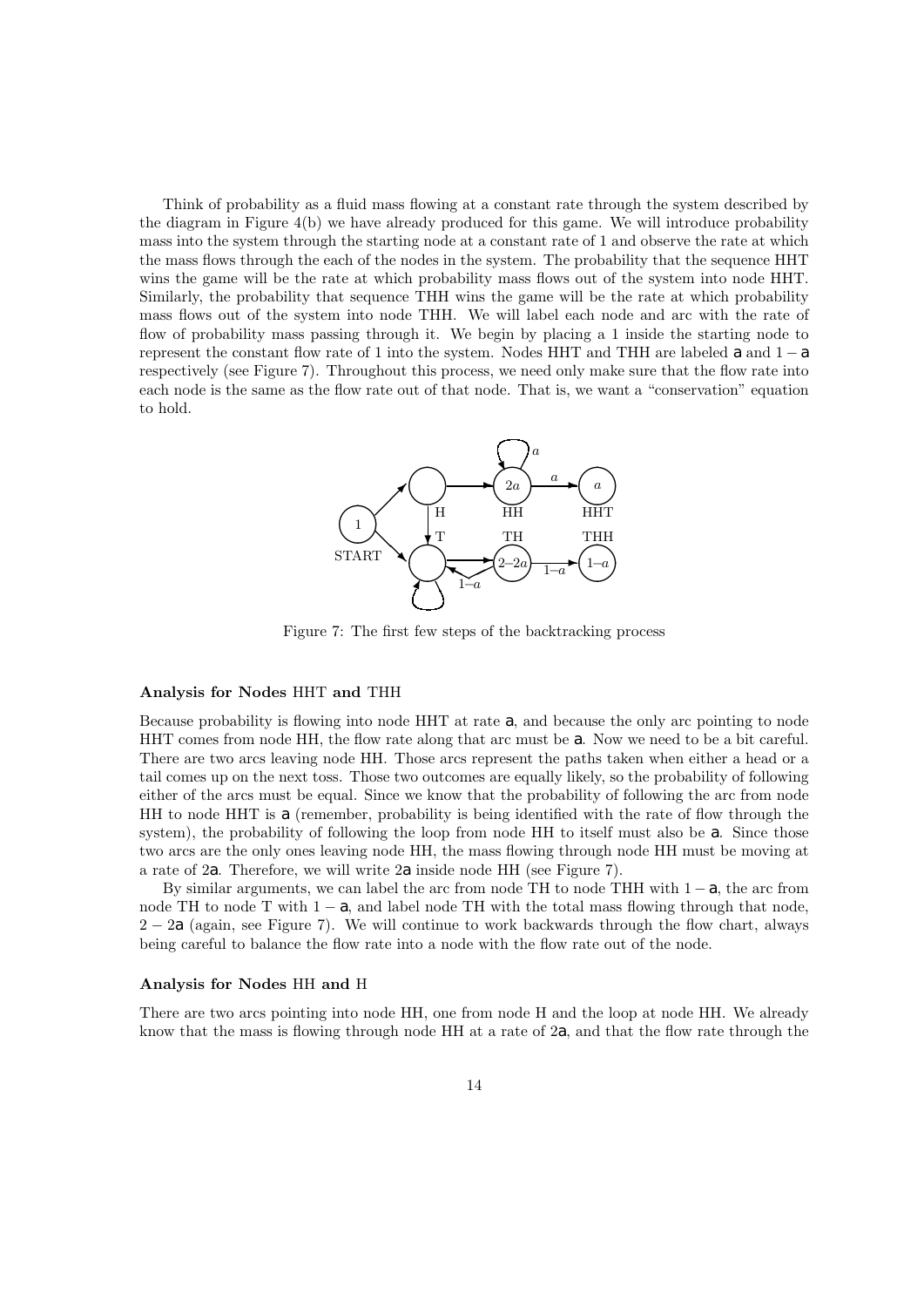loop is a (think of the loop as "recycling" probability mass back into the node). Since the loop is recycling mass at a rate of a, the arc from node H to node HH must be carrying probability mass at a rate of  $2a - a = a$  as well. This allows us to conclude that the flow rate along the arc from node H to node T is also  $a$ , as the two arcs leaving node H must have equal probability. We complete the upper part of the diagram by noting that the only arc into node H is the one from the starting node. In order to balance the flow rate of 2a out of node H we must have a flow rate of 2a from the starting node to node H (see Figure 8).



Figure 8: The backtracking process at Node H

### Analysis for Nodes TH and T

We already know that the flow rate out of node TH is  $2 - 2a$ . The only arc pointing into node TH is the one from node T, so that arc must carry the entire flow rate of  $2 - 2a$  (see Figure 8).

Because there are two arcs pointing out of node T, each must have the same flow rate. So the loop from node T to itself must have a flow rate of  $2 - 2a$  (as before, think of a loop as carrying recycled mass) giving a total rate of  $4 - 4a$  flowing through node T. That means we need a total rate of 4 − 4a flowing into node T. We already know about some of that flowing mass: the loop at node T is recycling mass at a rate of  $2 - 2a$ , the arc from node H to node T carries mass at a rate of a, and the arc from node TH to node T carries a flow rate of  $1 - a$ . So the arc from the starting node to node T must carry the remaining mass at a rate of  $(4-4a) - [(2-2a) + a + (1-a)] = 1-2a$ . This completes the labeling of our flowchart (see Figure 9).



Figure 9: The backtracking process at Node T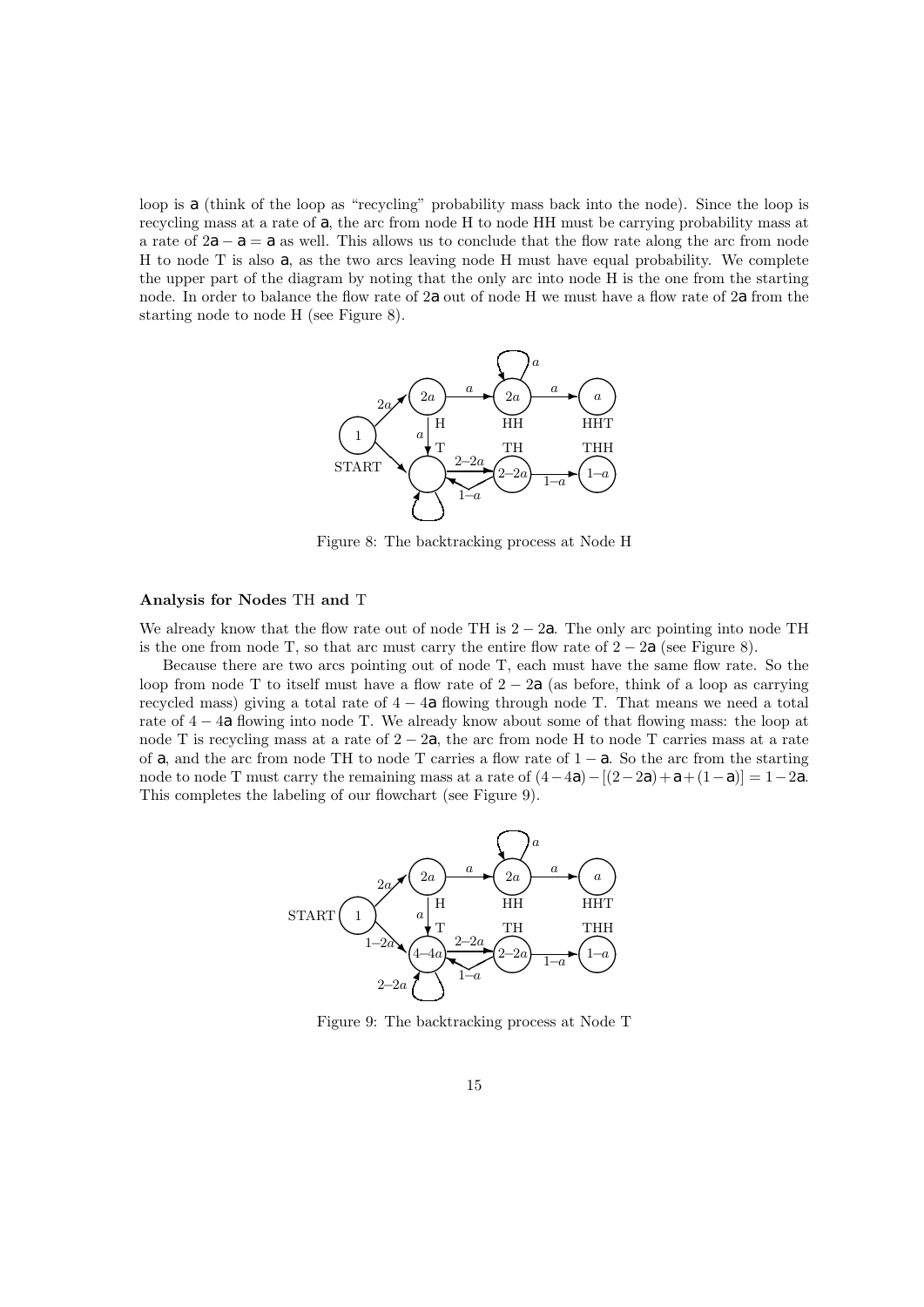We can finally determine the value of a. Because each arc out of a given node represents tossing either a head or a tail on the next toss, each arc out of a node must carry half of the probability mass leaving that node. Recall that we started by putting probability mass into the starting node for our system at a rate of 1. Thus each arc out of node T must have a flow rate of 1/2. On the other hand, we have determined that the arc from the starting node to node H carries mass  $2a$  and the arc from the starting node to node T carries a mass of  $1 - 2a$ . This gives us two linear equations in a:  $2a = 1/2$  and  $1 - 2a = 1/2$ . Regardless of which equation we choose to solve we get the solution  $a = 1/4$ . So the sequence HHT has one chance in four to beat the sequence THH in our game. Note that we did not need to label every arc and node in order to arrive at the final solution. As soon as we knew that the arc from the starting node to node H was labeled 2a, we could have concluded that  $2a = 1/2$ , and therefore that  $a = 1/4$ . However labeling the entire flow chart will prove useful for some other calculations, as we shall soon see. In fact, now that we have a value for  $a$ , it makes sense to re-label our entire flow chart with numerical values (see Figure 10).



Figure 10: The final backtracking diagram after solving for a

### Exercises

- 1. In Section 1 we presented a new coin tossing game in which Ben wins if the sequence HHT appears first and Jerry wins if the sequence THT appears first (see Figure 5, Page 12). Using infinite series we were able to calculate that Ben's probability of winning this new game is 5/8. Confirm this result using backtracking.
- 2. Try to use the backtracking technique described above to find the probability that you will lose in the Lotto Game Two example.
- 3. For each box in the table, find the probability that the row sequence beats the column sequence. Is it possible to determine some of the probabilities by using complement and symmetry arguments rather than by backtracking?

|           | HH | HT | TH | TT |
|-----------|----|----|----|----|
| HH        |    |    |    |    |
| <b>HT</b> |    |    |    |    |
| TН        |    |    |    |    |
| եւեւե     |    |    |    |    |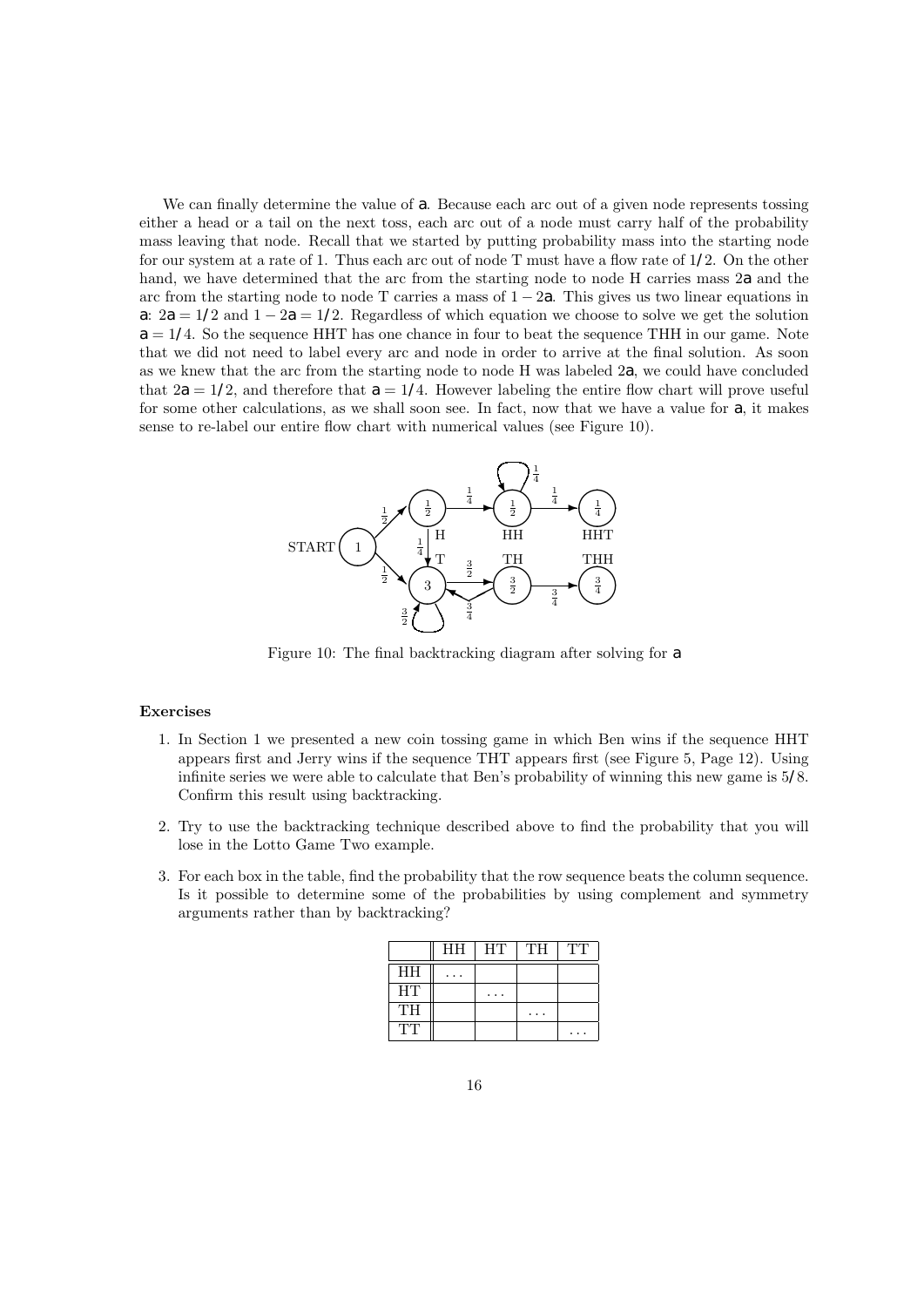- 4. Use the backtracking to determine the probability that the sequence HHTH beats the sequence THHT. You were asked to create the diagram for this game in Exercise 15 of Section 1.
- 5. Suppose that we play the coin tossing game with a biased coin. If the probability of getting a head on any given toss is 2/5, determine the probability of sequence HHT beating sequence THH.

### 2.2 Using Backtracking Results to Compute Expected Values

We now have a method for finding the probability that a given sequence will win the coin tossing game. Perhaps we can find out how long such a game can be expected to last. In other words, we will try to determine the average number of tosses that are required to complete a coin tossing game. We will restrict our discussion to three-toss sequences so that we can refer to the examples discussed above. However, the methods we discover can be applied to games involving sequences of any finite length. Consider the example above in which we pitted the sequence HHT against the sequence THH. It is easy to see that the game could end in three tosses (the first three tosses could be one of the two target sequences). It may also be possible to see sequences like HTTHTTTHTHTHTTHTHTTHTHTHTTHTHTHTTTHTTHTHTHH, in which the sequence THH wins, but only after 43 tosses! (Do you think such a game is possible? Do you think such a game is likely?) So what should we expect as an "average" number of tosses before a winner is determined? We call this number the expected value of the number of tosses (or simply the expected number of tosses). We can estimate the expected number of tosses by actually playing the game several times and finding the average number of tosses per game.

### Activity 2.2

Have students work alone or in pairs. Each student/pair will toss a coin and record the result of each toss. When either of the two sequences HHT or THH appears as the last three tosses, stop the game and record the number of tosses it took to end the game. Repeat this process a total of five times for each student/pair, and determine the average number of tosses per game. That number should be near the expected number of tosses.

The results of Activity 2.2 will be fine as an approximation to the expected number of tosses, but how can we determine the *exact* expected number of tosses? Before we attempt to do so, we'll give a brief review of the usual method for computing expected value for finite probability distributions.

#### Expected Value

What exactly do we mean by expected value? Consider a simple game of chance in which players bet on the outcome of a spinner. A spinner is a wheel with several numbered slots. For this example assume that there are 100 slots on the spinner and that players may bet \$1 on the outcome. If the player chooses correctly, then he wins \$20. Otherwise, he loses the \$1 he bet. In this example a player can either have a net gain of \$19 or a net gain of −\$1 (we think of a net loss as a negative net gain for computational purposes). In any single instance of game, a player can win \$19 or −\$1. However, if the player plays the game many times the frequency of the outcomes\$19 or  $-\$1$  will determine the "average" amount won or lost. So the player "expects" this "average" return for his \$1 bet game is played many times.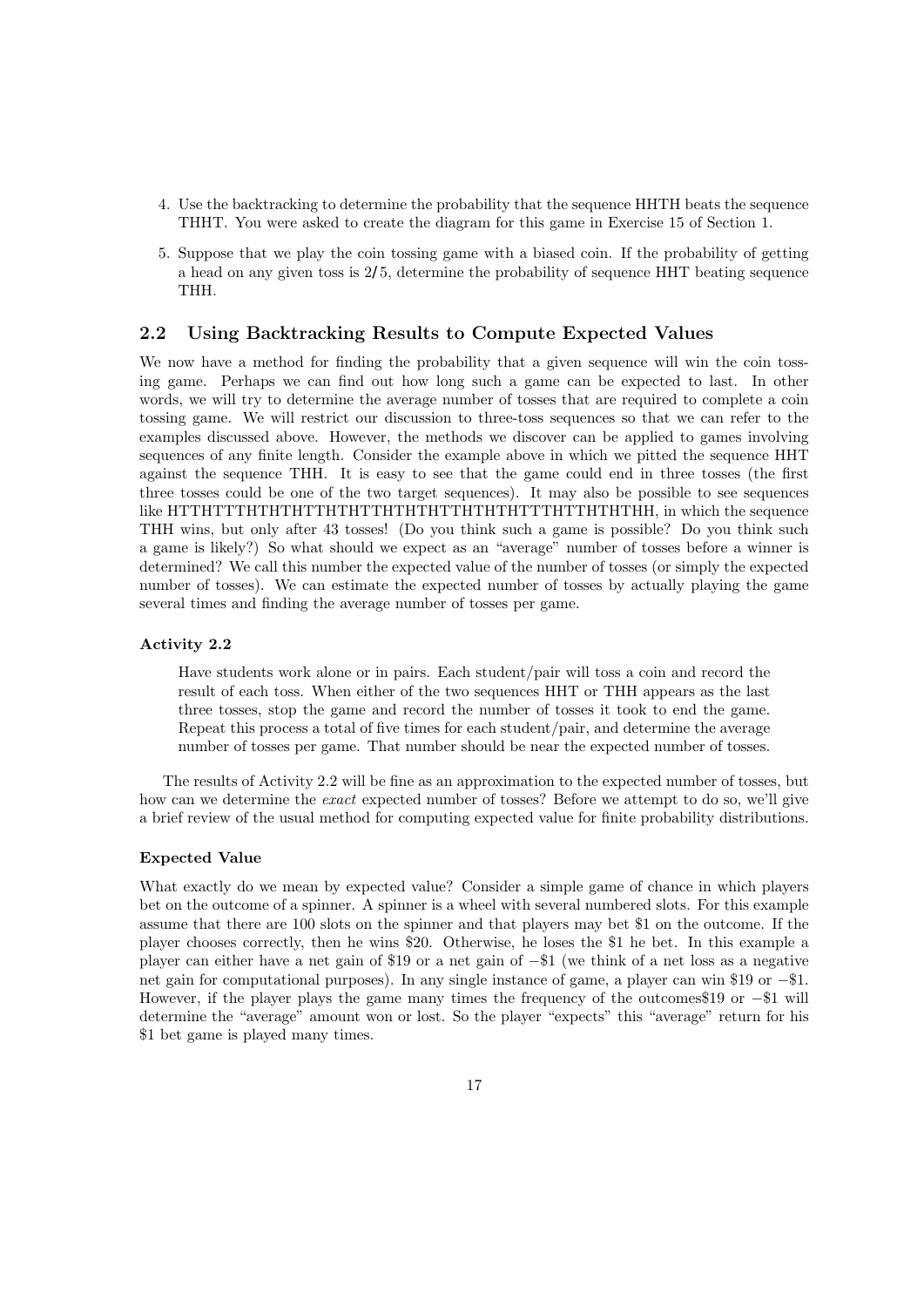Suppose that a person played this game many, many times. In the long run, that person would win approximately one out of every 100 games and lose approximately 99 out of every 100 games. Then that player would win \$19 about 1/100 of the times she plays and lose \$1 about 99/100 of the times she plays. So in the long run, she expects an outcome of  $(\$19)(1/100) + (-\$1)(99/100) =$ \$19/100 − \$99/100 = −\$80/100, or −\$.80 for every dollar bet. In other words, for every dollar that she bets, she expects to lose 80 cents. How did we compute her expected winnings (here we regard her loss of 80 cents as negative winnings)? We took each possible outcome of the game and multiplied it by the probability of the game resulting in that outcome. Then we summed all of those products. Because the outcome of the game depends on probabilities, it can be represented by a random variable X, whose possible values are  $X_1 = $19$  and  $X_2 = -\$1$ .

We can generalize this procedure to other random variables. Let  $X$  be a random variable that can take on any of the values  $X_1, X_2, \ldots$  (for our purposes, it may be necessary to let the list of possible outcomes be finite or countably infinite). Let  $\text{Prob}(X_i)$  represent the probability that  $X_i$ is the value taken by the random variable  $X$ . Then the expected value of the random variable  $X$  is defined by  $\sum X_i \text{Prob}(X_i)$ , where the sum given is either finite or infinite, depending on whether X takes on finitely or countably many values.

In our coin tossing game, we can let  $X$  be the random variable representing the number of tosses necessary to determine a winner. Note that  $X$  can take on any integer value greater than or equal to 3. In other words,  $X_i = i$  for  $i \geq 3$ . So to compute the expected number of tosses we would have to evaluate the infinite sum  $\sum_{i=3}^{\infty} P_{\text{rob}}(X_i)$ . While it is correct to compute the expected number of tosses in this way, there are some difficulties. First, we must determine  $\text{Prob}(X_i)$  for every integer  $i \geq 3$ . It is not at all clear that this will be possible. Second, even if we can compute  $\text{Prob}(X_i)$ for all  $i \geq 3$ , we must then be able to determine the value of the infinite sum. This is not always possible.

Let's see if we can formulate a reasonable way to use our flowchart to determine the expected number of tosses required to complete the coin tossing game with sequences HHT and THH. The expected number of tosses in a game is exactly the same as the expected number of times that we visit any node as we move through the flowchart during a game. That's because each visit to a node represents the result of another toss of the coin. So in order to determine the expected number of visits to nodes in the flowchart, we can try to find the expected number of visits to each particular node, and then add up those expected values.

In our coin tossing game, each time we traverse an arc we visit another node. So the expected number of visits to a node is given by the sum of the flow rates along all arcs pointing into that node! If we refer to Figure 10 we can easily compute the expected number of visits to each node (see Table 6).

| Node       | <b>Expected Visits</b> |
|------------|------------------------|
| H          | 1/2                    |
| Т          | 3                      |
| <b>HH</b>  | 1/2                    |
| TH         | 3/2                    |
| <b>HHT</b> | 1/4                    |
| THT        | 3/4                    |

Table 6: Expected number of visits to each node in the Coin Tossing Game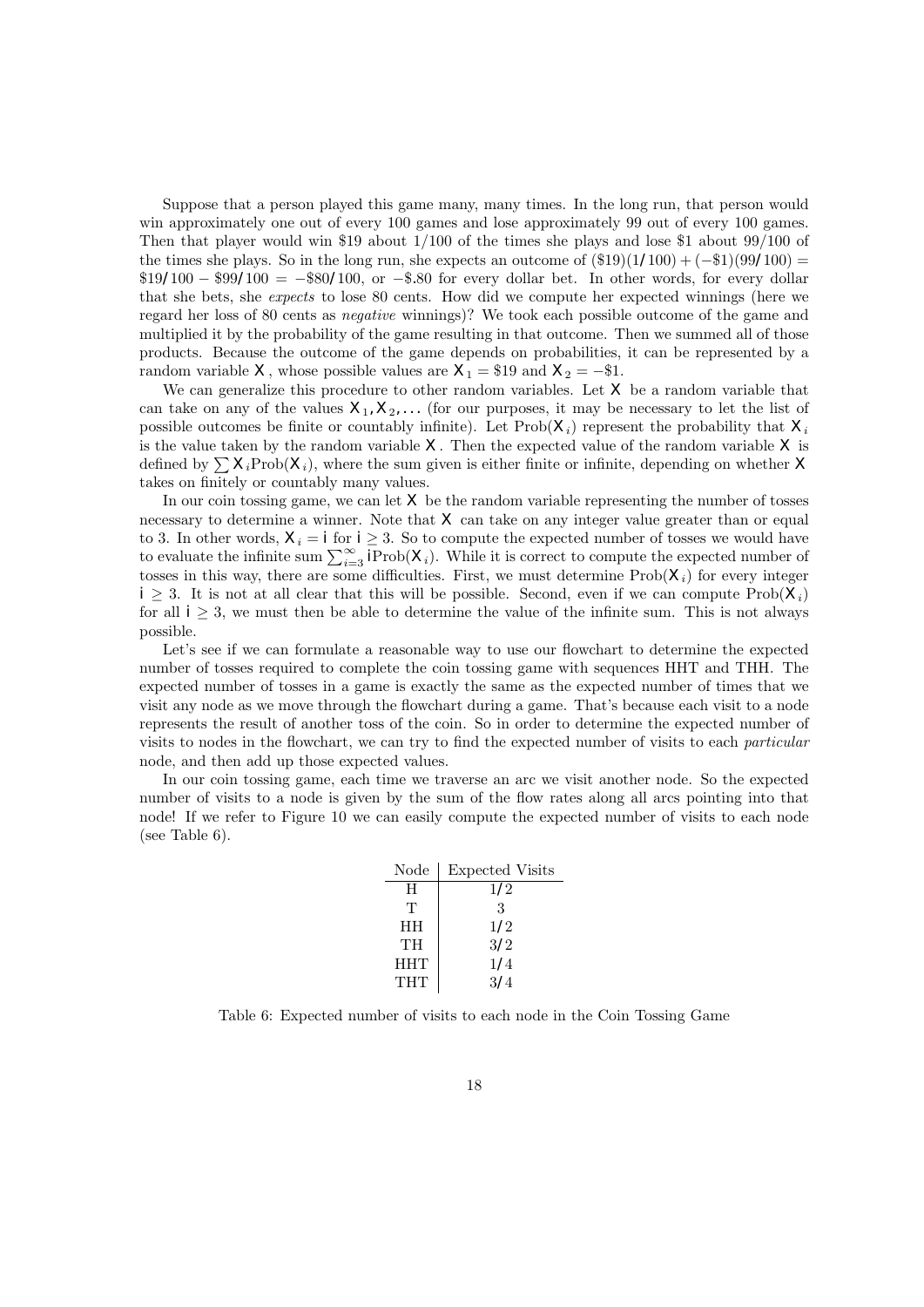Because each visit to a node is the result of a single toss of the coin, the expected number of visits to a given node is equal to the expected number of times that a toss of the coin will bring us to that node. Since a single toss of the coin can and must result in exactly one visit to a node, the total number of coin tosses that we expect to use in completing this game is equal to the sum of the expected visits to all of the nodes in the game. As we can see from Table 6, that sum is 13/2, or 6.5. In other words, if we were to play this game repeatedly and record the number of tosses used for each repetition of the game, then we should average about 6.5 tosses per game. How does this compare to the empirical data collected in Activity 2.2?

#### Exercises

- 6. In Exercise 2 you found the probability of losing Lotto Game Two. What is the expected amount of money that you will have if you play Lotto Game Two to its conclusion?
- 7. Find the expected number of tosses needed to complete the coin tossing game between the sequence HH and TH.
- 8. In Exercise 4 you determined the probability that the sequence HHTH beats the sequence THHT in the coin tossing game. Find the expected number of tosses in a game between these two sequences.
- 9. In Exercise 5 you found the probability of sequence HHT beating sequence if the probability of getting a head on any given toss is 2/5. Is the expected number of tosses the same as it was when we used a fair coin?

### 3 Calculating Probabilities Using the Addition and Multiplication Rules (Optional)

Note to the instructor: This section describes an alternate approach to computing the probability of winning the coin tossing game described in the first section. You can choose to replace the previous method with this one, or include both methods. This section requires some additional knowledge of probability theory, in particular, the concept of "conditional"probability.

Consider the first coin tossing game introduced in Section 1 and analyzed in Sections 1 and 2. That game was between sequences HHT and THH and is described by the diagram in Figure 11.

We wish to compute the probability that the sequence HHT will beat the sequence THH in our coin tossing game. If you have completed Section 2 then you have already calculated this probability and will be able to compare that result with the one given here. In any case, in this section we will be describing an alternate approach to finding this probability.

Let us change the problem slightly. Instead of thinking about the probability that HHT beats THH from the beginning of the game, let us consider the problem of finding the probability that HHT beats THH *given* that you are already on a particular node in the graph, such as node H. We will denote this probability by  $Prob(HHT|H)$ .

We will take care of the easy cases first. Suppose that we are already on node HHT. Then of course we are done since HHT has already won. So

### $Prob(HHT|HHT) = 1.$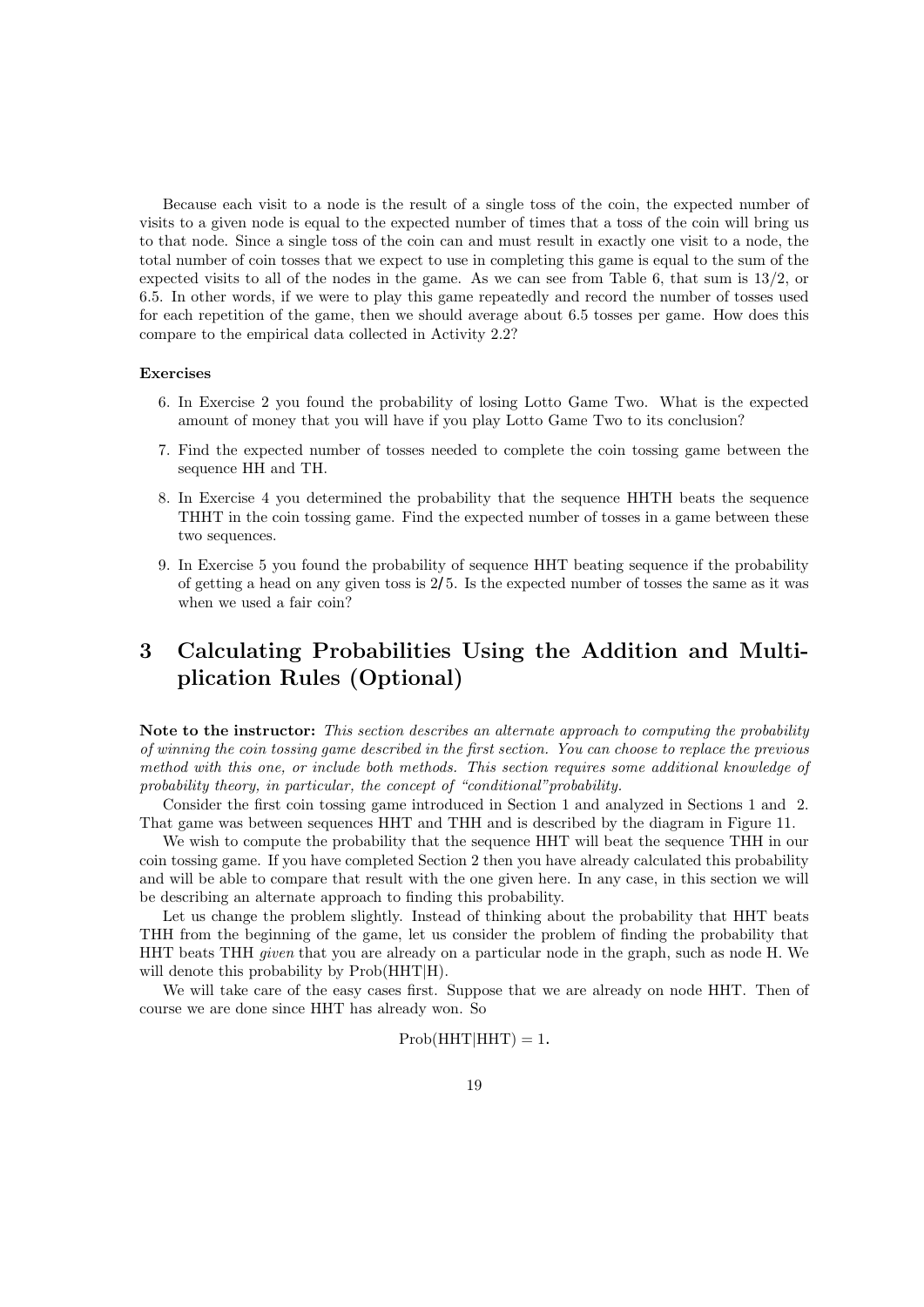

Figure 11: Diagram for the Coin Tossing Game

Now suppose that we are on node THH . Then THH has won and

 $Prob(HHT|THH) = 0.$ 

To find the probabilities at the remaining nodes, we will need two basic rules for probability: If A and B are mutually exclusive events, then

|                                           | $Prob(A \text{ or } B) = Prob(A) + Prob(B)$ (Addition Rule for Mutually Exclusive Events) |
|-------------------------------------------|-------------------------------------------------------------------------------------------|
| $Prob(A \text{ and } B) = Prob(A)Prob(B)$ | (Multiplication Rule)                                                                     |

So to start, suppose that you are on node HH. Looking at Figure 11, we see that there are two ways that HHT could win from HH:

- 1. the next flip yields an H, and HHT wins from  $HHH = HH$ ; or
- 2. the next flip yields a T, and HHT wins from HHT.

Let us abbreviate the phrase "the next flip is H" by  $n_f$  = H. Then, using the addition and multiplication rules for probability,

$$
Prob(HHT|HH) = Prob(nf = H \text{ and } HHT|HH) + Prob(nf = T \text{ and } HHT|HHT)
$$

$$
= Prob(nf = H)Prob(HHT|HH) + Prob(nf = T)Prob(HHT|HHT)
$$

We are assuming that we have a fair die, so

$$
Prob(nf = H) = Prob(nf = T) = 1/2,
$$

So if we set  $Prob(HHT|HH) = a$ , we get the following equation:

$$
a = (1/2)a + (1/2)(1)
$$
  
(1/2)a = 1/2  

$$
a = 1
$$

So,  $Prob(HHT|HH) = 1$ . This makes sense since once you are at HH, HHT must win eventually.

Now we have to choose the next node to work on. Notice that the probability at node  $X$  depends on the probabilities of getting to each successor node  $Y$  and on the probability of HHT winning from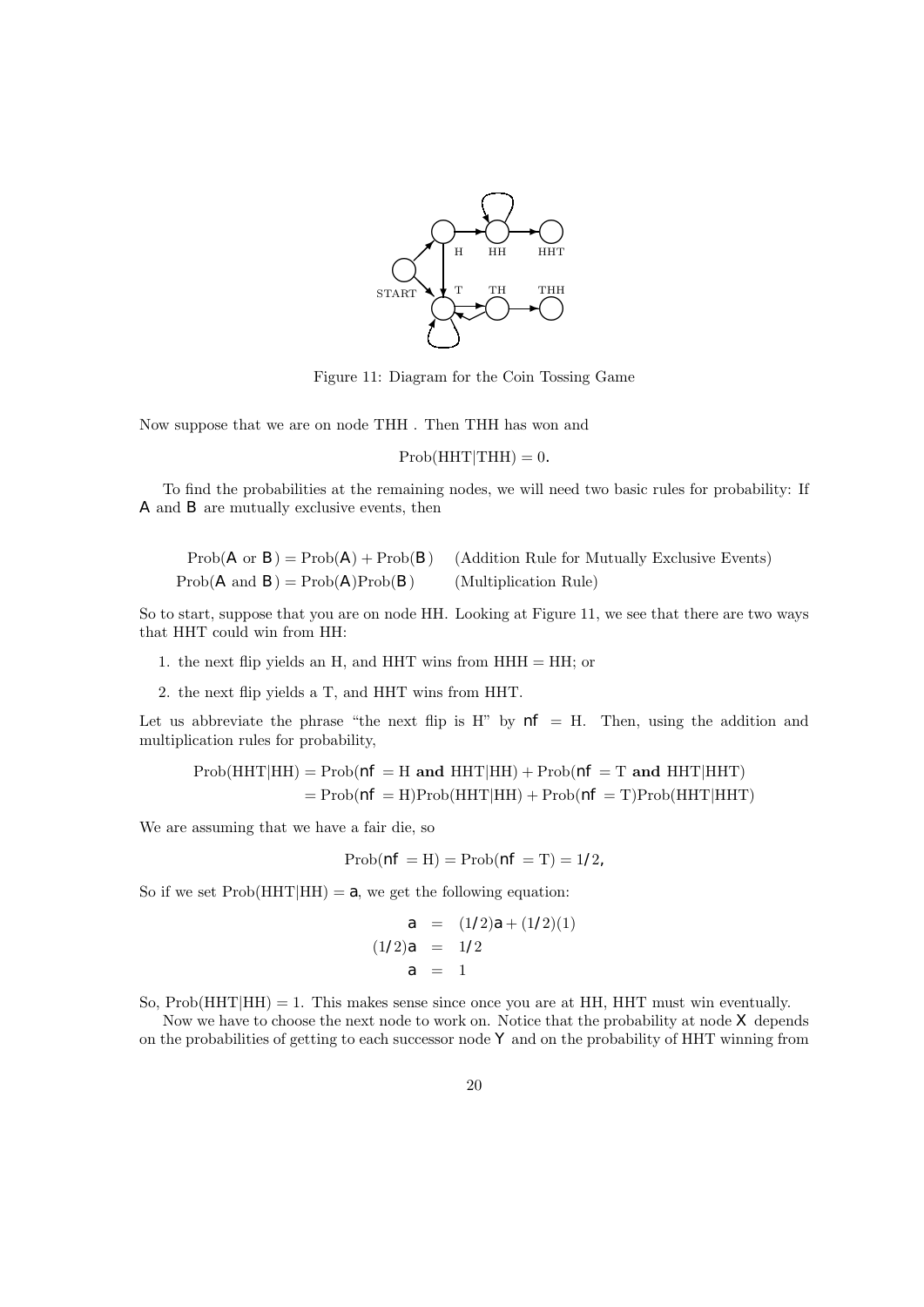Y . It makes sense then to identify nodes that have no successors before we begin our analysis, for we must begin our analysis there. A node that has no successors will never fire any chips, and for that reason is often referred to as a "sink node." In hindsight, we chose node HH first since it depended only upon the sink node HHT (we knew  $Prob(HHT|HHT) = 1$ ) and itself (a self-loop comes out of node HH). Each of the remaining nodes requires knowledge of at least one interior node. So let's choose the node that is successor to as many remaining nodes as possible. That would be node T. Let Prob(HHT|T) = b. A cursory examination of Figure 11 tells us that  $b = 0$ . However, let us confirm that with a calculation. Now

$$
\text{Prob}(\text{HHT}|\text{TH}) = \text{Prob}(n\mathbf{f} = \text{H})\text{Prob}(\text{HHT}|\text{THH}) + \text{Prob}(n\mathbf{f} = \text{T})\text{Prob}(\text{HHT}|\text{T})
$$
\n
$$
= (1/2)(0) + (1/2)b
$$
\n
$$
= (1/2)b
$$

Now

$$
\text{Prob}(\text{HHT}|\text{H}) = \text{Prob}(n\mathbf{f} = \text{H})\text{Prob}(\text{HHT}|\text{HH}) + \text{Prob}(n\mathbf{f} = \text{T})\text{Prob}(\text{HHT}|\text{T})
$$

$$
= (1/2)(1) + (1/2)b
$$

$$
= (1/2) + (1/2)b
$$

Finally, we have

Prob(HHT|STATE) = Prob(
$$
nF
$$
 = H)Prob(HHT|H) + Prob( $nF$  = T)Prob(HHT|T)  
= (1/2)((1/2) + (1/2)b) + (1/2)b  
= (1/4) + (1/4)b + (1/2)b  
= (1/4) + (3/4)b

Filling in each of the nodes of the diagrams with the probability that HHT wins from that node, we have Figure 12(a).



Figure 12: Probability that HHT wins from each node

All that remains is to find the value of  $Prob(HHT|T)$ . We note that

 $Prob(HHT|T) = Prob(nF = H)Prob(HHT|TH) + Prob(nF = T)Prob(HHT|T)$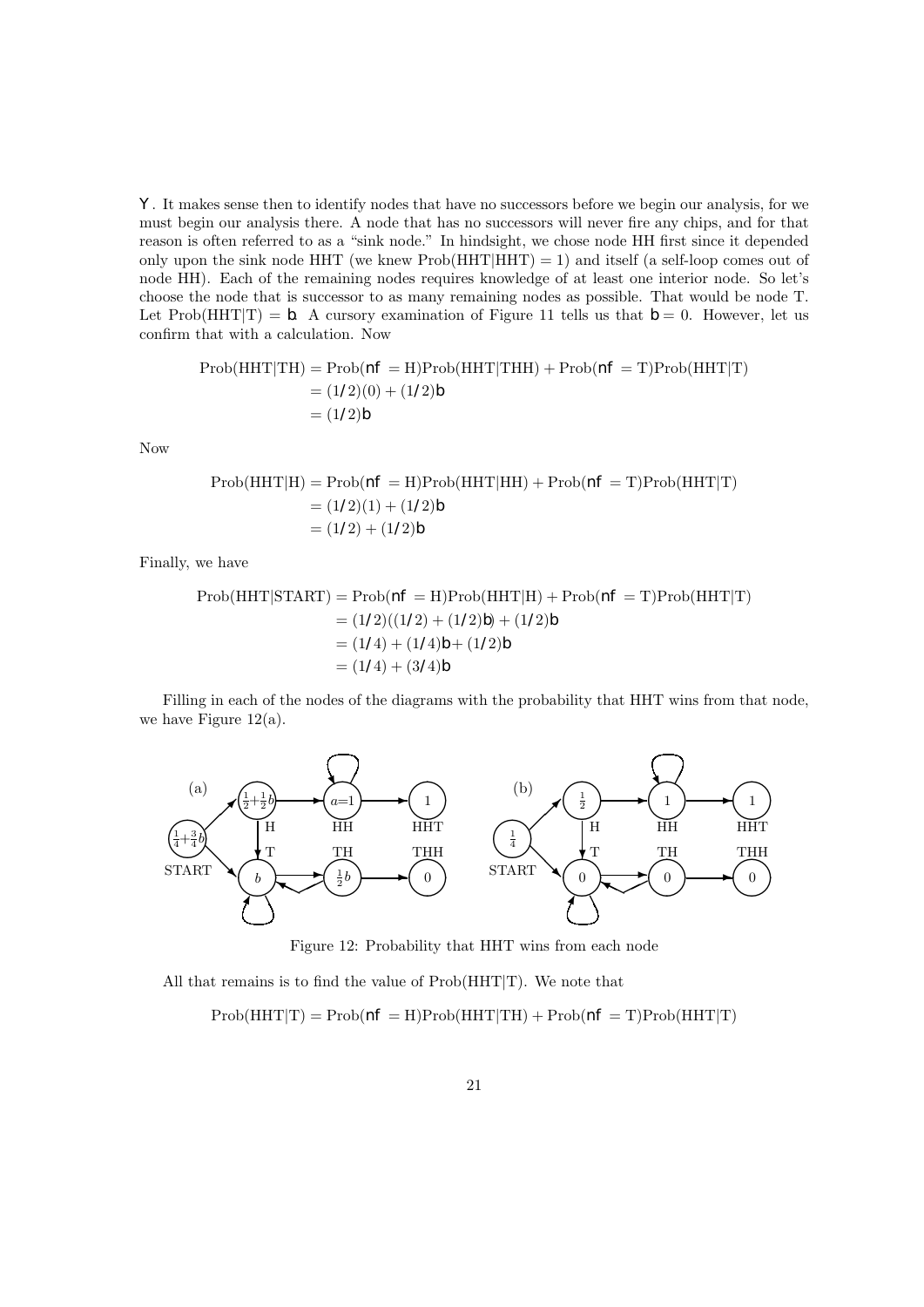and so

$$
b = (1/2)(1/2)b + (1/2)b
$$
  
\n
$$
b = (3/4)b
$$
  
\n
$$
b = 0
$$

The completed diagram is given in Figure 12(b). There are several observations to make.

- 1. We could have determined the value of  $b$  right from the start by noting that there are no paths from T to HHT .
- 2. Prob(HHT|start) =  $\frac{1}{4}$  is the probability that HHT will win the game. Those who have completed Sections 1 and 2 will notice that this result agrees with the results obtained for this game in each of those sections.
- 3. There are cases where it is necessary to use one or two variables to represent the probabilities at the nodes, and find values for them by solving simultaneous equations.

#### Exercises

- 1. Consider the game HHT vs. THT played with a fair coin.
	- (a) Draw the graph representing the game.
	- (b) For each node X, find  $\text{Prob}(HHT|X)$ .
- 2. Consider the game HHT vs. THT that was discussed above. Suppose that you are using a biased coin with  $\text{Prob}(n = H) = 1/3$ . For each node X, find  $\text{Prob}(HHT|X)$ .

### 4 Chip Firing Games

### 4.1 What is a Chip Firing Game?

The problems that we solved in the previous sections required that we either use infinite series or the method of backtracking. Later in this section we will see that there is a way to use the diagrams we constructed to solve probability problems in a discrete finite way. First, we will learn a very simple game that can be played on the diagrams that we have been constructing. Chip firing games are games played on directed graphs (or networks). We can think of chips as poker chips, checkers, markers, or any other small discrete object. Chips are placed on the nodes of a graph (we may place chips one at a time or more than one at a time). When the number of chips on a node is greater than or equal to the number of arrows leaving that node, the node fires, sending one chip along each of the arrows out of the node. If a node has no arrows leaving it, then it is impossible for that node to fire. We will call such nodes boundary nodes. Note that boundary nodes absorb all of the chips that are fired into them. For that reason, boundary nodes are sometimes called absorbing nodes. Nodes that are not boundary nodes will be called *interior nodes*. We say that an interior node is critically loaded when it contains one fewer chip than would be required for the node to fire. Thus, adding one or more chips to a critically loaded node will cause it to fire. We say that the chip firing game is in a stable configuration if none of the interior nodes are in the process of firing.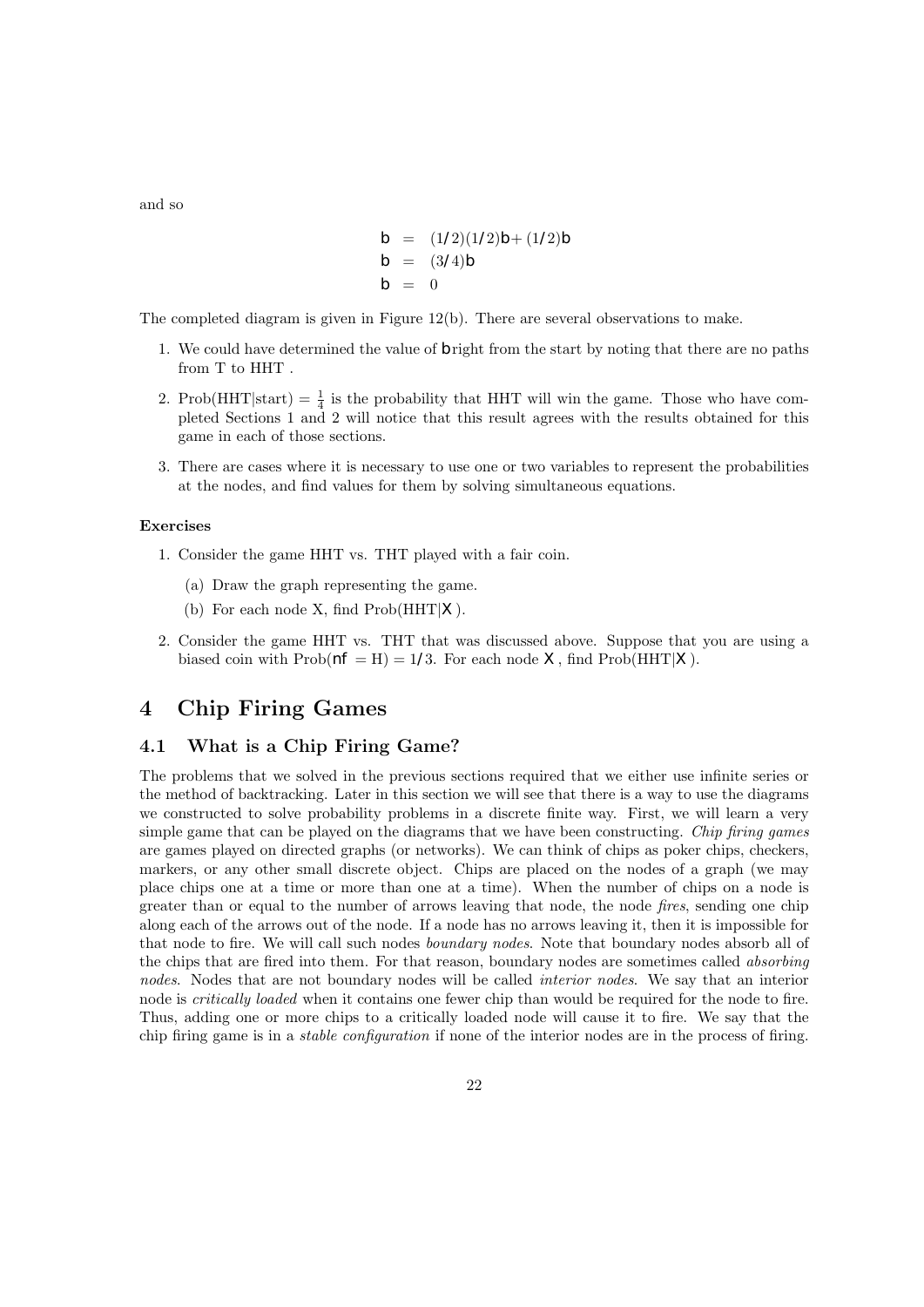The two extreme examples of stable configurations are the *empty configuration*, in which none of the interior nodes contain any chips, and the *critically loaded configuration*, in which every interior node is critically loaded. There are no rules about what the starting configuration must look like, except that it be stable. We can begin with the empty configuration, the critically loaded configuration, or any other stable configuration. In Figure 13 we have an example of a chip firing game. The directed graph for this game is the graph for Lotto Game One which we introduced in the Introduction (see page 4). Figure 13 (a) shows the chip firing game in the empty configuration. The \$0 and \$5 nodes are boundary nodes and the \$1, \$2, \$3, and \$4 nodes are interior nodes. Figure 13 (b) shows the game in a stable configuration that is neither the empty configuration nor the critically loaded configuration. Figure 13 (c) shows the game in the critically loaded configuration—if another chip is added to any interior node, that node must fire.



Figure 13: An Example of a Chip Firing Game

We should make a few comments about what can happen once nodes begin firing in a chip firing game. Suppose that the directed graph we use in a chip firing game is a cycle of any length in the empty configuration. If we drop a single chip on any node, then that node will fire sending the chip to the next node in the cycle which will then also fire in turn. This single chip will be fired from node to node around the cycle forever, and so the game will never end.

Suppose on the other hand that the directed graph we use has the property that from every node in the graph there is a path to a boundary node. The diagrams for the lotto games in the Introduction and the diagrams of the coin tossing games in Sections 1, 2, and 3 are examples of such graphs. In such a graph, when a node fires, at least one chip is sent along a path leading to a boundary node. Suppose a node were to fire repeatedly because it contained a large number of chips. Eventually all of its neighbor nodes would begin to fire, and then those nodes' neighbors would fire, and so on. Because every node is on a path leading to a boundary node, chips would eventually have to be absorbed by the boundary nodes thus reducing the number of chips available to fire. So if the number of chips in the game is finite, the nodes must all stop firing eventually.

### 4.2 Tossing Coins and Firing Chips

Let's return to the coin tossing game we introduced in Section 2. The diagram we constructed is an example of a finite directed graph (see Figure  $14(a)$ ) meaning that there are a finite number of nodes connected by arrows indicating the direction of movement. We will play the chip firing game on this graph, starting with the critically loaded configuration. (Note: You may want to draw an enlarged sketch of the graph and find some chips so that you can follow along with the game yourself.)

Because each of the interior nodes has two arrows leaving it, the critically loaded state consists of a single chip on each interior node. We will leave the boundary nodes empty. Our graph now looks like Figure 14(b). We are going to add chips to the START node and see what happens.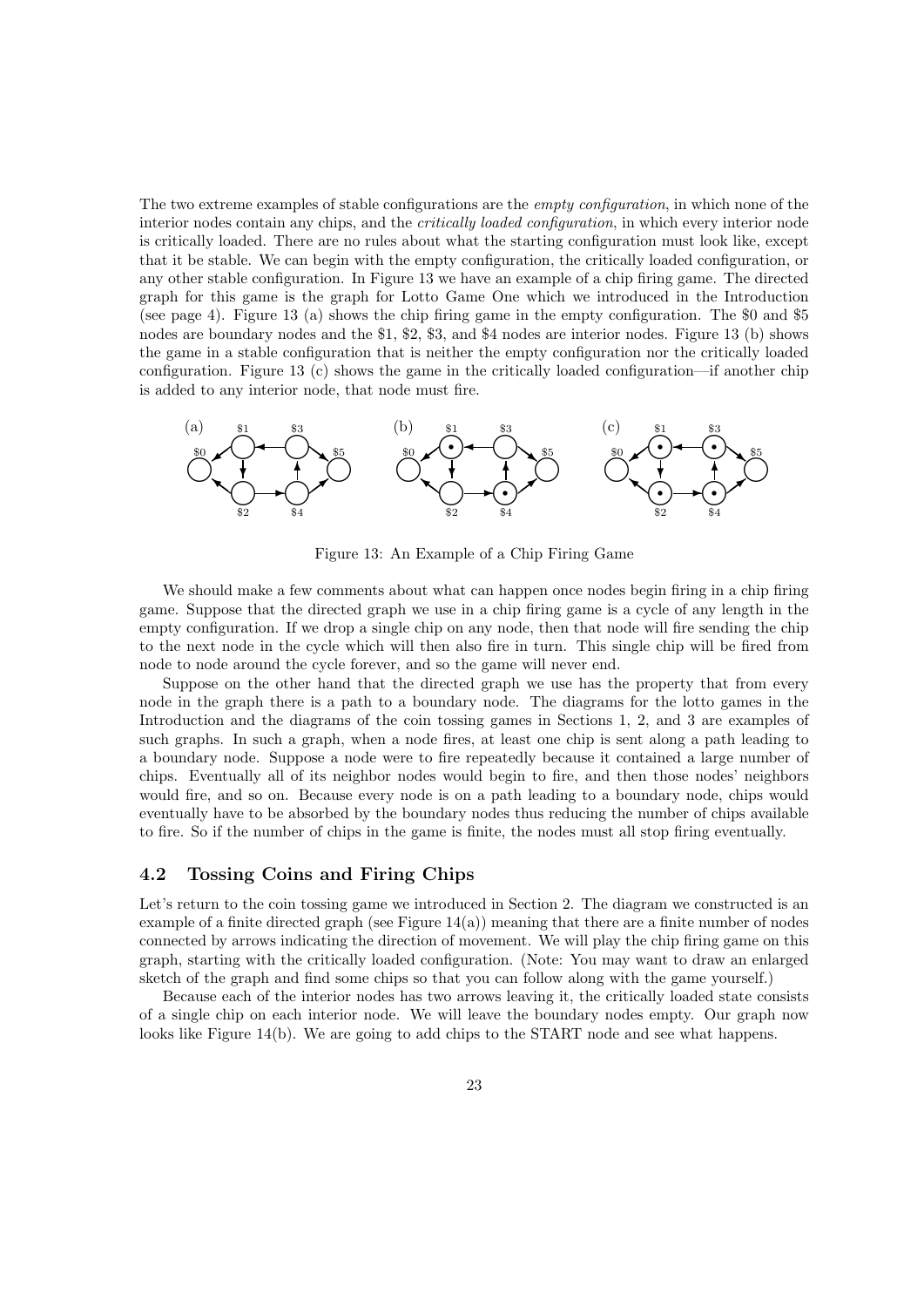

Figure 14: The Coin Tossing Game is now a Chip Firing Game

Note that it doesn't matter whether we add chips to the START node one at a time or two at a time. If we add only one chip, the START node will fire leaving no chips there. If we then add another single chip, there will be only one chip on the START node and it will not fire. If at the beginning we add two chips to the START node simultaneously, that node would fire leaving one chip. Thus, adding chips one at a time and adding chips two at time yield the same result—the START node fires once and there is one chip left on it. Here, we will add chips two at a time to speed up the process. As an exercise, you can try the analysis we are about to embark upon by adding chips one at a time to verify that the final result will be the same.

If we place two chips on the START node it will fire, sending one chip to node H and one chip to node T, giving us the configuration in Figure 14(c).

Now node H and node T each contain two chips, so both of them need to fire. It is difficult to keep track of the chips when we try to fire several nodes simultaneously, so we will fire them one at a time. An important question to consider: Does the order in which we fire the nodes matter? In other words, will we end up with the same result regardless of which node we fire first? Let's worry about that later. At this point we will assume that it doesn't make any difference and that we can fire the nodes in any order. If we fire node H, then one chip will go to node HH (putting a total of two on that node) and one chip will go to node T (giving us a total of three chips on that node). Node H is now done firing so we can move to another node. Note that we still have two nodes that need to be fired, node HH and node T. If our assumption that the order doesn't matter is valid, then it still shouldn't make any difference which one we fire first. Let's fire node T. Even though node T contains three chips, only two of them will fire. (Remember: when a node fires, it sends one chip along each arrow out of the node.) So when node T fires, it will send one chip to node TH and one chip around the loop back into node T. Since one of the chips in node T never moved, we are left with two chips in node T. We have to fire node T again! And node HH is still waiting! As you can see, sometimes just a few chips can lead to a big chain reaction, or avalanche, of firings. Anyway, if we fire node T again, one more chip will go to node TH and one will pass along the loop back into node T. Node T has finally finished firing. If you have been playing along, you should now have the (unstable) configuration in Figure 15.

Node HH has been waiting a long time to be fired, so we will fire that one next. When we do, one chip will go to node HHT and the other will follow the loop back to node HH. Now node HH has only one chip and therefore no longer needs to be fired. At the moment, only node TH needs to be fired, as it has three chips. When we fire node TH, one chip fires into node THH and another fires into node T, leaving one chip in node TH. So node TH has finished firing. However, the chip that fired into node T has been added to the one that was already there. So node T must be fired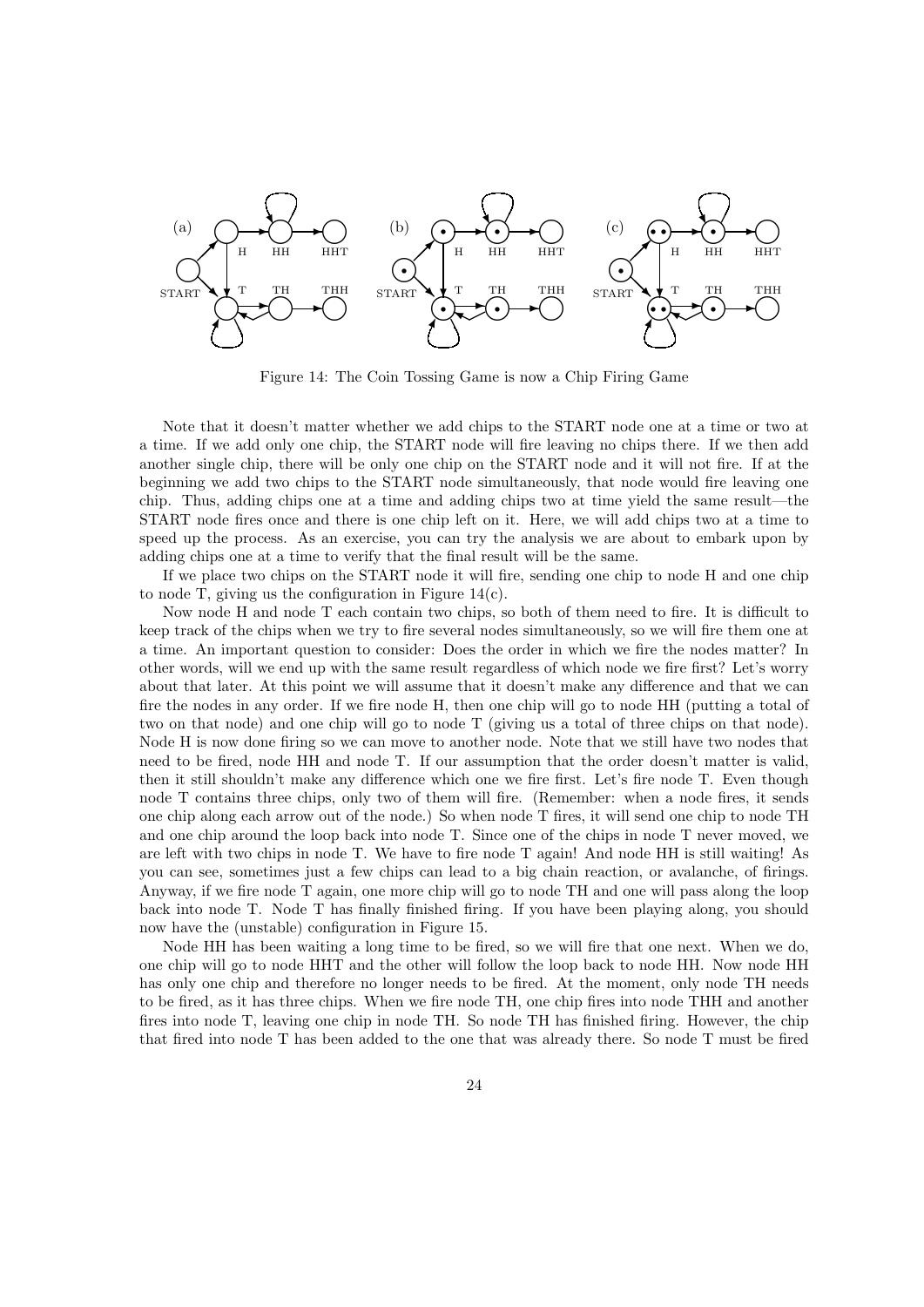

Figure 15: Nodes HH and TH must still fire

again! (see Figure  $16(a)$ ).

As before, when node T fires, it sends one chip to node TH (for a total of two—another firing necessary) and one back to itself. So node T now has one chip and node TH has two. When we fire node TH, one chip gets sent to node THH (which now has two) and the other gets sent to node T (which yet again has two!). However, node TH is now empty. So when we fire node T (for the last time, we hope), one chip goes to node TH and the other goes back into node T, each of which now contains one chip. We have finally reached the stable configuration shown in Figure 16(b). Adding those two chips to the system forced us to make 18 moves before we reached the stable configuration (a move can be defined as the passing of one chip along one arrow, including loops).

- Question 1: For chip firing games in general, do you think that it is possible to keep adding chips to the START node and never see any stable configurations that repeat themselves eventually? Under what circumstances might this happen?
- Question 2: For chip firing games in general, if we keep adding chips to the START node must the critically loaded configuration eventually appear? What if we start the game in the critically loaded configuration? Must it reappear?
- Question 3: In the example above, do you think we could have ended up with a different stable configuration if we had fired the nodes in a different order when we had a choice?

Let's keep going from the configuration in Figure 16(b) (Try to follow along and see if you arrive at the stable configuration shown in Figure 17). Putting two more chips on the START node will



Figure 16: Now Node T must fire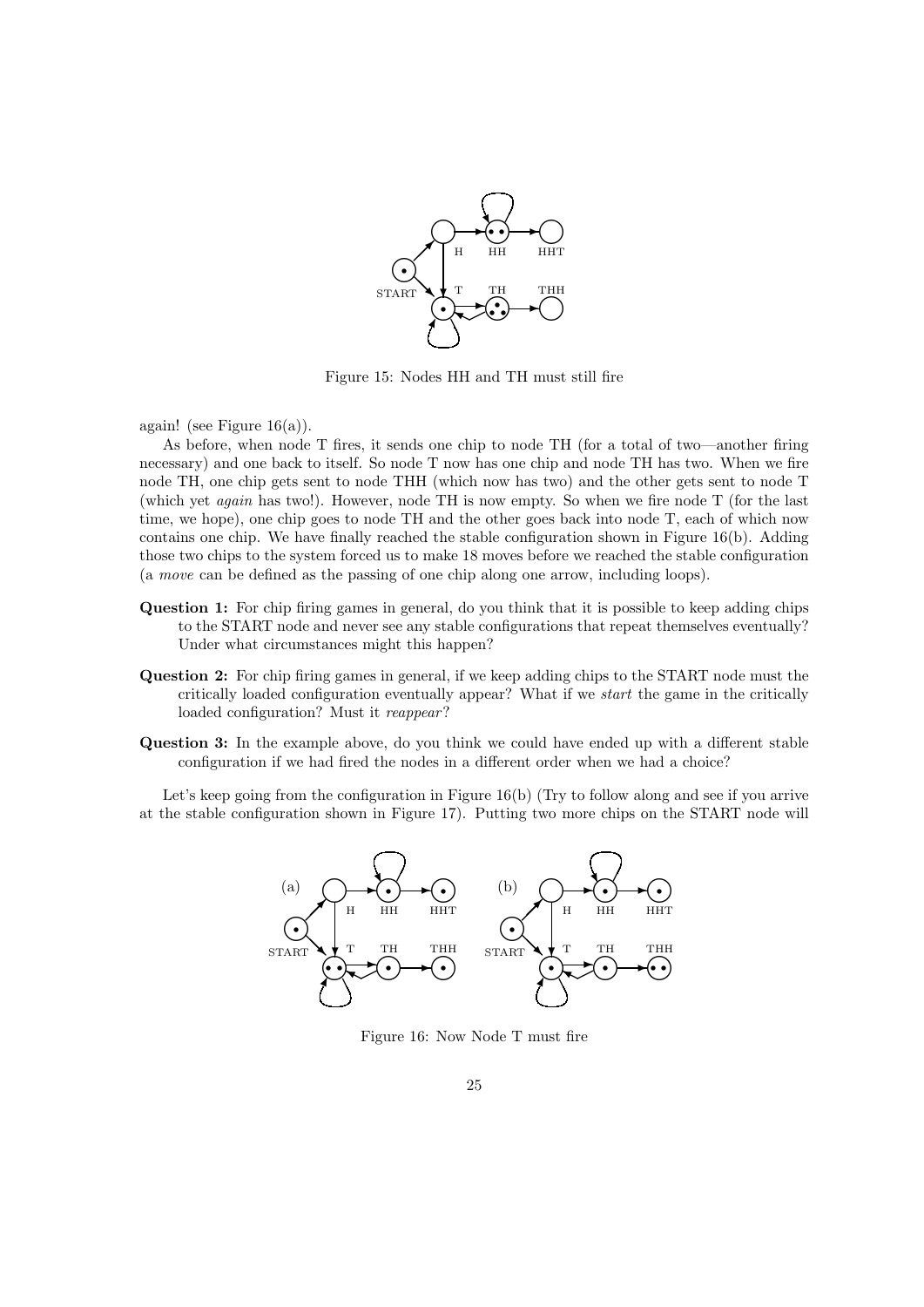cause it to fire one chip to node H and one chip to node T. Now each interior node has one chip except for node T, which has two. When node T fires, one chip is returned to node T and one chip goes to node TH. Now node TH is the only node with more than one chip, so it fires next, sending one chip to node THH and one back to node T. Node TH is now empty and node T has two chips again. So we fire node T. This puts one chip in node TH and one back in node T. At this point, which took another 8 moves to reach, the game has returned to the critically loaded configuration (each of the interior nodes has one chip—see Figure 17). We will call a configuration in a chip firing game a recurrent configuration if it repeats itself after some number of chips have been added to the system. In the particular game we have been playing, the critically loaded configuration is a recurrent configuration.



Figure 17: Back to the Critically Loaded Configuration

### 4.3 Chip Firing and Probability

There are a few observations that we can make. First, we had to add four chips to the game in order to return to the configuration we started with (critically loaded). Second, adding those four chips caused a total of four chips to exit the system into the boundary nodes HHT and THH, with 1/4 of them in node HHT and 3/4 of them in node THH (those fractions should ring a bell). Finally, a careful count of the moves we had to make until we returned to the starting configuration gives us a total of 26. So on average, each of the four chips added to the system contributed  $26/4 = 6.5$ moves to the game (that bell should be ringing again).

Something unexpected has happened. By playing the chip firing game with our diagram, we have managed to stumble upon probabilities and expected values that we had computed in Sections 2 and 3:

- the probability of sequence HHT beating THH  $(1/4 =$  the proportion of chips that ended up in node HHT)
- the probability of THH beating HHT  $(3/4 =$  the proportion of chips that ended up in node THH)
- the expected number of tosses needed to complete a game between those two sequences (6.5  $=$ the number of moves divided by the number of chips added to the system, which after firing returned the game to the starting configuration)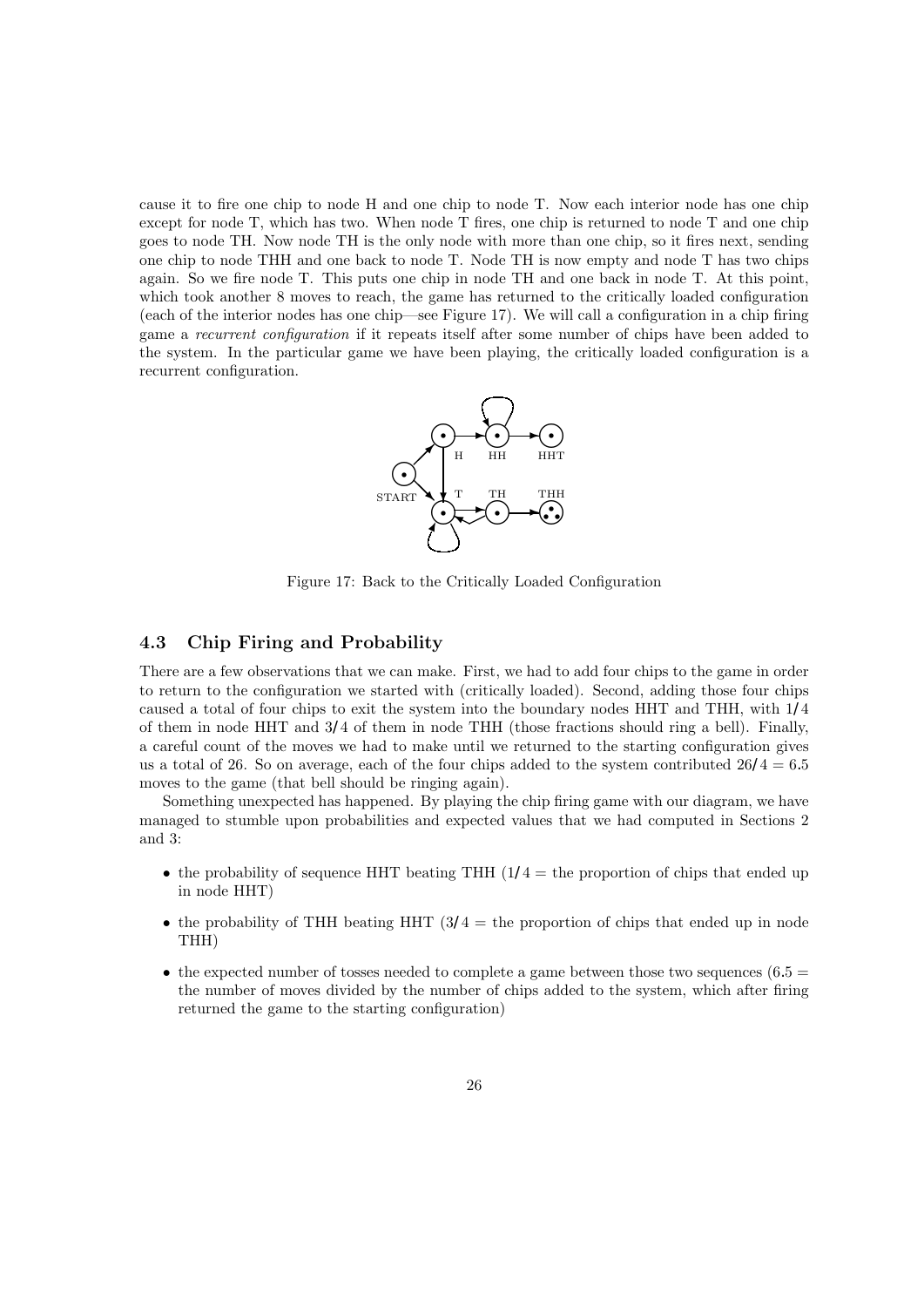#### Exercises

- 1. Verify Exercise 1 from Section 2 with a chip firing analysis.
- 2. Verify Exercise 2 from Section 2 with a chip firing analysis.
- 3. Verify Exercise 3 from Section 2 with a chip firing analysis.
- 4. Verify Exercise 7 from Section 2 with a chip firing analysis.
- 5. In this exercise we will try to construct a chip firing model that can compute probabilities for a coin tossing game in which the coin is not fair.
	- (a) Draw a diagram for the chip firing game between sequences HHT and THH in the case where the probability of tossing a head is  $2/5$  (This is the game introduced in Exercise 5) of Section 2).
	- (b) (This exercise is a true test of patience) Use the model you constructed in part (a) to verify the probability and expected value you calculated in Exercises 5 and 9 (respectively) of Section 2. [Note: You must still follow the chip firing rules as they are given at the beginning of this section.]
- 6. Repeat your analysis of the chip firing games in Exercises 1, 2, 3, and 4. This time, when faced with a choice of which node to fire next, choose differently than you did when you first completed those exercises. Compare your final results to the results you obtained originally.

### 4.4 From Chips to Crumbs to Sand to Dust

There is a logical question to ask at this point: What does this chip firing game have to do with probabilities? It hardly seems likely that this could be a coincidence. Well, it isn't, and we will spend some time proving it in Section 5. First, we conclude this section with an *intuitive* idea of why the chip firing game yields the same probabilities that we found in Sections 2 and 3.

In Section 2 we used the notion of probability mass flowing through a system in order to justify the calculations that we performed. Half of the mass flowing out of each node flowed through each of the two arrows pointing out of that node. Here, instead of thinking of probability mass as a fluid, we can think of it as discrete chips. The firing of chips from a node (with one chip passing along each arrow out of that node) corresponds to one unit of probability mass passing through that node.

Suppose that we break each chip into  $n$  small pieces (crumbs) and multiply the number of arrows between each pair of nodes by  $n$ . Then an interior node in the graph will fire when  $2n$  chips are on that node, with  $n$  crumbs going to each of the two nodes that originally received whole chips from that (firing) node. So the total amount of "discrete probability mass" firing from node to node is the same as in the chip firing game described earlier in this section.

Now let  $n$  get larger and larger. As our chips are broken into smaller and smaller pieces it becomes easier to think of them as grains of sand. Eventually, as  $n$  gets very large, we can think of our original whole chips as having been broken into pieces that are so small that the mass resembles small piles of powder or dust. In such a form it is easy to imagine the mass *flowing* from node to node rather than firing in discrete steps. In other words, the discrete chips in the chip firing game represent the same probability mass that we described flowing through the graph in Section 2, just in a different form.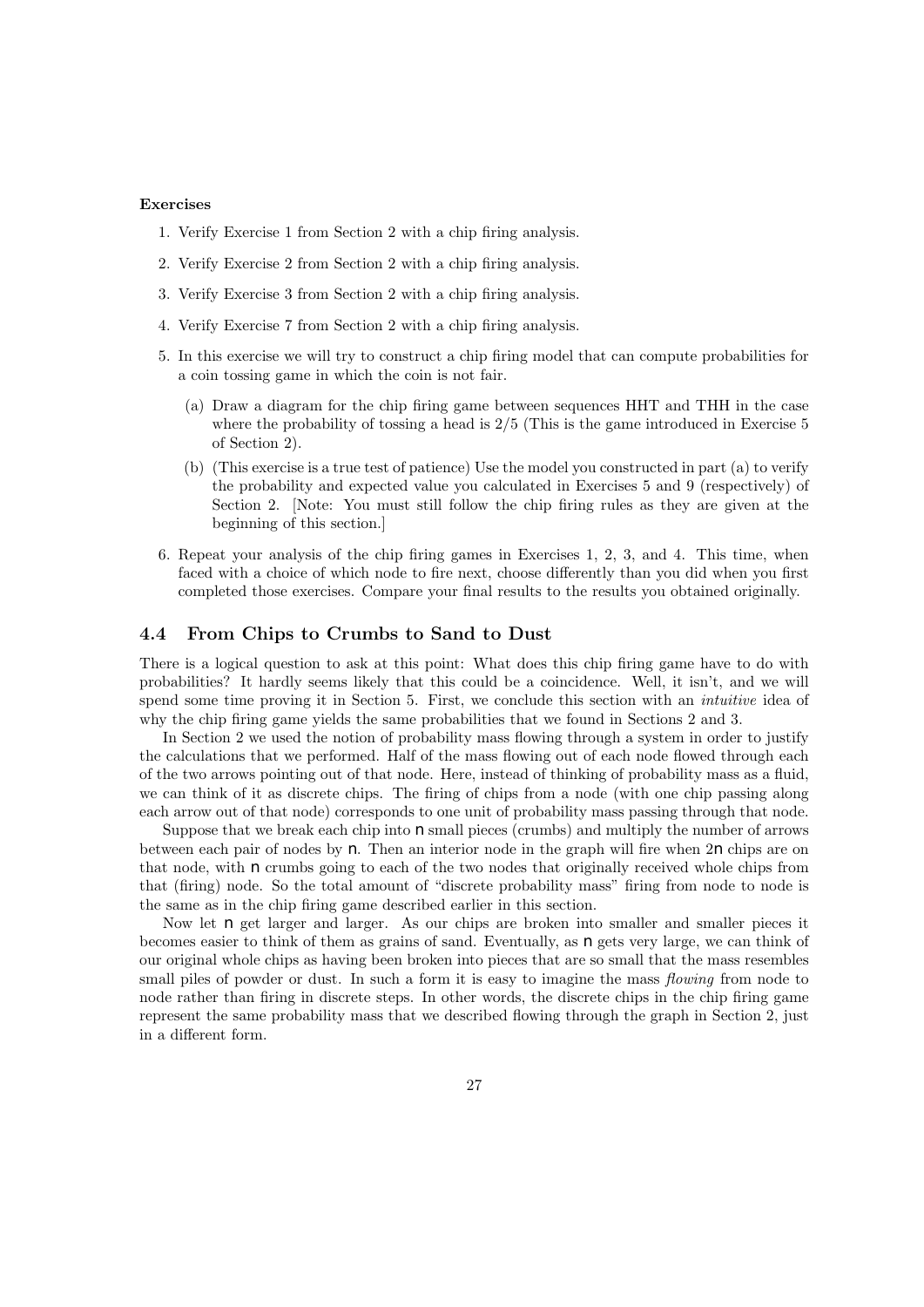### 5 Coin Tossing and Chip Firing as Markov Processes

Now that we have seen how the finite chip firing game appears to model the essentially infinite coin tossing game several questions spring to mind: Does it always work for coin tossing? Can chip firing models be used to find probabilities in other situations? What features must these other situations have in order to be good candidates for chip firing models? Most fundamental of all: How does counting a few chips give exact probabilities for games that can be arbitrarily long? To answer these questions we need to achieve a more complete and precise understanding of exactly how the chip firing method of calculating probabilities for coin tossing games works. First let's be clear about what a coin tossing game is. Each person in a group of players chooses a different string of Hs and Ts on which he wants to bet. A coin is tossed repeatedly. The player whose string appears first is the winner, and the game ends. In this general description of coin tossing games, we are not assuming a fair coin is used. Further, in the general game, we allow players to pick strings of different lengths, and we let more than two players compete. In previous sections, we have seen how a coin tossing game can be represented on a finite graph where the nodes correspond to the pertinent ends of strings, while directed edges indicate that another toss has been made. We saw also that firing chips through a graph diagram and counting the chips that landed in the boundary nodes gave exact probabilities for winning. This is the chip firing model of coin tossing games that we want to formalize and to analyze.

### 5.1 From Chip Firing to Transition Probabilities

As a first step toward this analysis, we need some useful general notation. Observe that each of the nodes in our chip firing graph falls into one two categories: interior nodes which have arrows pointing out (allowing chips to pass out of them) and boundary nodes which only have nodes pointing in (and therefore absorb all chips that enter them). Given any chip firing diagram, we will let  $I$ denote the set of all interior nodes and B the set of all boundary nodes. The individual nodes in the graph will be denoted by  $s_i$  for  $i = 1 \ldots n$ , where n is the total number of nodes in the graph. In order to simplify matters, we will let  $I = \{S_1, S_2, \ldots, S_r\}$  and  $B = \{S_{r+1}, S_{r+2}, \ldots, S_n\}$ . Because in a general setting we must allow for the possibility of chips being fired between any pair of nodes it is reasonable to organize some information in a matrix. In particular, we can construct a matrix A that has as its ij entry the number of chips that pass from  $s_i$  to  $s_j$  each time that node  $s_i$  fires. In the example of the previous section we used the coin tossing game between sequences HHT and THH to demonstrate how a chip firing game works. Let us construct a matrix for that example. Here we will let  $s_1 = \text{START}, s_2 = \text{H}, s_3 = \text{T}, s_4 = \text{HH}, s_5 = \text{TH}, s_6 = \text{HHT}, \text{ and } s_7 = \text{THH}.$  In this case, we end up with the following matrix (the horizontal and vertical lines are used to separate the interior nodes from the boundary nodes):

$$
A = \begin{pmatrix} 0 & 1 & 1 & 0 & 0 & | & 0 & 0 \\ 0 & 0 & 1 & 1 & 0 & | & 0 & 0 \\ 0 & 0 & 1 & 0 & 1 & | & 0 & 0 \\ 0 & 0 & 0 & 1 & 0 & | & 1 & 0 \\ 0 & 0 & 1 & 0 & 0 & | & 0 & 1 \\ - & - & - & - & - & | & - & - \\ 0 & 0 & 0 & 0 & 0 & | & 0 & 0 \\ 0 & 0 & 0 & 0 & 0 & | & 0 & 0 \end{pmatrix}
$$
(1)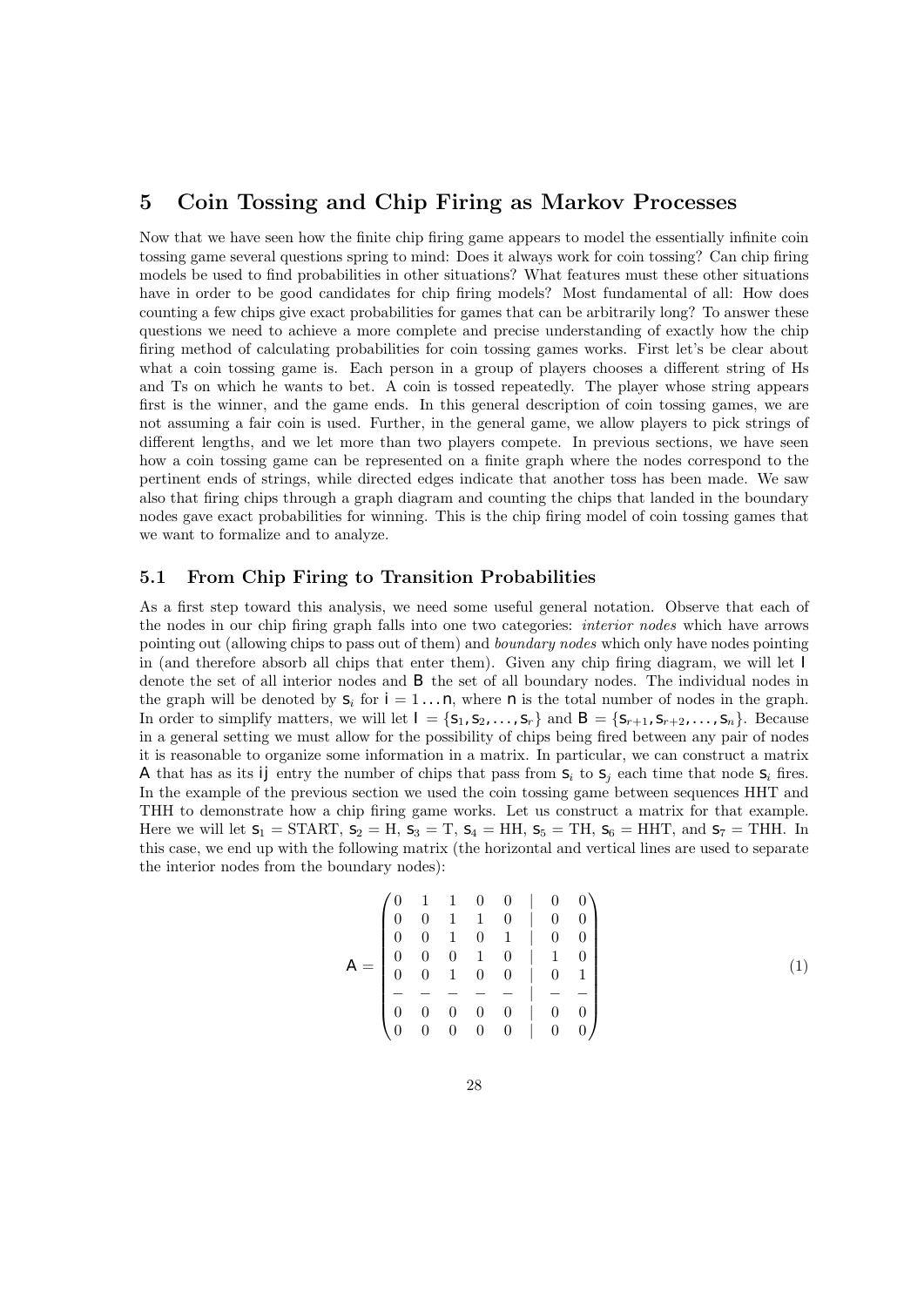There are a few problems with this approach however. There are two types of possible entries regarding the number of chips that leave a boundary node. Because boundary nodes do not fire, there can be no chips passing from one boundary node to another. Thus it is reasonable to have an entry of zero for  $a_{ij}$  when  $s_i \in B$  and  $i \neq j$ . It may be desirable, however, to distinguish such entries from the diagonal entries  $a_{ii}$  for boundary nodes  $s_i$ , because boundary nodes, while they do not fire, do retain all of their chips. Since the number of chips on a boundary node may increase as the game progresses, there is no single number we can use as the diagonal entry for boundary nodes. This unfortunate fact means that trying to use the number of chips that fire between nodes as the matrix entry will not allow us to form one matrix that completely describes chip movement in the game. There is another more subtle problem with this approach. Suppose for the moment that we were to double the number of arrows between every pair of nodes. Then it would follow that an interior node  $s_i$  would fire when there were four chips on it, and two chips would pass to each node receiving chips from  $S_i$ . Thus the matrix for the chip firing game would be

$$
A = \begin{pmatrix} 0 & 2 & 2 & 0 & 0 & | & 0 & 0 \\ 0 & 0 & 2 & 2 & 0 & | & 0 & 0 \\ 0 & 0 & 2 & 0 & 2 & | & 0 & 0 \\ 0 & 0 & 0 & 2 & 0 & | & 2 & 0 \\ 0 & 0 & 2 & 0 & 0 & | & 0 & 2 \\ - & - & - & - & - & | & - & - \\ 0 & 0 & 0 & 0 & 0 & | & 0 & 0 \end{pmatrix}
$$
(2)

On the surface, it doesn't seem as though this would be a problem. However, we noted that the probabilities and expected value encountered in the example above were computed as proportions or ratios. The probability  $1/4$  of sequence HHT winning the game was given by the ratio of chips in node HHT to the number of chips added to the START node. The probability 3/4 was similarly computed. The expected value of 6.5 tosses was calculated by taking the total number of moves and dividing by the total number of chips added to the START node, four. Suppose we were to play the chip firing game with our new graph (having doubled the number of arrows between each pair of nodes) starting with the critically loaded configuration, that is three chips on each interior node. Here is what we would find: adding eight chips to the START node would result in two chips ending up on node HHT, six chips on node THH, and a total of 52 moves (check this for yourself by playing the game). This yields ratios of  $2/8 = 1/4$  and  $6/8 = 3/4$  for nodes HHT and THH respectively. Also, the total number of moves divided by the number of chips added to the START node is  $52/8 = 6.5$ . [Do you think that you will end up with the same ratios if you triple the number of arrows between each pair of nodes in the original graph? What if you multiply the number of arrows between each pair by  $n$ ? These questions will be explored in the exercises at the end of this section.] It seems as though what is important in these calculations is the proportion of chips that pass from one node to another during a firing, rather than the quantity of chips. We will redefine our matrix by requiring that the  $ij$  entry contain the proportion of the chips from node  $S_i$  that pass to node  $S_i$  when  $S_i$  fires. Let that proportion be denoted by  $p_{ij}$ . We can call the  $p_{ij}$  transition proportions, because they describe the transition from one configuration to another when firings occur. This new approach also provides a sensible solution for the problem of how to define the entries for boundary nodes. Because the boundary nodes never fire, we can now define  $p_{ij}$  for  $s_i \in B$ as follows: If  $s_i \in B$  and  $i \neq j$ , then  $s_j$  will never receive any chips from  $s_i$ . Therefore it makes sense to define  $p_{ij} = 0$  in this case (as we did before for matrix A). However, in order to highlight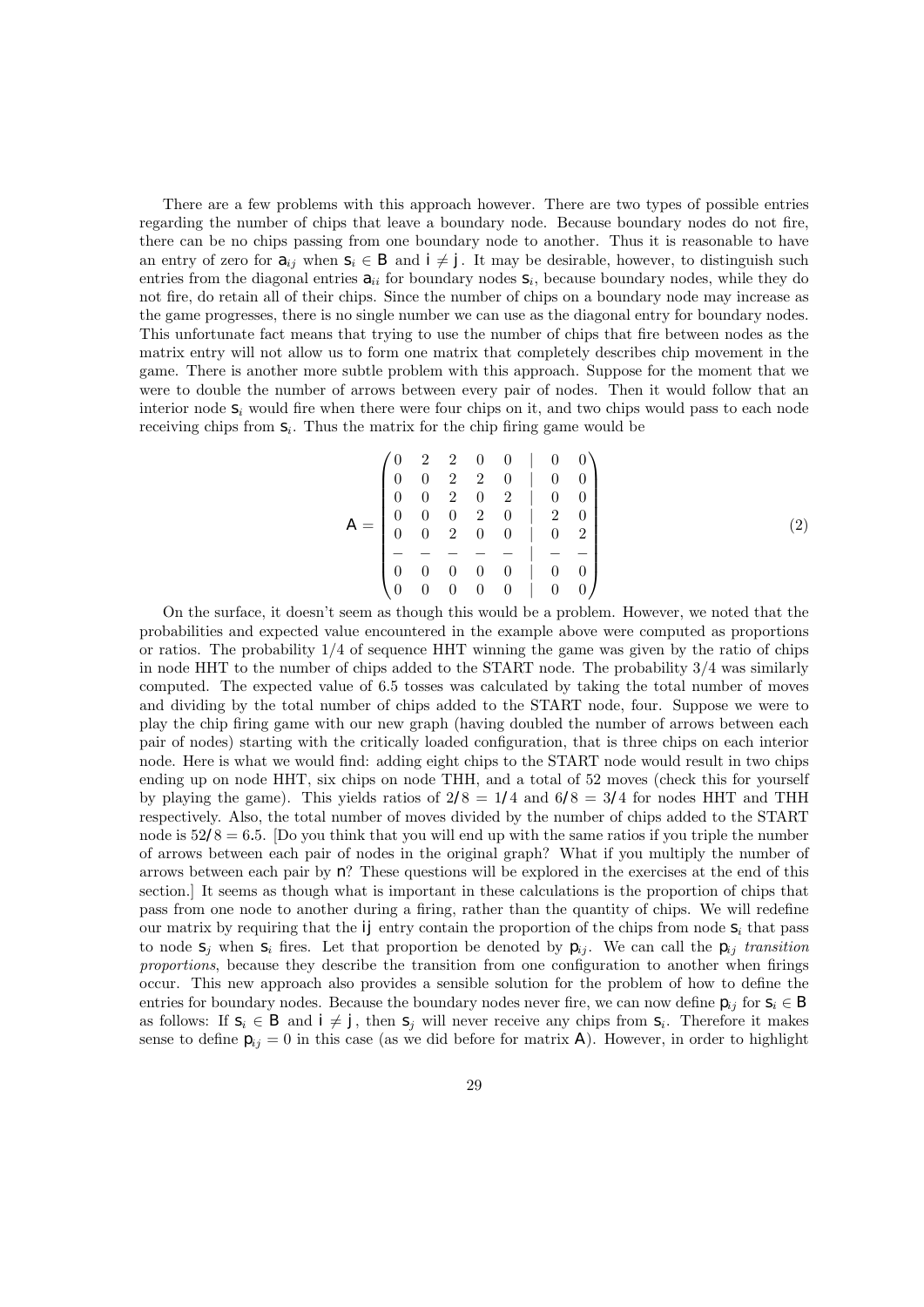the fact that the boundary nodes retain all of their chips, we can define  $p_{ii} = 1$  for  $S_i \in B$ . So we no longer have to worry about the fact that the number of chips on a boundary node may increase as the game progresses. Each boundary node will retain 100% of its chips. For our example of the coin tossing game between HHT and THH, the set of nodes in the finite graph are  $S_1 = \text{START}, S_2 =$ H,  $s_3 = T$ ,  $s_4 = HH$ ,  $s_5 = TH$ ,  $s_6 = HHT$ ,  $s_7 = THH$ . The boundary nodes are  $s_6$  and  $s_7$ , precisely the sequences at which the game ends. The other five nodes are interior. Since we played this game with a fair coin all transition probabilities are either 0 or  $\frac{1}{2}$ . The transition matrix is

$$
P = \begin{pmatrix} 0 & 1/2 & 1/2 & 0 & 0 & | & 0 & 0 \\ 0 & 0 & 1/2 & 1/2 & 0 & | & 0 & 0 \\ 0 & 0 & 1/2 & 0 & 1/2 & | & 0 & 0 \\ 0 & 0 & 0 & 1/2 & 0 & | & 1/2 & 0 \\ 0 & 0 & 1/2 & 0 & 0 & | & 0 & 1/2 \\ - & - & - & - & - & | & - & - \\ 0 & 0 & 0 & 0 & 0 & | & 1 & 0 \\ 0 & 0 & 0 & 0 & 0 & | & 0 & 1 \end{pmatrix}
$$
(3)

Using transition probabilities for any specific game, we now have a single matrix whose entries give a complete description of how chips are fired from node to node in the game.

### 5.2 Analysis of Coin Tossing Games as Markov Processes

In the previous section we saw how a matrix of proportions can render a faithful picture of the movement of chips in a chip firing model of coin tossing. We are now ready to complete the mathematical description and analysis of chip firing games as mathematical structures that have come to be known as Markov processes, named to honor the Russian mathematician A. A. Markov who first introduced the central ideas of these models in the first decade of the twentieth century. The first step in analyzing our model is to give a clear description of how coin tossing games and their chip firing models can be defined as types of Markov processes. Once we have accomplished this task we will use standard Markov techniques to prove that chip firing models give exact answers to coin tossing type games. Having done this in sufficient generality we will extend the discussion to more elaborate games that can be thought of as modified coin tossing games. In all coin tossing games we have a finite set of states,  $S_1, S_2, \ldots, S_n$ , together with a set of transition probabilities defined for pairs of states. The states correspond to the nodes in the finite graph of the coin tossing game. The transition probabilities are  $p$  and  $1 - p$  where p is the probability of tossing a head on any given flip. For  $1 \le i, j \le n$ , the transition probability  $p_{ij}$  has one of three values depending on the relationship between the sequences of Hs and Ts represented by  $S_i$  and  $S_j$ . To make the relationship easy to write down we will use  $S_i$  to name the sequence of Hs and Ts corresponding to state  $s_i$ . The symbols  $S_iH$  and  $S_iT$  then become the two possible sequences resulting from the next coin toss. Now we can define the transition probabilities for any coin tossing game.

**Definition 1.** In a coin tossing game with Prob(H) = p and with states  $S_1, S_2, \ldots, S_n$ , for  $1 \le i, j \le n$ n, the transition probability  $p_{ij}$  is defined by

$$
p_{ij} = \begin{cases} p, & \text{if } S_j \text{ is } S_i H; \\ 1 - p, & \text{if } S_j \text{ is } S_i T; \\ 0. & \text{otherwise.} \end{cases}
$$
 (4)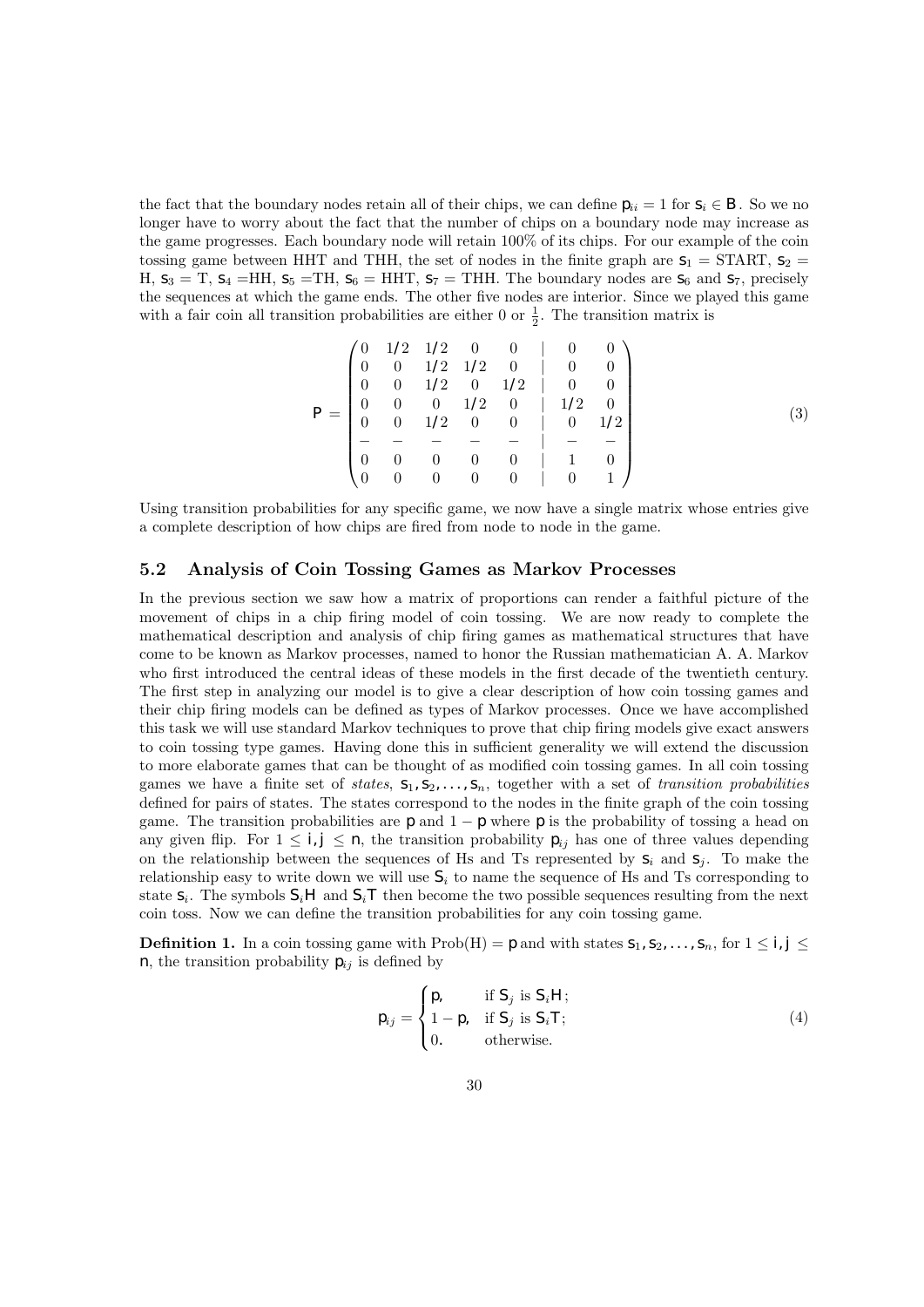The  $n \times n$ -matrix of transition probabilities is denoted by  $P = [p_{ij}]$  and is called the transition matrix.

**Definition 2.** In a coin tossing game with states  $S_1, S_2, \ldots, S_n$ ,

- 1. a state  $S_i$  is called *interior* if there is a state  $S_j$  for which  $p_{ij} > 0$ . The set of all interior states is denoted I.
- 2. a state  $S_i$  is called *boundary* if for all states  $S_j$ ,  $p_{ij} = 0$ . The set of all boundary states is denoted B.

Because  $p_{ii} = 1$  for any  $s_i \in B$ , and because  $p_{ij} = 0$  whenever  $s_i \in B$  and  $s_j \in I$ , it is convenient to organize the transition matrix  $P$  by listing all interior states first, followed by all boundary states:  $I = \{S_1, S_2, \ldots, S_r\}$  and  $B = \{S_{r+1}, S_{r+2}, \ldots, S_n\}$ . Using this ordering of states, P has the following block structure

$$
P = \begin{pmatrix} Q & | & R \\ - & | & - \\ 0 & | & I \end{pmatrix} \tag{5}
$$

where 0 is an  $(n - r) \times r$  matrix of all zeroes, while I is the  $(n - r) \times (n - r)$  identity matrix. Note that the  $(r \times r)$ -matrix  $Q$  gives the same transition probabilities as  $P$ , but only between interior states. All these new definitions are illustrated in the next example.

Example 1. For our previous example of the coin tossing game between HHT and THH, the states (exactly the nodes in the finite graph) are  $s_1 = \text{START}, s_2 = \text{H}, s_3 = \text{T}, s_4 = \text{HH}, s_5 = \text{TH}, s_6 = \text{TH}$ HHT,  $S_7$  = THH. The boundary states are  $S_6$  and  $S_7$ , precisely the sequences at which the game ends. The other five states are interior. Since we played this game with a fair coin all transition probabilities are either 0 or  $\frac{1}{2}$ . The transition matrix is

$$
P = \begin{pmatrix} 0 & 1/2 & 1/2 & 0 & 0 & | & 0 & 0 \\ 0 & 0 & 1/2 & 1/2 & 0 & | & 0 & 0 \\ 0 & 0 & 1/2 & 0 & 1/2 & | & 0 & 0 \\ 0 & 0 & 0 & 1/2 & 0 & | & 1/2 & 0 \\ 0 & 0 & 1/2 & 0 & 0 & | & 0 & 1/2 \\ - & - & - & - & - & | & - & - \\ 0 & 0 & 0 & 0 & 0 & | & 1 & 0 \\ 0 & 0 & 0 & 0 & 0 & | & 0 & 1 \end{pmatrix}
$$
(6)

In our analysis of coin tossing games the entries of matrices  $P<sup>n</sup>$  and  $Q<sup>n</sup>$  will play a pivotal role. The entry in the  $i^{th}$  row and  $j^{th}$  column of  $P^n$  is denoted  $p_{ij}^{(n)}$ . Symbolically,  $P^n = [p_{ij}^{(n)}]$ . Note carefully the use of (n) as a superscript—not an exponent. The *ij* entry of  $P^n$  (here n is an exponent) is not  $p_{ij}$  raised to the  $\eta^{th}$  power, and so we can't use  $p_{ij}^n$  as the symbol for the *ij* element of  $P^n$ .

**Theorem 3.** For transition matrix P,  $p_{ij}^{(n)}$  gives the probability that the coin tossing game is in state  $S_j$  exactly n tosses after having been in state  $S_j$ .

*Proof.* When we write out the formula for the  $ij$  entry of  $P<sup>n</sup>$  according to a recursive definition of matrix multiplication, we see that  $p_{ij}^{(n)} = \sum_k p_{ik}^{(n-1)} p_{kj}$ . If  $k \notin I$ , then by definition of I,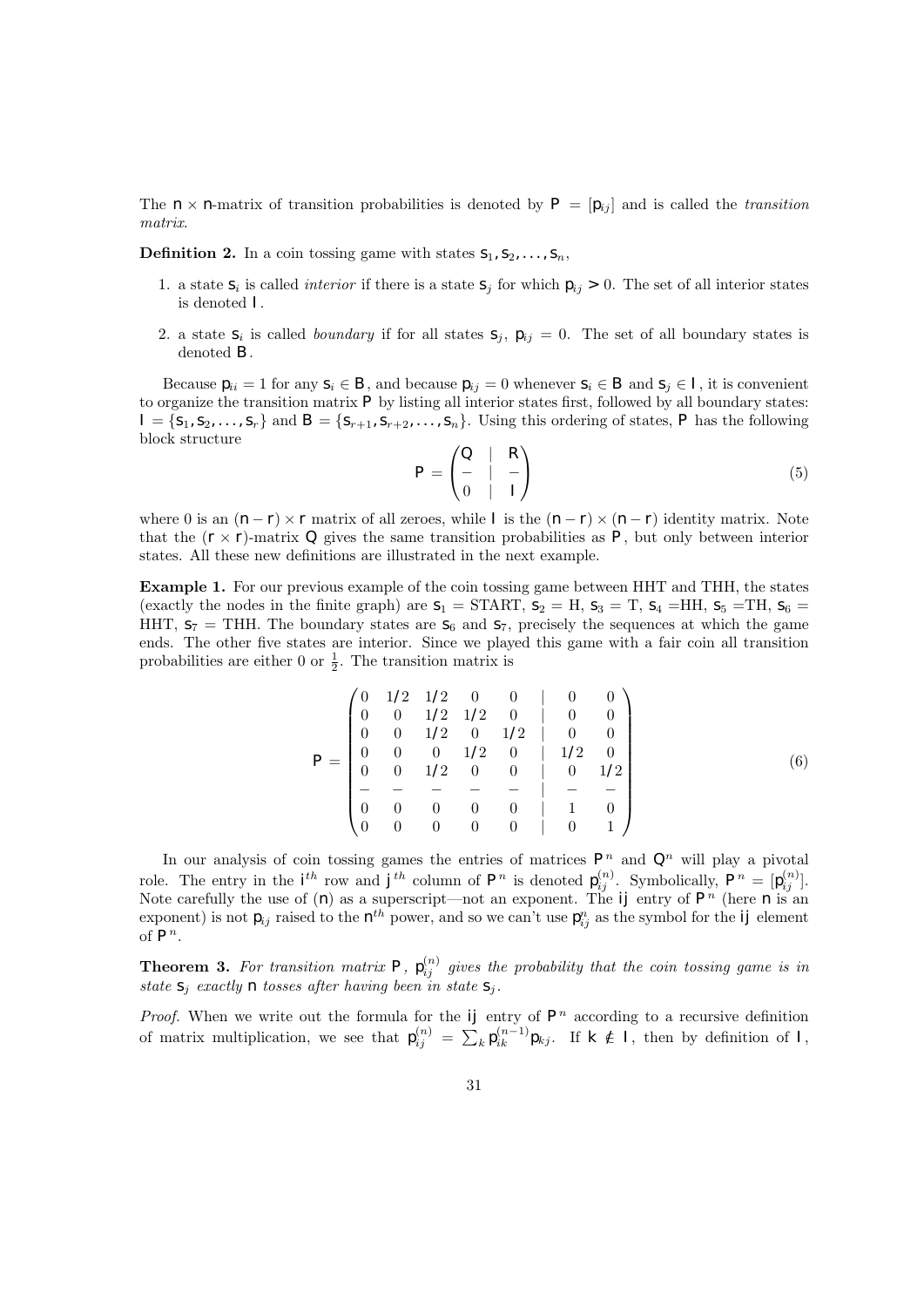$p_{kj} = 0$  for all values of j. So for all  $k \notin I$ ,  $p_{ik}^{(n-1)}p_{kj} = 0$ . Thus for any term of  $P^n$ , we can restrict the summation to interior states without changing the term's value. In other words,  $\rho_{ij}^{(n)} = \sum_{k\in I} \rho_{ik}^{(n-1)}\rho_{kj}.$ 

Incidentally, there's a related and well-known graph theory result that the  $ij$  entry in  $\mathcal{D}^{th}$ -power of the incidence matrix gives the number of  $i - j$  paths in the graph. See [14] for details.  $\Box$ 

Because  $Q$  is an upper-left square submatrix of P we know that the  $ij<sup>th</sup>$  element of Q is the  $ij<sup>th</sup>$  element of P. Therefore the elements of Q give the same information as those in P. The only difference is that in Q we have information about interior states only. As it turns out we need to analyze the long-term behavior of only these states in order to determine the long-term probabilities for the boundary states. To complete the calculation of long-term absorption probabilities we will use  $f_{ij}^{(n)}$  to denote the probability that the game is in boundary state  $s_j$  exactly n tosses after having been in interior state  $s_i$ . By the same argument that we used in the previous proof we know that  $f_{ij}^{(n)} = \sum_{k \in I} p_{ik}^{(n-1)} p_{kj}$ . In this sum, we again can restrict our attention to  $k \in I$  because every sequence of  $n$  tosses that begins in interior state  $s_i$  and ends in boundary state  $s_j$  on exactly the  $n^{th}$  toss must be in some interior state  $S_k$  on the  $(n-1)^{st}$  toss.

We can put all this information in a single matrix  $F^{(n)} = [f_{ij}^{(n)}]$  where  $i \in I$  and  $j \in B$ . Again note that  $F^{(n)}$  is not the  $n^{th}$  power of F. The product  $F \times F$  isn't even defined because F is not square. In our example  $F^{(1)} = R$ . The *ij*-entry of  $F^{(1)}$ ,  $f_{ij}^{(1)}$ , is the probability that a sequence of tosses moves from interior state  $s_i$  to boundary state  $s_j$  in exactly one toss. Continuing with our game,  $F^{(2)} = QR$ , and the *ij*-entry of  $F^{(2)}$ ,  $f_{ij}^{(2)}$ , is the probability that a sequence of tosses moves from interior state  $S_i$  to boundary state  $S_j$  is exactly two tosses. Specifically,

$$
F^2 = QR = \begin{pmatrix} 0 & 1/2 & 1/2 & 0 & 0 \\ 0 & 0 & 1/2 & 1/2 & 0 \\ 0 & 0 & 1/2 & 0 & 1/2 \\ 0 & 0 & 0 & 1/2 & 0 \\ 0 & 0 & 1/2 & 0 & 0 \end{pmatrix} \begin{pmatrix} 0 & 0 \\ 0 & 0 \\ 0 & 0 \\ 1/2 & 0 \\ 0 & 1/2 \end{pmatrix} = \begin{pmatrix} 0 & 0 \\ 1/4 & 0 \\ 0 & 1/4 \\ 1/4 & 0 \\ 0 & 0 \end{pmatrix}
$$
(7)

Note that  $f_{46}^{(2)} = 1/4 \neq 3/4 = \rho_{46}^{(2)}$ . To see why this is so first note that  $f_{46}^{(2)}$  is the probability of our coin tossing game moving from  $s_4$  to  $s_6$  for the first time in exactly two tosses. In other words, the game must move from  $S_4$  to some interior state and then on to  $S_6$ . In contrast  $\rho_{46}^{(2)}$  is the probability of the game moving from  $S_4$  to  $S_6$  in exactly two tosses including the possibility that the game was already in boundary state  $s_6$  before the second toss. The reason that  $F^{(n)}$  probabilities are important is because for a fixed *ij* entry, the events whose probabilities are  $f_{ij}^{(1)}$ ,  $f_{ij}^{(2)}$ , ...,  $f_{ij}^{(k)}$ are mutually exclusive events. Specifically, each term  $f_{ij}^{(1)}$ ,  $f_{ij}^{(2)}$ , ...,  $f_{ij}^{(k)}$ , gives the probability that starting from interior state  $S_i$  the game enters boundary state  $S_j$  for the first time in one move, two moves, ..., k moves, respectively. Since these are mutually exclusive events, we simply add  $f_{ij}^{(k)}$ ,  $1 \leq k$ , to get the probability that starting from interior state  $s_i$  the game ends in boundary state  $s_i$ in some finite number of tosses.

So we see that we have only to sum  $F^{(n)}$ , for all  $n \geq 1$ , to get the long term absorption probabilities. Notice that this sum is also an  $r \times (n - r)$  matrix. We will refer to elements of this sum matrix as  $f_{ij}$ , using no superscript. Specifically, the  $ij^{th}$  element of  $\sum_{n=1}^{\infty} F^{(n)}$ , denoted  $f_{ij}$ , gives the probability that the coin tossing game ends boundary state  $s_j$  after having started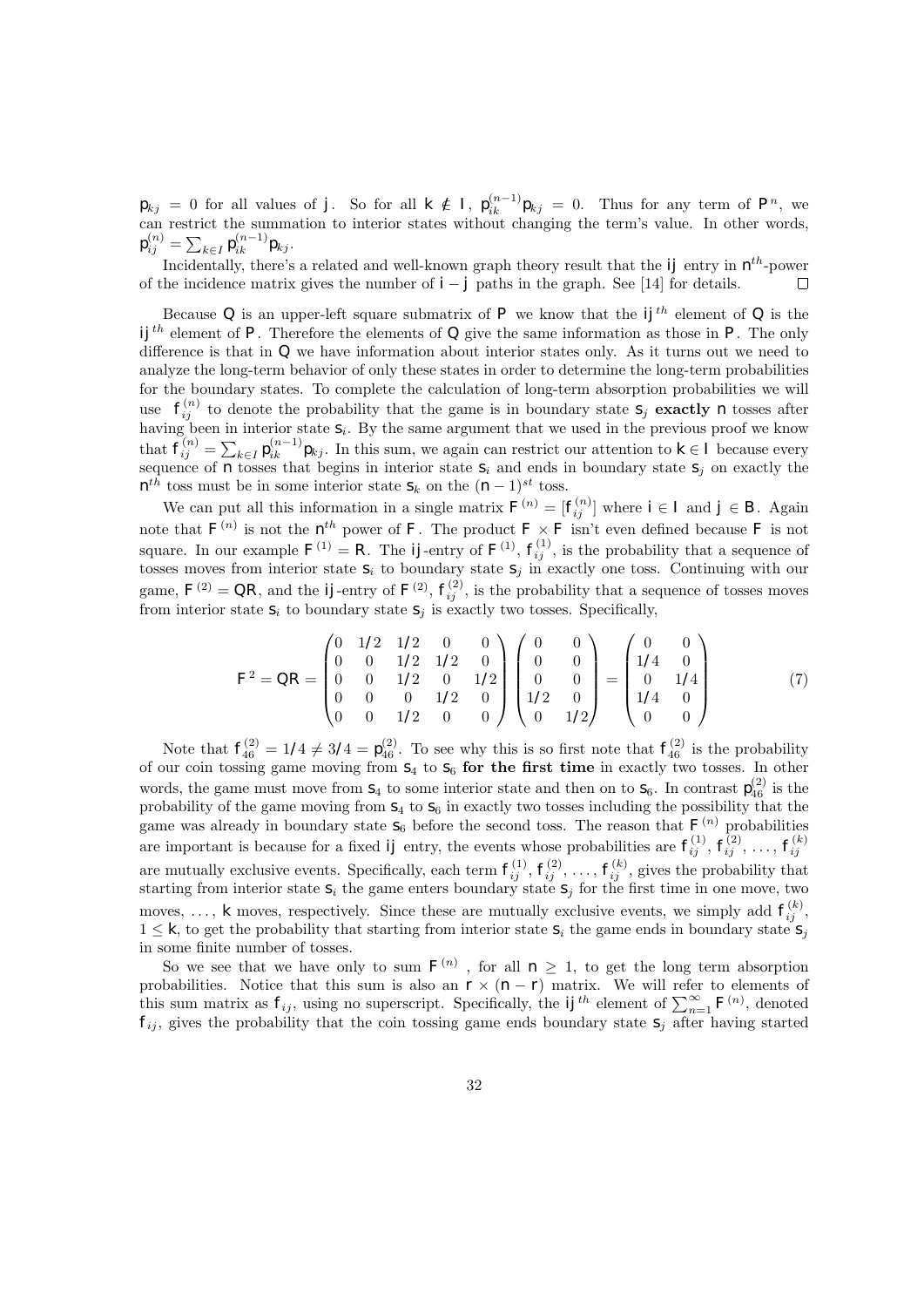in interior state  $S_i$ . Notice that this infinite series can be rewritten (because R is constant in the series) as a series in powers of Q:

$$
\sum_{n=1}^{\infty} F^{(n)} = \sum_{n=1}^{\infty} Q^{n-1} R = \left( \sum_{n=1}^{\infty} Q^{n-1} \right) R
$$
 (8)

So the problem of determining the long-term absorption probabilities for the coin tossing game has be reformulated in terms of the infinite matrix series  $\sum_{n=1}^{\infty} Q^{n-1}$ . Because all our calculations are based on this infinite sum, the first task is to verify that the series actually converges. The following lemma gives a sufficient condition for convergence.

**Lemma 4.** Let A be a square matrix. If  $A^n$  tends to the zero matrix  $(\forall i, j, a_{ij}^{(n)} \to 0$  as  $n \to \infty)$ , then matrix  $(I - A)$  has an inverse and

$$
(I - A)^{-1} = I + A + A^2 + \dots = \sum_{k=0}^{\infty} A^k.
$$

Proof. Consider the identity

$$
(I - A)(I + A + A2 + \cdots + An-1) = I - An.
$$

For sufficiently large  $n, I - A<sup>n</sup>$  is arbitrarily close (entry-by-entry) to I and so has non-zero determinant. Hence neither factor of the product on the left side can have zero determinant. So  $I - A$ has non-zero determinant and  $(I - A)^{-1}$  exists. Multiply both sides of equation by this inverse and note again that  $(I - A^n)$  tends to I.  $\Box$ 

The next lemma shows that  $Q^n$  satisfies the hypotheses of the previous lemma. Thus we will be able to conclude that the series  $\sum_{n=1}^{\infty} Q^{n-1}$  does, in fact, converge.

**Lemma 5.** For the transition matrix  $P$  of a coin tossing game,

$$
\mathbf{p}_{ij}^{(n)} \rightarrow 0, \forall \mathbf{s}_i, \mathbf{s}_j \in I
$$

as  $n \to \infty$ .

*Proof.* Let  $s_i \in I$ . Starting in  $s_i$  it must be possible to reach a boundary state in not more than m tosses. So there is a number  $t, 0 < t < 1$ , such that the probability of reaching a boundary state in no more than  $m$  tosses is at least t. Hence the probability of not reaching any boundary state in  $m$ tosses is at most  $1 - t$ ,  $0 < (1 - t) < 1$ . Then the probability of not reaching a boundary state (i.e., remaining in interior states) from state  $S_i$  in  $n m$  independent tosses is no more than  $(1-t)^n$ . Since  $(1 - t)$  is between 0 and 1, this probability tends to 0 as  $n \rightarrow \infty$ .  $\Box$ 

Now we can combine the two lemmas to get this crucial information about  $Q^n$ .

**Theorem 6.** For any coin tossing game,  $I - Q$  has an inverse and

$$
(I - Q)^{-1} = I + Q + Q^2 + \dots = \sum_{k=0}^{\infty} Q^k.
$$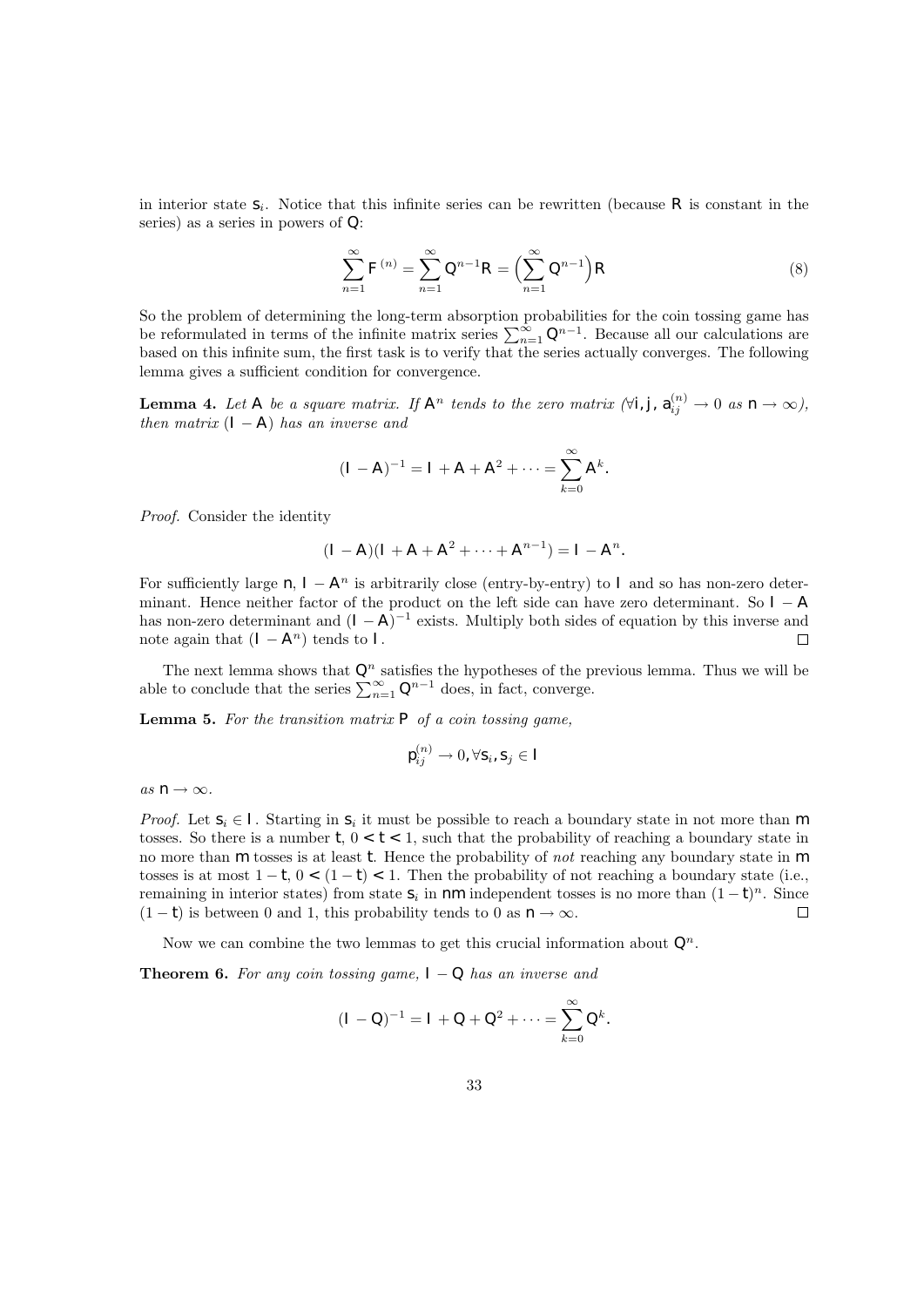Not only do we now know that  $\sum_{k=0}^{\infty} Q^k$  exists, we have an effective method of calculating it. Remember the equation that gives long-term absorption probabilities is

$$
\sum_{n=1}^{\infty} F^{(n)} = \left(\sum_{n=1}^{\infty} Q^{n-1}\right) R.
$$

By simple substitution we now know that the probability a coin tossing game ends in boundary state  $S_j$  having started in interior state  $S_i$  is given by

$$
\sum_{n=1}^{\infty} F^{(n)} = (I - Q)^{-1} R.
$$

Let's see how all this calculation works out in the coin tossing we have been studying: HHT vs. THH.

**Example 2.** The matrix Q is the upper-left  $5 \times 5$  submatrix of P in (6). Subtracting Q from the  $5 \times 5$  identity matrix, we get

$$
I - Q = \begin{pmatrix} 1 & -1/2 & -1/2 & 0 & 0 \\ 0 & 1 & -1/2 & -1/2 & 0 \\ 0 & 0 & 1/2 & 0 & -1/2 \\ 0 & 0 & 0 & 1/2 & 0 \\ 0 & 0 & -1/2 & 0 & 1 \end{pmatrix}
$$
(9)

Using a calculator, it is easy to find

$$
(I - Q)^{-1} = \begin{pmatrix} 1 & 1/2 & 3 & 1/2 & 3/2 \\ 0 & 1 & 2 & 1 & 1 \\ 0 & 0 & 4 & 0 & 2 \\ 0 & 0 & 0 & 2 & 0 \\ 0 & 0 & 2 & 0 & 2 \end{pmatrix}
$$
(10)

Now it's straightforward to calculate

$$
F = \sum_{n=1}^{\infty} F^{(n)} \tag{11}
$$

$$
= (I - Q)^{-1}R
$$
 (12)

$$
= \begin{pmatrix} 1 & 1/2 & 3 & 1/2 & 3/2 \\ 0 & 1 & 2 & 1 & 1 \\ 0 & 0 & 4 & 0 & 2 \\ 0 & 0 & 0 & 2 & 0 \\ 0 & 0 & 2 & 0 & 2 \end{pmatrix} \begin{pmatrix} 0 & 0 \\ 0 & 0 \\ 0 & 0 \\ 1/2 & 0 \\ 0 & 1/2 \end{pmatrix} = \begin{pmatrix} 1/4 & 3/4 \\ 1/2 & 1/2 \\ 0 & 1 \\ 1 & 0 \\ 0 & 1 \end{pmatrix}
$$
(13)

The entries  $f_{11}$  and  $f_{12}$  in the product matrix give the familiar probabilities of winning for HHT and TTH, respectively. In terms of boundary states, these values are the long-term probabilities of being in boundary states  $S_6$  and  $S_7$ , respectively, having started in interior state  $S_1$ . In general, the ij entry in F gives the long-term probability of being in boundary state  $S_{r+j}$  (Do you see why the  $r$  is added?) having started in interior state  $s_i$ .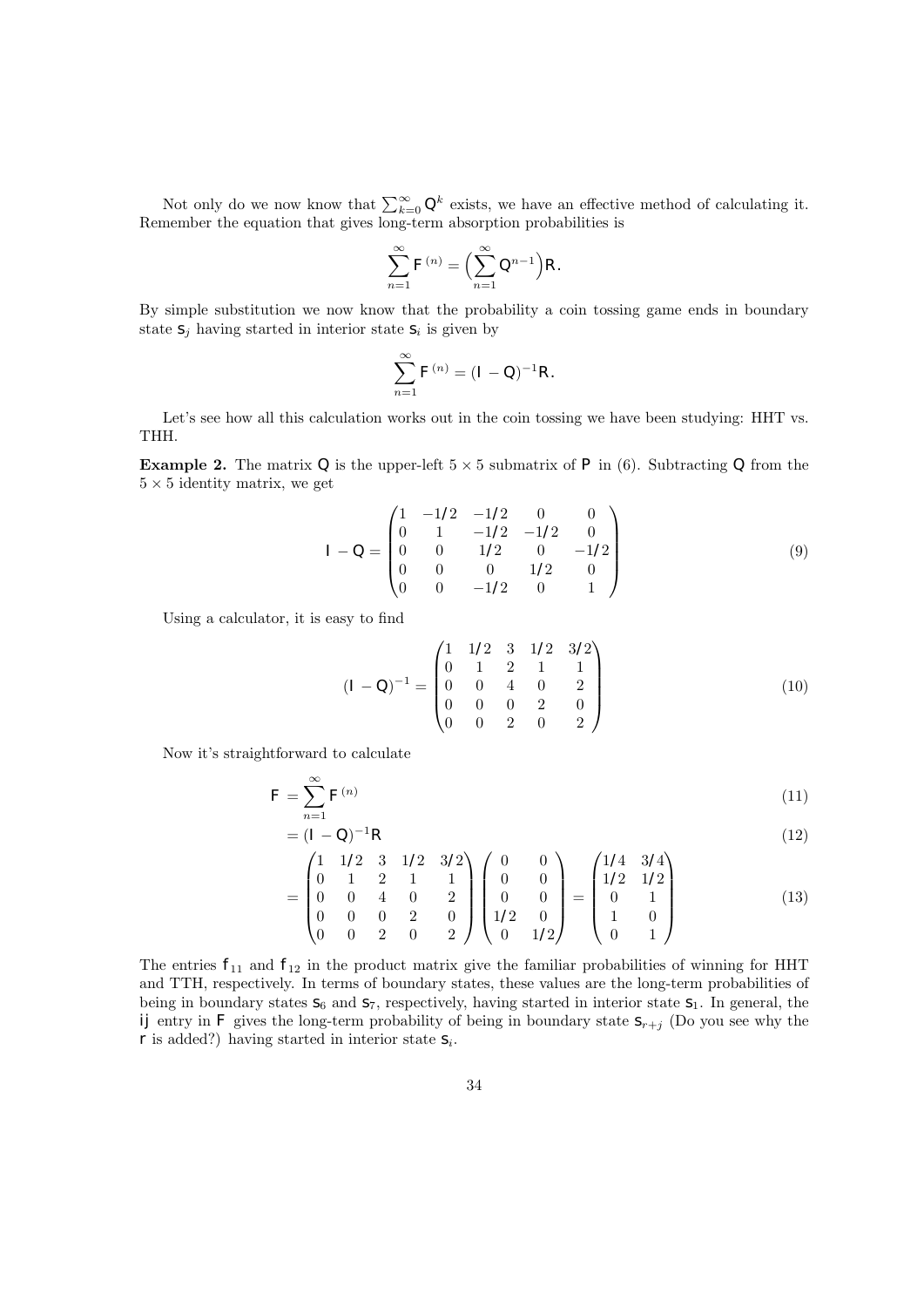In addition to making it easy to calculate the probabilities of absorption, the matrix  $(I - Q)^{-1}$ gives other important information about the duration of the coin tossing game. This matrix is important enough in its own right to warrant notation that's easier to write than  $(I - Q)^{-1}$ . We will use  $T = (I - Q)^{-1}$ . A key observation about T is that it satisfies the identity  $T = I + QT$ . It's easy to prove this by noting that since  $T = I + Q + Q^2 + \cdots$ , we also know  $QT = Q + Q^2 + Q^3 \cdots$ . Subtracting these two expressions yields I, and rewriting  $T = I + QT$  as  $T - QT = I$  gives the required identity. Let's first look at the off-diagonal entries of T. For all  $i \neq j$ ,  $1 \leq i, j \leq r$  the ij element of  $\bar{T}$  is given by

$$
t_{ij}=\sum_{k\in I}p_{ik}t_{kj}.
$$

Written in this form  $t_{ij}$  looks like a weighted sum in which the weights are probabilities, i.e. an expected value for some random variable. In fact,  $t_{ij}$  can be thought of as the expected number of tosses that put the game in interior state  $S_j$  provided the game has started in interior state  $S_i$ . In order to see how this interpretation makes sense, we first note that for our matrices  $T$  and  $Q$ , we know that  $TO = QT$ . Although matrix multiplication is not commutative in general, in this case since T is just a sum of powers of Q, it's easy to prove that  $TO = QT$ . Thus  $I + QT = I + TO$ , and so  $t_{ij}$  can also be written as

$$
t_{ij} = \sum_{k \in I} t_{ik} \rho_{kj}.
$$

Using this expression for  $t_{ij}$ , we will be able to see how  $t_{ij}$  can be interpreted as an expected number of coin tosses. In our HHT vs. THH example, let's look first at  $t_{ij}$  values with  $i = 1$ . This just means the game starts in  $S_1$ , the natural starting place for a coin tossing game. Specifically, what does  $t_{12} = 1/2$  mean, and how does the calculation  $t_{12} = t_{11}p_{12}$  give us the expected number of tosses that result in the game being in  $S_2$ ? First we know that  $t_{11} = 1$  since for any game that starts in  $S_1$ , the first visit to  $S_1$  is the only one. The statement that  $t_{12} = (1/2)t_{11}$  simply reflects the fact that whenever  $S_1$  is visited, one half of the next tosses result in the game moving to  $S_2$ . Substituting  $t_{11} = 1$ , we get  $t_{12} = 1/2$  which can now be interpreted as indicating that half the games we play starting at  $S_1$  pass through  $S_2$ . An alternative way of interpreting the same information is simply to say that the expected number of visits to  $S_2$  in any completed game is  $1/2$ . In these interpretations we are using the fact (which is not true for all states in our game) that any completed game visits  $s_2$  exactly once. To see an example where a state can be visited many times in a single game, let's look at  $S_4$  and how the calculation for  $t_{14}$  works. When the game starts in  $S_1$  there are two ways to get to  $S_4$ . The game can visit  $S_4$  from  $S_2$  or from  $S_4$ . In terms of coin tosses, entering from  $S_2$  corresponds to tossing the second consecutive H, while entering from  $S_4$  corresponds to each subsequent toss of an H. Reflecting these two ways of visiting  $S_4$ , the expected number of times the game is in  $S_4$  is a sum:  $1/2$  the number of times it is in  $S_2$  plus  $1/2$  the number of times it is in  $S_4$ . Hence  $t_{14} = (1/2)t_{12} + (1/2)t_{14} = 1/4 + (1/2)t_{14}$ , which gives  $t_{14} = 1/2$ . Note that  $t_{14} = 1/2$  does not mean that  $1/2$  the games visit  $S_4$ . Only half the games that visit  $S_2$  go on to  $S_4$ , the others move to  $s_3$  and cannot subsequently get to  $s_4$ . So the proportion of games that visit  $s_4$  is certainly less than  $1/2$ . Because a single game can visit  $s_4$  repeatedly in the course of play, we must be careful this time to refer to  $t_{14}$  as the expected number of tosses during a completed game in which the game is in  $S_4$ , in other words, the expected number of visits to state  $S_4$ .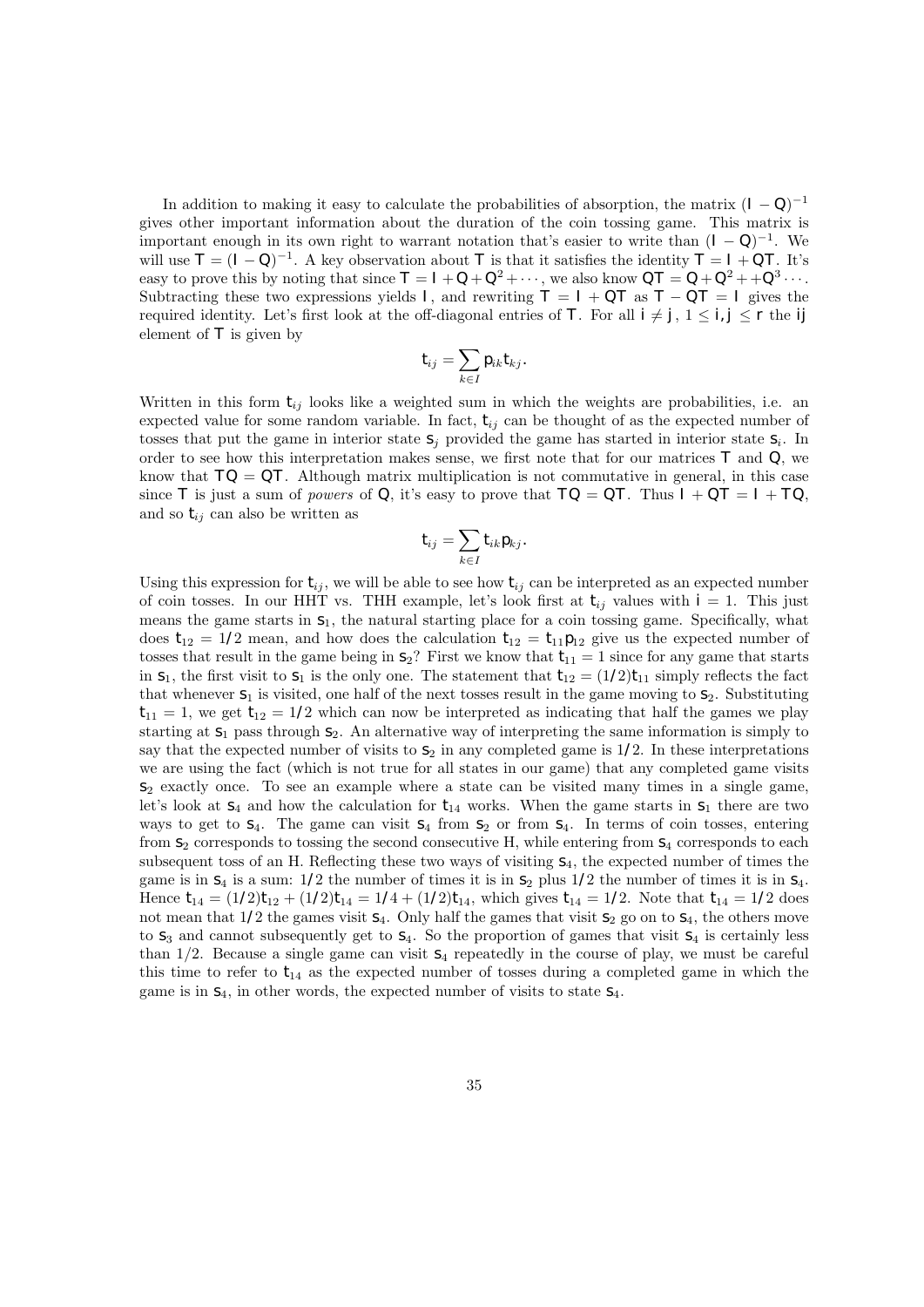### Activity 5.2

Students should work in pairs or triples. Each group will toss a coin and record the result of each toss. When either of the two sequences HHT or THH appears as the last three tosses, stop the game. (So far this is the same as an earlier activity.) This time add the following directions for record-keeping. As each toss is made keep track of the interior state of the game  $(s_1, s_2, \ldots, s_5)$ . At the end of each game record the number of times the game was in each interior state. Repeat this process a total of five times for each group. Now the instructor will collect information from each group and pool the results. The average number of visits to each state can now be calculated and compared to the first row of the matrix  $(I - Q)^{-1}$ . Students can also collect and report information about the NUMBER of games that visited  $S_4$ , for example, and using pooled data calculate the proportion of games that visited  $S_4$ .

Now we're ready to tackle  $t_{13}$  and  $t_{15}$ . Because the game can cycle between  $s_3$  and  $s_5$ , we'll do these two together. The only way a game that starts in  $S_1$  can get to  $S_5$  is through  $S_3$ , and exactly half the time the game is in  $S_3$  it proceeds directly to  $S_5$ . Hence

$$
t_{15} = (1/2)t_{13}.\tag{14}
$$

Next notice that  $s_3$  can be entered from a number of different states. For a game that starts in  $s_1$ , the game can progress to  $S_3$  directly from  $S_1$ , from  $S_2$ , from itself, and from  $S_5$ . These approaches are mutually exclusive and so the expected number of visits to  $S_3$  should be

$$
t_{13} = (1/2)t_{11} + (1/2)t_{12} + (1/2)t_{13} + (1/2)t_{15} = (1/2)(1) + (1/2)(1/2) + (1/2)t_{13} + (1/2)t_{15}
$$
 (15)

Solving the system of equations given by (14) and (15), we get  $t_{13} = 3$  and  $t_{15} = 3/2$ . So now we know what each of the elements in the first row of matrix  $(I - Q)^{-1}$  represent. But what about the other rows? How can we think of them? Well , it's simply a matter of assuming you start the coin tossing game with a given non-winning string of Hs and Ts. For example, consider  $t_{24}$ . To understand this entry, we assume the coin tossing game starts with sequence H already written. So  $t_{22} = 1$  because if a game starts in  $S_2$ , that's the only time it will be in  $S_2$ : there's no way to revisit. As when we started in  $S_1$ , there are two ways to get to  $S_4$ . So  $t_{24}$  is  $1/2$ (number of visits to  $S_2$ ) plus  $1/2$ (number of visits to  $s_4$ ). Using  $t_{22} = 1$ , we get  $t_{24} = 1/2(1) + (1/2)t_{24}$  which gives  $t_{24} = 1$ . The calculations and interpretations for  $t_{23}$  and  $t_{25}$  are similar to those for  $t_{13}$  and  $t_{15}$ , but you must remember that the game starts in  $S_2$ . So there are only three ways to visit  $S_3$ . In fact, since a game beginning in  $s_2$  never visits  $s_1$ , we know  $t_{21} = 0$ . You should try to complete the calculations for  $t_{23}$  and  $t_{25}$ .

#### Exercises

1. Consider the graph for the coin tossing game between sequences HHT and THH. Suppose that we triple the number of arrows between each pair of nodes. Determine (by playing the game) whether we end up with  $1/4$  and  $3/4$  as the ratios of the numbers of chips on nodes HHT and THH to the number added to the START node, respectively. What do we get if we divide the total number of moves by the number of chips added to the START node? Be sure to start the game in a critically loaded configuration and play until the critically loaded configuration is reached again.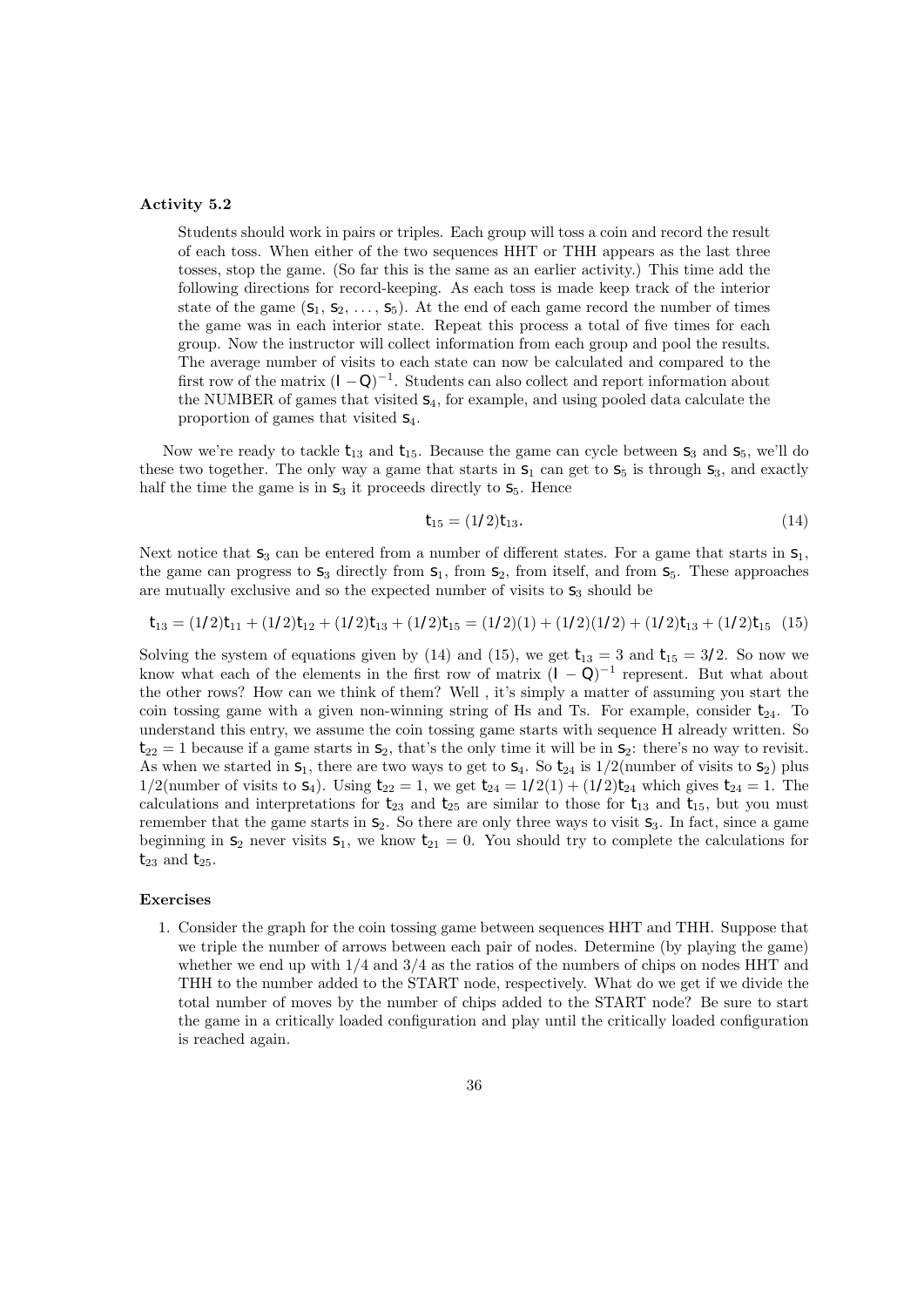- 2. (Refer to the previous exercise) Will the ratios remain the same if we multiply the number of arrows between each pair of nodes by the positive integer  $n$  rather than by 2 or 3? Explain your reasoning.
- 3. For the coin tossing game HHH vs. HTH, draw the finite graph of the game (use  $S_1$  as a start node), form matrices  $P$ ,  $Q$ , and  $R$ , and use a calculator or some software to find  $T = (I - Q)^{-1}$ . Use all this information to determine the probability that HHH wins. You should be able to show that HHH has less than  $1/2$  chance of winning this game. Will starting the game assuming an H has already been tossed improve the chances that HHH wins? If so, by how much?
- 4. Draw the probability tree for six tosses in the game HHT vs. THH. Label the nodes that correspond to  $s_3$  and  $s_5$ . Use this tree to argue that  $t_{15} = 1/2t_{13}$ .

### 5.3 Using Markov Analysis in More Elaborate Games

Some well known children's games which at first glance seem much more elaborate than coin tossing can, in fact, be analyzed using standard Markov techniques (see [1, 6, 9, 11, 12]). Remember Chutes and Ladders<sup>®</sup>? Each player rolls a single die and moves his or her game piece the indicated number of steps along a board with 100 squares numbered in order. The first player whose piece reaches square number 100 exactly wins. Since each player's position on the board is completely determined by his or her dice rolls this game can be analyzed as a Markov chain. All transition probabilities are 0 or  $\frac{1}{6}$ . Of course, there are the chutes and ladders of the game's title: 10 chutes and 9 ladders. If at the end of your move for a particular roll of the die, your game piece lands on the square at the bottom of a ladder, your piece climbs the ladder and actually ends your turn on the square at the top of the ladder. If your game piece lands on the square at the top of a chute, your piece slides down the chute and end up on the square at the bottom of the chute. If you think about this for a minute you will realize that there are exactly  $100 + 1 - (10 + 9)$  states in this game; all but two (START and 100) are interior states. The matrix of transition probabilities for Chutes and Ladders<sup>®</sup> would be an  $82 \times 82$  matrix. Determining  $(I - Q)^{-1}$  in order to compute the expected length of a game would involve inverting a very large, although very sparse, matrix. A smaller, but more complicated game for which we can complete the calculations is Parker Brothers' Hi Ho! Cherry- $O^{\circledR}$ . The object of the game is to pick all ten cherries from your tree and fill your bucket. Each player has his own tree and his own bucket. On a turn in this game, the player spins a spinner that has seven equally likely regions. If the spinner indicates one, two, three, or four cherries, the player moves that many cherries from his tree to his bucket. If the spinner lands on the section with a bird or on the section with a dog, then the player takes two cherries from his bucket, and puts them back on his tree. (If, in the case of a dog or bird spin, the player has one cherry, he puts it back; if he has no cherries, he does nothing.) If the spinner lands on the spilled bucket section, then the player puts ALL the cherries in his bucket back on his tree. The states, of course, are the numbers  $0, 1, 2, \ldots$ , 10 corresponding to the number of cherries in the player's bucket. If the spinner lands on a number that is greater than the number of cherries remaining on the player's tree, then the player moves all of his remaining cherries to his bucket and wins the game.

We can also use the matrix  $\tau$  to determine the expected length of any game provided we know the state in which the game starts. To see how this works, think about a game that starts in state  $S_i$ . Then  $\sum_{k\in I} t_{ik}$  is just the expected number of times each interior state is visited in any completed game that starts in state  $S_i$ . Thus the sum of all entries in row i of T gives precisely the total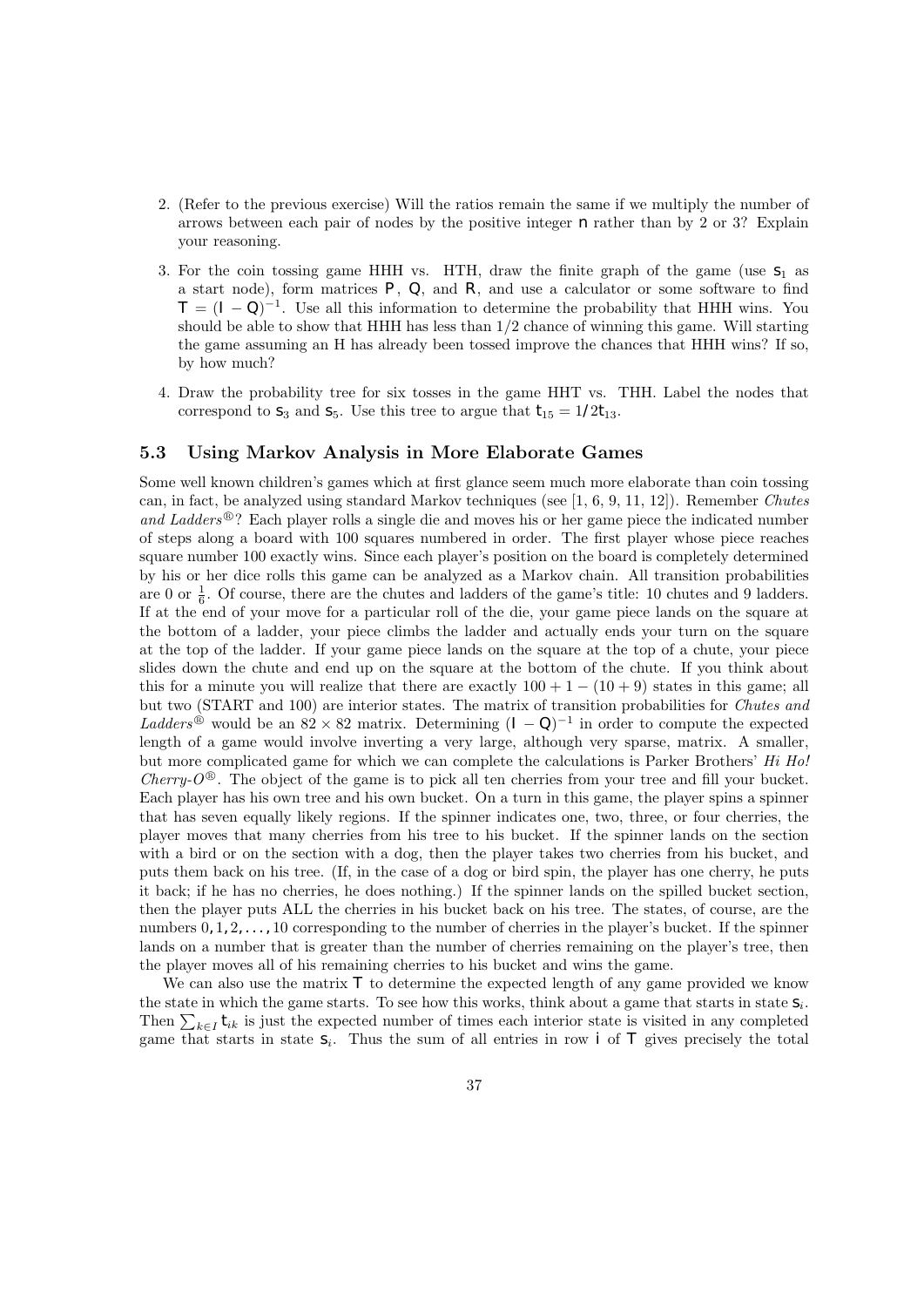number of times a completed game visits any interior state. In other words, the sum of the entries in row i gives the expected number of plays of the game before absorption.

### Activity 5.3

- 1. Construct the transition matrix for Hi Ho! Cherry- $O^{\circledR}$ .
	- (a) Determine the expected number of spins for one player to fill his bucket assuming he starts with an empty bucket.
	- (b) Determine the expected number of spins for one player to fill his bucket assuming he starts with four cherries.
- 2. Johnson [11] has also analyzed a game called Drop Dead. Find the rules for this game, construct the matrix of transition probabilities, and determine the expected number of rolls on a player's turn.
- 3. (NOT for the faint of heart) Determine the expected number of turns for a single player to reach square number 100 in Chutes and Ladders<sup>®</sup>.

### 5.4 A Glimpse into More Standard Applications of Markov Analysis as Chip Firing Games

Markov techniques are used in such fields as economics, natural sciences (including biology and ecology), social science, and business management to model a variety of systems that change according to some reasonably well-defined transition probabilities. To give an flavor of these applications we conclude with an example from biology. This treatment in this section follows both [14] and [13]. More complete and wide-ranging expositions of the ideas of this example and of other applications of Markov analysis can be found in both books.

We consider the inheritance of a single genetic trait that is governed by the simplest model of inheritance. In this model the inheritance of a single trait is determined by a pair of genes, one gene inherited from each parent. There are two forms of this gene: dominant and recessive. There are only two possible forms of the trait: something like two possible coat colors in a dog breed. We will denote the dominant form of the gene by A and the recessive form by b. This is not standard notation, but it will work well for our purposes. Although the animal has two genes for this trait, the animal will have the recessive trait only if it has inherited a recessive gene from each parent. For example, if one parent is AA (has two dominant genes for the trait—*pure dominant*) and the other if Ab (has one dominant and one recessive gene—hybrid) both parents will show as type A. The four equally likely offspring of a mating of these two animals will be AA, AA, Ab, and Ab. The states will be possible pairs of parents: (Ab, Ab), (AA, bb), (AA, Ab), (Ab, bb), (AA, AA), (bb, bb). Our example is based on the assumption that after any mating, the next generation of animals select mates according to whether the potential mate looks the same with respect to this one trait. Kemeny and Snell in  $[13]$  study a general problem in which an offspring is  $k$  times as likely to favor an animal that is unlike it. Hence  $k$  measures the degree to which "opposites attract". In our simpler model, however, an offspring is just as likely to pick an animal that looks different from it as it is to pick one that looks like it. For example, the generation of offspring from the parent-pair (AA, Ab) we looked at earlier is easy to analyze since all the offspring appear the same. Hence the possible parent-pairs are  $(AA, AA)$ ,  $(AA, Ab)$ , and  $(Ab, Ab)$  with probabilities  $1/4$ ,  $1/2$ , and  $1/4$ , respectively. So the model we're looking at moves from state (AA, Ab) only to states (AA, AA),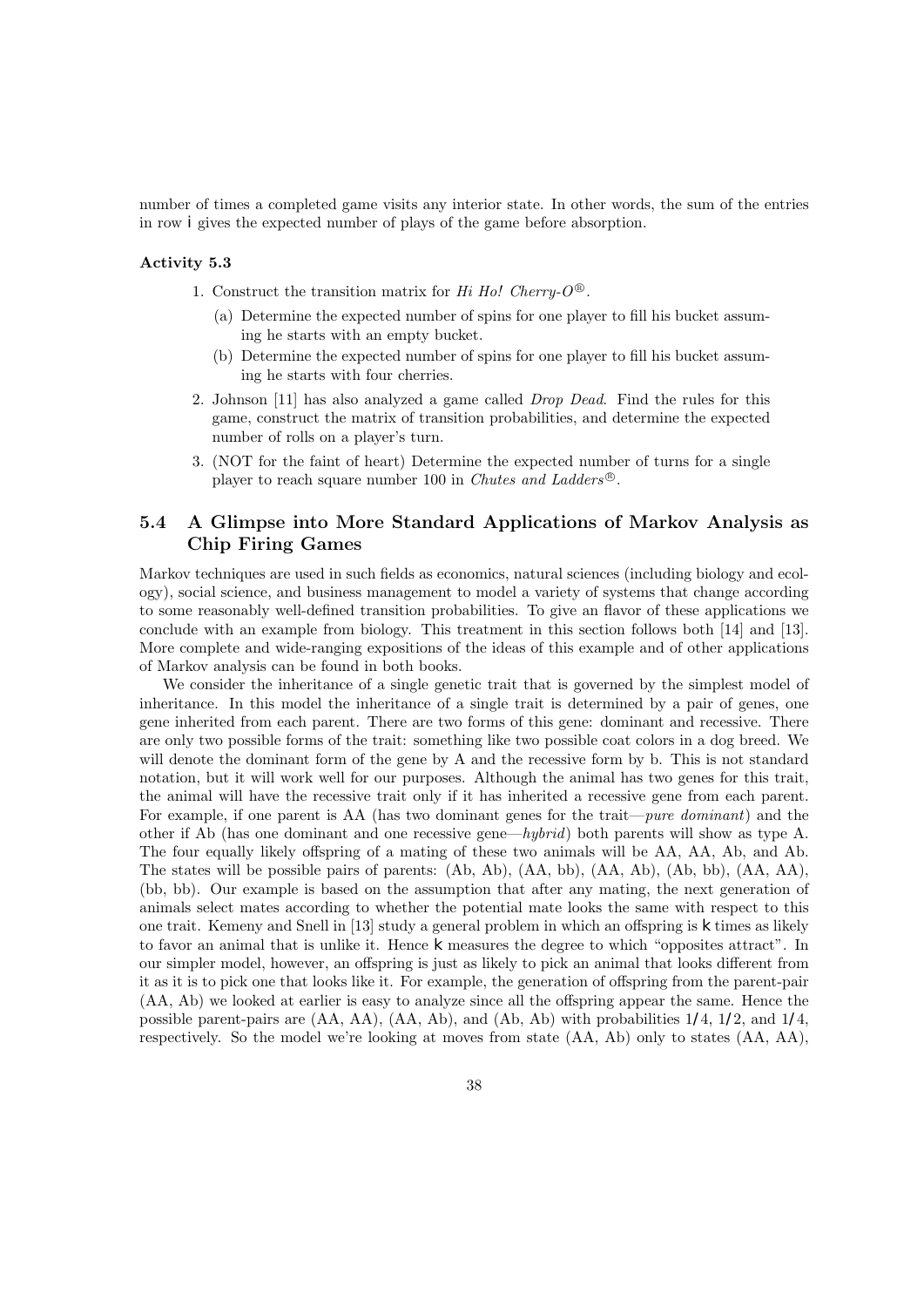(AA, Ab), and (Ab, Ab) with these probabilities. Note that (AA, AA) and (bb, bb) are boundary states since all offspring of (bb, bb), for example, carry the gene pair bb. Thus the only possible parent-pairs of the next generation are also (bb, bb), and so all offspring will be bb-type animals.

If we list the states (pairs of parents) in the order given above then the matrix of transition probabilities is

$$
P = \begin{pmatrix} 1/4 & 1/8 & 1/4 & 1/4 & 1/16 & 1/16 \\ 1 & 0 & 0 & 0 & 0 & 0 \\ 1/4 & 0 & 1/2 & 0 & 1/4 & 0 \\ 1/4 & 0 & 0 & 1/2 & 0 & 1/4 \\ 0 & 0 & 0 & 0 & 1 & 0 \\ 0 & 0 & 0 & 0 & 0 & 1 \end{pmatrix}.
$$
 (16)

We know that eventually we will find ourselves in the boundary states having developed pure strains for this trait. Two interesting questions suggest themselves:

- 1. What is the eventual proportion of the two pure strains and how does it depend on the starting state?
- 2. How long does it take (how many generations) to reach these proportions?

These questions can be answered analytically using all the algebra from the preceding Markov process section or we can think of these as chip firing games in which the pure strains become the winning or losing nodes of the chip firing graph. The following activity can be completed using either an algebraic approach or chip firing techniques.

### Activity 5.4

All parts of this activity use the transition probabilities from the matrix P in equation 16 above.

- 1. Draw the chip firing diagram that corresponds to the matrix of transition probabilities.
- 2. Starting from parent-pair state (Ab, Ab) verify that the eventual proportions of pure dominant strains (AA, AA) and (bb,bb) will be 50-50. Does any feature of your chip firing diagram make this seem reasonable?
- 3. Starting from parent-pair state (Ab, AA) verify that the eventual proportions of pure dominant strains  $(AA, AA)$  and  $(bb, bb)$  will be  $3/4$  to  $1/4$ , respectively. If you use chip firing (instead of algebraic) methods you should pre-load your diagram to form the critical configuration. Otherwise, it will take much too long to find a configuration that repeats.
- 4. Describe how you would determine the expected number of generations to reach a pure strain—parent-pairs (AA, AA) or (bb, bb)—if you start with (Ab, AA) or (Ab, bb).
- 5. Based on the chip firing diagram can you explain why the following statement is true? The expected number of generations needed to reach a pure strain from (AA, bb) is exactly one more than the number of generations needed to reach a pure strain from (Ab, Ab).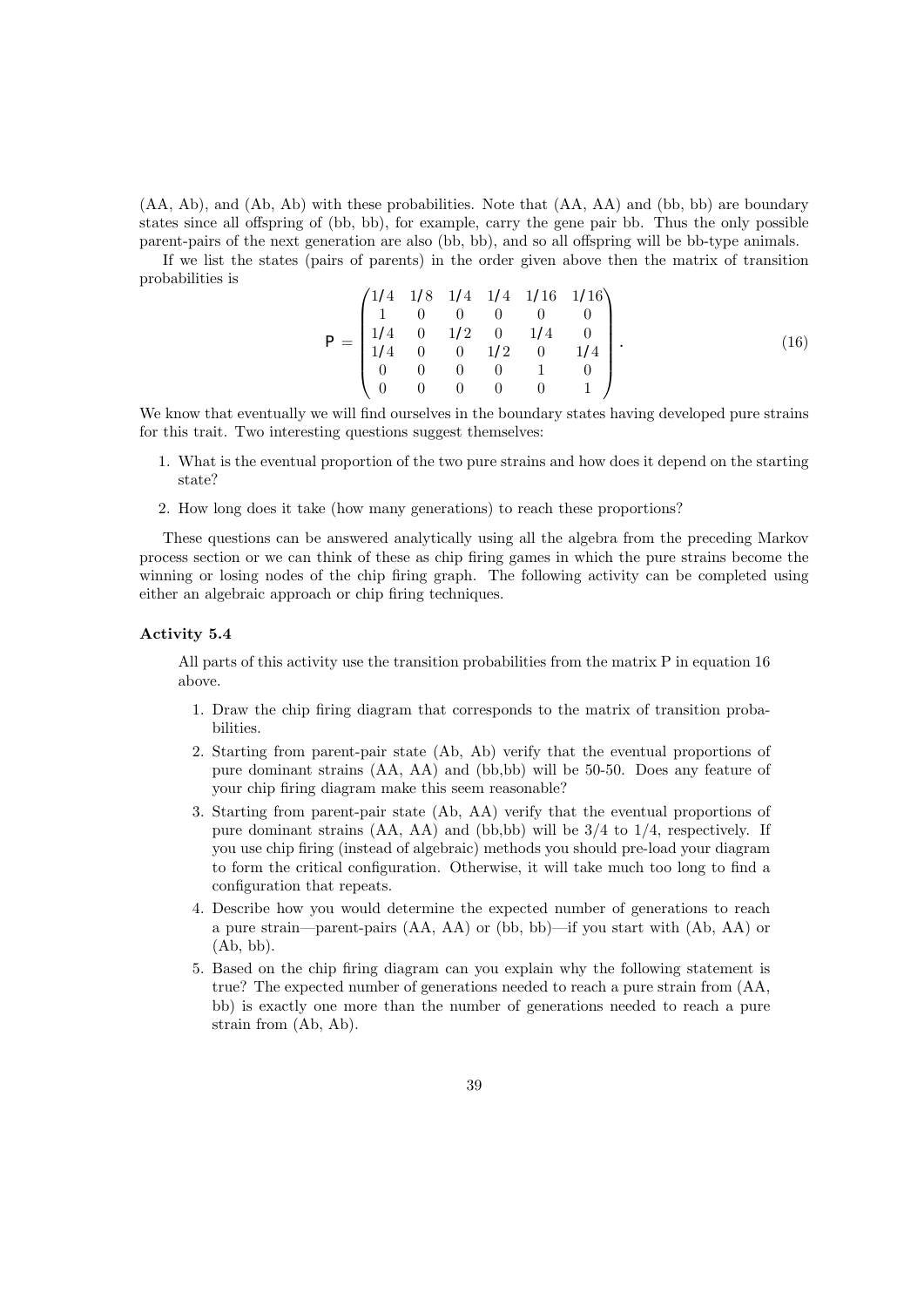### A Solutions to Selected Exercises

### Section 1 Solutions

- Exercise 1, Page 5 Answers to this exercise will depend on the results each group or student obtained in Activity 1.1
- Exercise 2, Page 6 Answers will vary from student to student, but it appears as though the probability of winning each game is between 0.1 and 0.2.
- Exercise 3, Page 6 Answers will vary from student to student but given nothing more than the information in Tables 1 and 2, it seems reasonable to think that Lotto Game One offers a better chance of winning.
- Exercise 4, Page 8 The game can only be lost if the traffic light turns red (R) when the counter is on the \$1 node or the \$2 node. If the first or second flash is R, then we will lose. Otherwise, the first two flashes will be green (G), and we will be on the \$4 node. At this point, if either of the next two flashes (the third or fourth) is G then we will win because the counter will move to the \$5 node. Thus we assume that the third and fourth flashes are R, which moves us back to the \$1 node where we started. Thus, every losing path will result from a sequence of flashes of the form  $(GGRR)^{i}R$  or  $(GGRR)^{i}GR$  where i can be any nonnegative integer. Since the probability of R or G on any given flash is  $1/2$ , the probability of a sequence of flashes of the form  $(GGRR)^iR$  is  $(\frac{1}{2})^{4n+1}$  and the probability of a sequence of the form  $(GGRR)^iGR$  is  $(\frac{1}{2})^{4n+1}$ . Thus, since any nonnegative integer *i* is possible, and since either of the two sequence forms is possible, the probability of losing the game is given by

$$
P(\text{lose game}) = \sum_{i=0}^{\infty} \left(\frac{1}{2}\right)^{4n+1} + \sum_{i=0}^{\infty} \left(\frac{1}{2}\right)^{4n+2}
$$
  
= 
$$
\sum_{i=0}^{\infty} \left(\frac{1}{2}\right) \left(\frac{1}{2}\right)^{4n} + \sum_{i=0}^{\infty} \left(\frac{1}{4}\right) \left(\frac{1}{2}\right)^{4n}
$$
  
= 
$$
\sum_{i=0}^{\infty} \left(\frac{1}{2} + \frac{1}{4}\right) \left(\frac{1}{16}\right)^n
$$
  
= 
$$
\sum_{i=0}^{\infty} \left(\frac{3}{4}\right) \left(\frac{1}{16}\right)^n
$$
  
= 
$$
\frac{\frac{3}{4}}{1 - \frac{1}{16}}
$$
  
= 
$$
\frac{3}{4} \cdot \frac{16}{15}
$$
  
= 
$$
\frac{4}{5}
$$

**Exercise 5, Page 8 -** The game can only be won if the traffic light turns green  $(G)$  when the counter is on the \$3 node or the \$4 node. If the first or second flash is red (R), then we will lose. Thus, in order to win, the first two flashes must be green (G), putting the counter on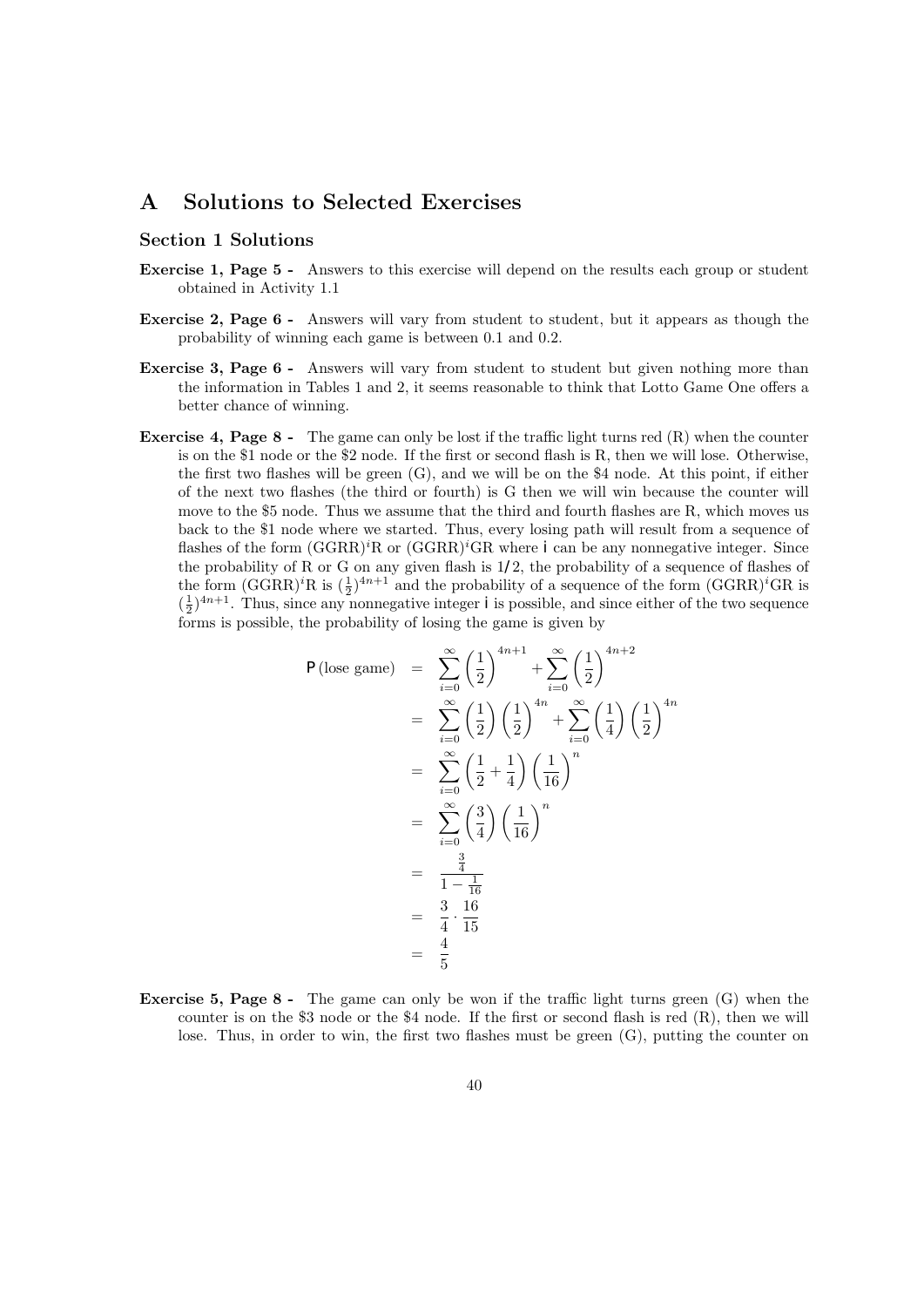the \$4 node. At this point, if the third flash is  $G$  we win and if the third flash is  $R$  we move to the \$3 node. If we are on the \$3 node, then a G on the fourth flash will win the game and an R on the fourth flash returns us to the \$1 node where we started. Thus, every winning path will result from a sequence of flashes of the form  $(GGRR)^iGGG$  or  $(GGRR)^iGGRG$  where i can be any nonnegative integer. Since the probability of R on any given flash is  $3/5$  and the probability of G on any given flash is 2/5, the probability of a sequence of flashes of the form  $(\text{GGRR})^i \text{GGG}$  is  $(\frac{2}{5})^{2n+3}(\frac{3}{5})^{2n}$  and the probability of a sequence of the form  $(\text{GGRR})^i \text{GGRG}$ is  $(\frac{2}{5})^{2n+3}(\frac{3}{5})^{2n+1}$ . Thus, since any nonnegative integer *i* is possible, and since either of the two sequence forms is possible, the probability of losing the game is given by

$$
P(\text{win game}) = \sum_{i=0}^{\infty} \left(\frac{2}{5}\right)^{2n+3} \left(\frac{3}{5}\right)^{2n} + \sum_{i=0}^{\infty} \left(\frac{2}{5}\right)^{2n+3} \left(\frac{3}{5}\right)^{2n+1}
$$
  
\n
$$
= \sum_{i=0}^{\infty} \left(\frac{2}{5}\right)^3 \left(\frac{2}{5}\right)^{2n} \left(\frac{3}{5}\right)^{2n} + \sum_{i=0}^{\infty} \left(\frac{2}{5}\right)^3 \left(\frac{3}{5}\right)^1 \left(\frac{2}{5}\right)^{2n} \left(\frac{3}{5}\right)^{2n}
$$
  
\n
$$
= \sum_{i=0}^{\infty} \left(\frac{2}{5}\right)^3 \left(\frac{6}{25}\right)^{2n} + \sum_{i=0}^{\infty} \left(\frac{2}{5}\right)^3 \left(\frac{3}{5}\right)^1 \left(\frac{6}{25}\right)^{2n}
$$
  
\n
$$
= \sum_{i=0}^{\infty} \left[\left(\frac{2}{5}\right)^3 \left(1 + \frac{3}{5}\right)\right] \left(\frac{36}{625}\right)^n
$$
  
\n
$$
= \sum_{i=0}^{\infty} \left(\frac{8}{125}\right) \left(\frac{8}{5}\right) \left(\frac{36}{625}\right)^n
$$
  
\n
$$
= \sum_{i=0}^{\infty} \left(\frac{64}{625}\right) \left(\frac{36}{625}\right)^n
$$
  
\n
$$
= \frac{\frac{64}{625}}{1 - \frac{36}{625}}
$$
  
\n
$$
= \frac{64}{625} \cdot \frac{625}{589}
$$
  
\n
$$
= \frac{64}{589}
$$

Exercise 6, Page 8 - The shortest winning sequence in this game is GGGG, the sequence consisting of 4 green flashes. Note that any winning sequence must contain four green (G) flashes in addition to one green flash for every red  $(R)$  flash in the sequence. Thus, the total number of flashes in a winning sequence will be of the form  $2k + 4$ , where  $k \geq 0$  is the number of red flashes in the sequence. This tells us that the length of a winning sequence will be even and greater than or equal to 4. Further, since on any given flash G and R are equally likely, the probability of a particular winning sequence of length  $n$  occurring is  $(\frac{1}{2})^n$ . What remains is to enumerate the winning paths of length  $n$  for all even  $n \geq 4$ , to compute the probability of winning the game with a path of length  $n$  for all possible winning path lengths, and to sum those probabilities over all possible winning path lengths. Consider the diagram below. The points in the diagram represent the possible positions in the game after a given number of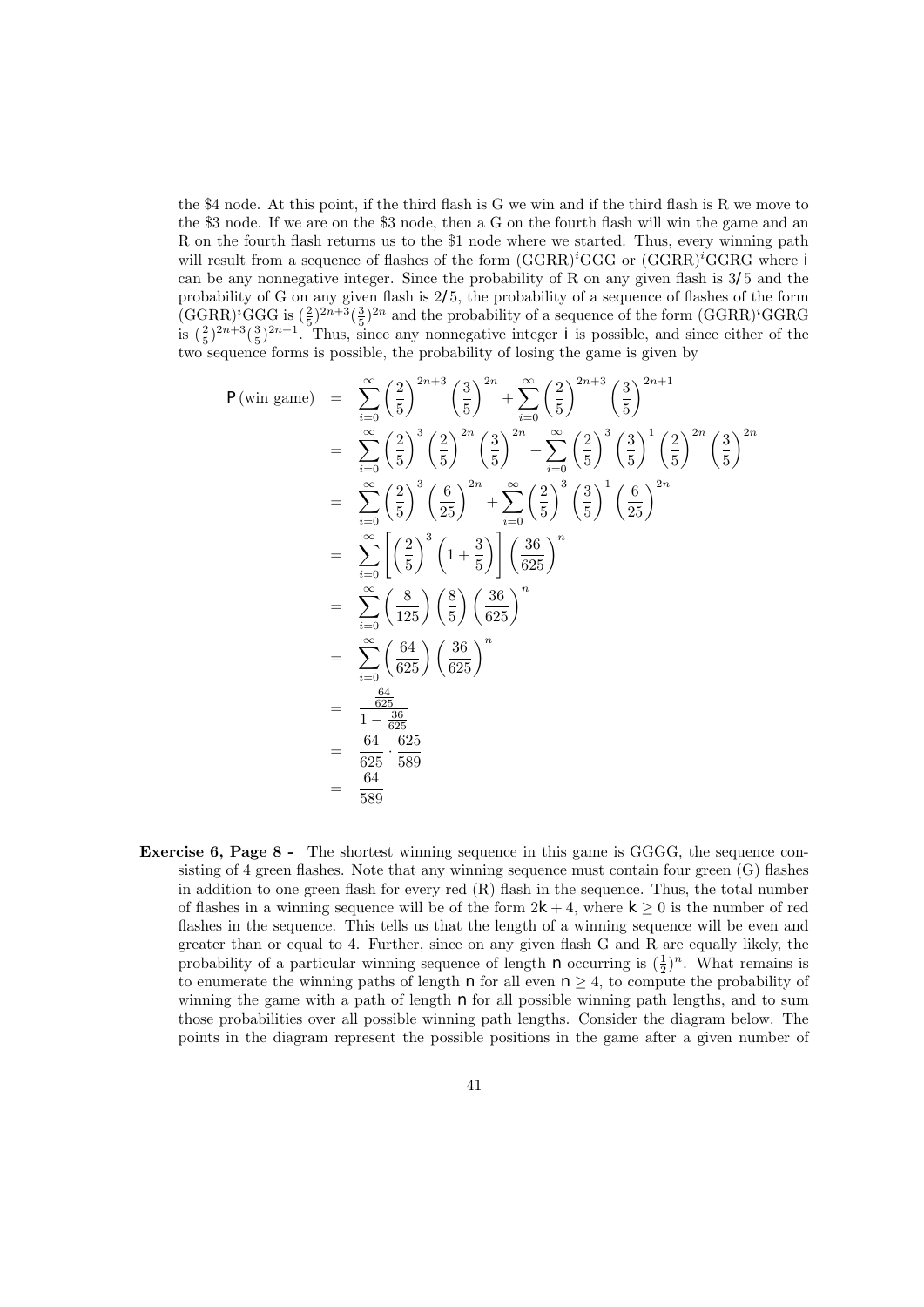flashes. The lattice of line segments is to be read from left to right. A line segment of positive slope represents a G and a line segment of negative slope represents an R.



The game is lost if a path reaches the horizontal axis (so we will not consider such paths) and the game is won when a path reaches a height of 5. We wish to count the number of paths resulting in a win in exactly  $n$  flashes, where  $n$  is an even number greater than or equal to 4. All such paths start at the point  $(0, 1)$ , never drop down to the horizontal axis, and reach a height of 5 for the first time at the point  $(n, 5)$ . From the diagram we can see that all winning paths of length n must pass through the point  $(n-2, 3)$ , and that after reaching this point we must finish with GG. Thus, we need only count the paths from  $(0, 1)$  to  $(n - 2, 3)$  in order to enumerate the winning paths of length exactly  $n$ .

Each point  $(k, 3)$  in the diagram  $(k \text{ even})$  can be reached in one of two distinct ways: from the point  $(k-1, 2)$  followed by G or from the point  $(k-2, 3)$  followed by GR. Similarly, each point  $(k, 2)$  in the diagram  $(k \text{ odd})$  can be reached in one of two distinct ways: from the point  $(k-1,3)$  followed by R or from the point  $(k-2,2)$  followed by RG. It is clear that the points  $(1, 2)$  and  $(2, 3)$  can each be reached in only one way.

Let  $N(k)$  be the number of paths from  $(0, 1)$  to  $(k, 3)$  if  $k \leq n-2$  is even and let  $N(k)$  be the number of paths from  $(0, 1)$  to  $(k, 2)$  if  $k \leq n-3$  is odd. From the previous paragraph we see that  $N(1) = 1$ ,  $N(2) = 1$ , and  $N(k) = N(k-1) + N(k-2)$ . This is identical to the recursive formula for the Fibonacci sequence  $F_k$ :  $F_1 = F_2 = 1$ ,  $F_k = F_{k-1} + F_{k-2}$ . In other words, the number of paths from  $(0, 1)$  to  $(n-2, 3)$  is equal to  $F_{n-2}$ . Thus, the probability of winning Lotto Game Two in exactly *n* flashes (n even,  $n \geq 4$ ) is  $(\frac{1}{2})^n F_{n-2}$ . This means that the probability of winning Lotto Game Two is given by

$$
\sum \left(\frac{1}{2}\right)^n F_{n-2},
$$

where the sum is taken over all even  $n$  with  $n \geq 4$ . This sum can be rewritten as

$$
\sum_{k=1}^{\infty} \left(\frac{1}{2}\right)^{2k+2} {\cal F}_{2k}
$$

noting that  $n \geq 4$  and n even implies that  $n = 2k + 2$  for  $k \geq 1$ .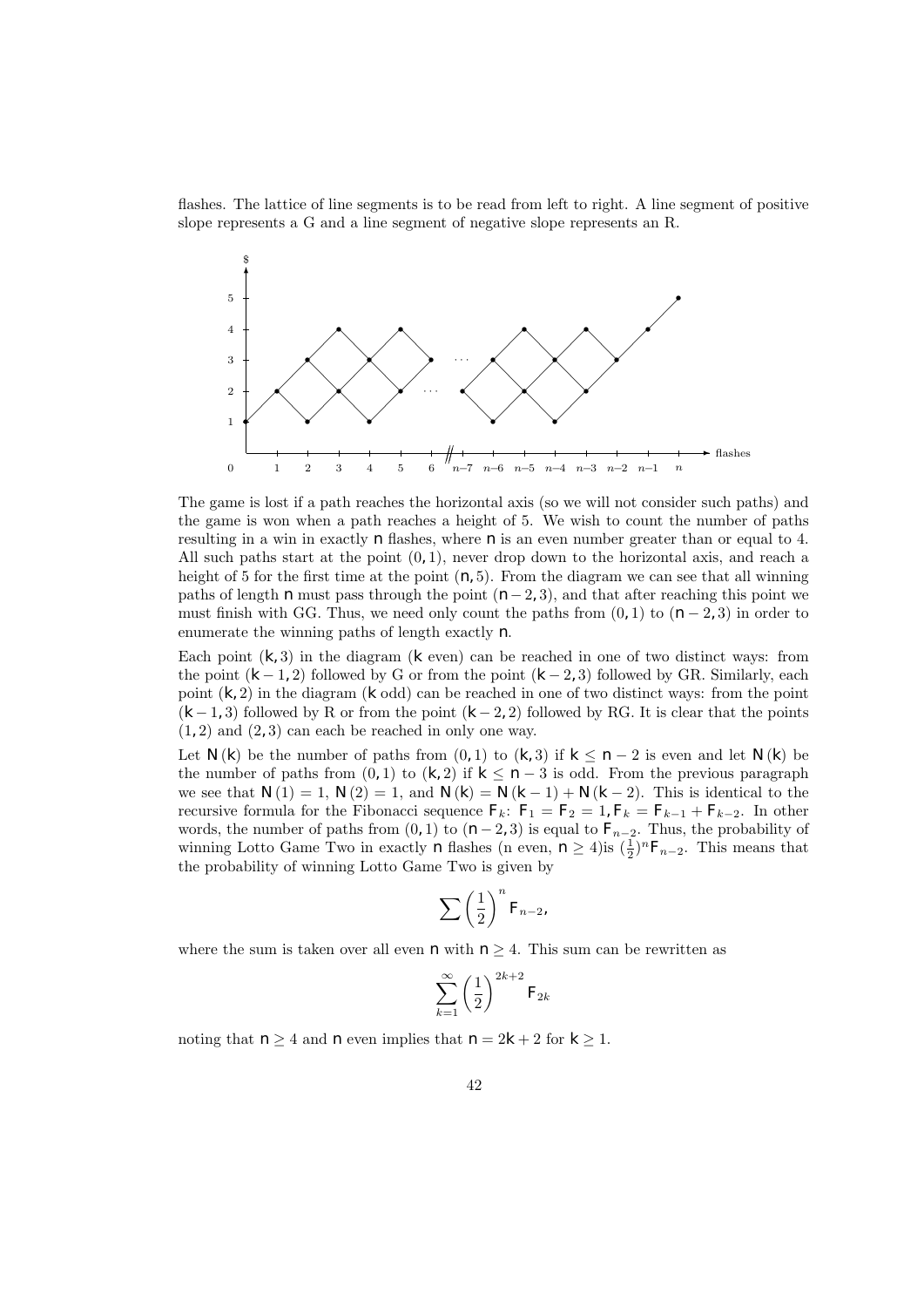As the reader may verify, there is an explicit formula for the  $n$ -th term of the Fibonacci sequence given by √

$$
F_n = \frac{1}{\sqrt{5}} \left[ \left( \frac{1+\sqrt{5}}{2} \right)^n - \left( \frac{1-\sqrt{5}}{2} \right)^n \right].
$$

If we let  $=\frac{1+\sqrt{5}}{2}$ , then  $1-\frac{1-\sqrt{5}}{2}$ , and so the probability of winning Lotto Game Two is given by

$$
\sum_{k=1}^{\infty} \left(\frac{1}{2}\right)^{2k+2} \frac{1}{\sqrt{5}} \left[ 2^{k} - (1 - 2)^{2k} \right] = \sum_{k=1}^{\infty} \frac{1}{4\sqrt{5}} \left[ \left(\frac{1}{2}\right)^{2k} - \left(\frac{1 - 2}{2}\right)^{2k} \right]
$$
  
\n
$$
= \sum_{k=1}^{\infty} \frac{1}{4\sqrt{5}} \left[ \left(\frac{2}{4}\right)^{k} - \left(\frac{(1 - 2)^{2}}{4}\right)^{k} \right]
$$
  
\n
$$
= \sum_{k=1}^{\infty} \frac{1}{16\sqrt{5}} \left(\frac{2}{4}\right)^{k-1} - \sum_{k=1}^{\infty} \frac{(1 - 2)^{2}}{16\sqrt{5}} \left(\frac{(1 - 2)^{2}}{4}\right)^{k-1}
$$
  
\n
$$
= \frac{2}{16\sqrt{5}} \left(\frac{1}{1 - \frac{\varphi^{2}}{4}}\right) - \frac{(1 - 2)^{2}}{16\sqrt{5}} \left(\frac{1}{1 - \frac{(1 - \varphi)^{2}}{4}}\right).
$$

Recalling that  $=\frac{1+\sqrt{5}}{2}$  and  $1-\frac{1-\sqrt{5}}{2}$ , we will leave it to the reader to verify that  $\sigma^2 = \frac{3+\sqrt{5}}{2}, (1-\frac{1}{2})^2 = \frac{3-\sqrt{5}}{2}, \frac{1}{1-\frac{5}}$  $\frac{1}{1-\frac{\varphi^2}{4}}=\frac{8}{5-\frac{3}{4}}$  $\frac{8}{5-\sqrt{5}}, \text{ and } \frac{1}{1-\frac{(1-\varphi)^2}{4}} = \frac{8}{5+\sqrt{5}}.$ 

Given this information, we have that the probability of winning Lotto Game Two is

$$
\frac{^{2}}{16\sqrt{5}}\left(\frac{1}{1-\frac{\varphi^{2}}{4}}\right) - \frac{(1-\_)^{2}}{16\sqrt{5}}\left(\frac{1}{1-\frac{(1-\varphi)^{2}}{4}}\right) = \frac{3+\sqrt{5}}{32\sqrt{5}}\left(\frac{8}{5-\sqrt{5}}\right) - \frac{3-\sqrt{5}}{32\sqrt{5}}\left(\frac{8}{5+\sqrt{5}}\right)
$$

$$
= \frac{(3+\sqrt{5})(5+\sqrt{5}) - (3-\sqrt{5})(5-\sqrt{5})}{4\sqrt{5}(5-\sqrt{5})(5+\sqrt{5})}
$$

$$
= \frac{(20+8\sqrt{5}) - (20-8\sqrt{5})}{80\sqrt{5}}
$$

$$
= \frac{16\sqrt{5}}{80\sqrt{5}}
$$

$$
= \frac{1}{5}.
$$

Finally, we have that the probability of winning Lotto Game Two is  $\frac{1}{5}$ . Exercise 7, Page 10 - Finite diagram for HTT vs.TTH: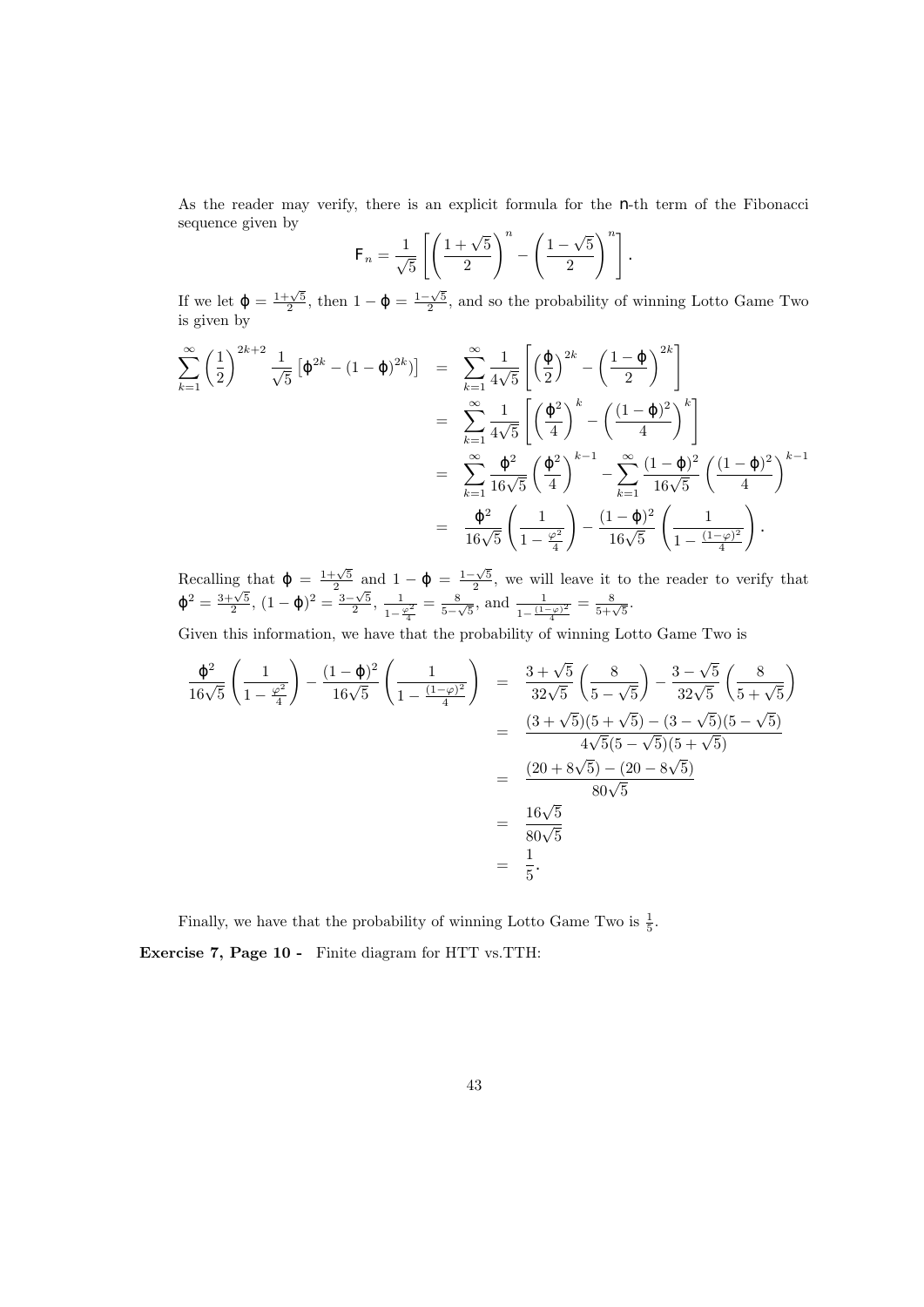

Exercise 8, Page 10 - Finite diagram for THT vs. HTT:



Exercise 9, Page 10 - Parts (a), (b), and (e) all give possible complete game sequences. In each case, either HHT or THH appears for the first time in the last three tosses. Sequence (c) is possible as a partial game sequence, but not a complete game sequence. Neither HHT nor THH has appeared when sequence (c) ends. Sequence (d) is not a possible game sequence because HHT appears after four tosses, thus ending the game, yet the sequence continues on after that.

Exercise 10, Page 11 - Finite diagram for HTHT vs.TTHT:



Exercise 11, Page 11 - If Ben had the sequence HHT and Jerry had the sequence HHTT, then it would be impossible for Jerry to win, for if the first three tosses in Jerry's sequence appear, then Ben wins automatically. Another problem could arise in which one player has sequence HTHT and the other has sequence THT. If the sequence HTHT comes up in this game, then it would appear that both players win simultaneously.

Exercise 12, Page 11 - Finite diagram for the dice game: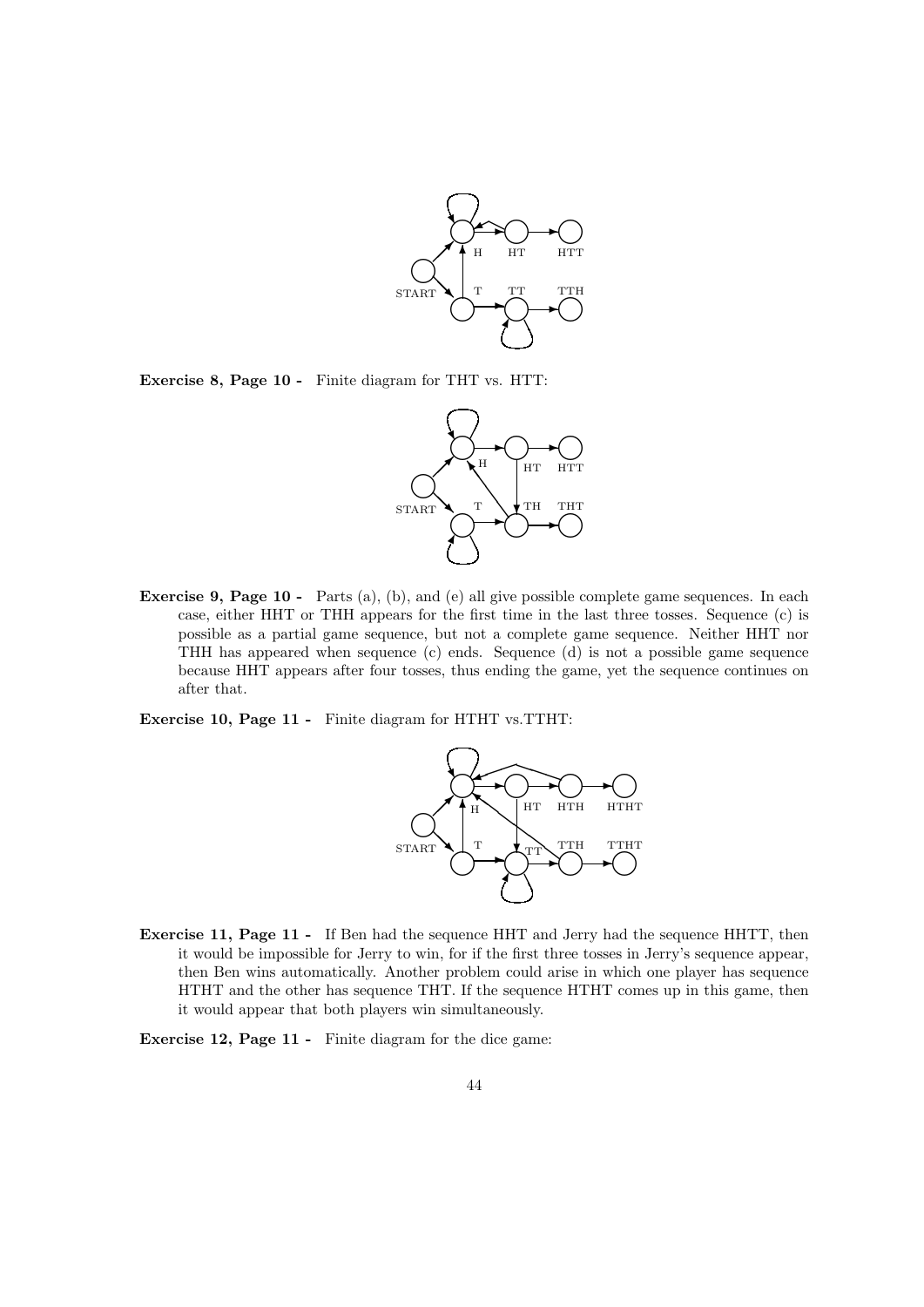

Exercise 13, Page 13 - There are only two possible ways to get from START to THT: START-T-. . . -T-TH-THT and START-H-T-. . . -T-TH-THT. In both cases, T-. . . -T represents looping at T any number of times. Thus, the probability of THT winning this game is given by

$$
\left(\frac{1}{2}\right)^3 \sum_{i=0}^{\infty} \left(\frac{1}{2}\right)^i + \left(\frac{1}{2}\right)^4 \sum_{i=0}^{\infty} \left(\frac{1}{2}\right)^i = \left(\left(\frac{1}{2}\right)^3 + \left(\frac{1}{2}\right)^4\right) \sum_{i=0}^{\infty} \left(\frac{1}{2}\right)^i
$$

$$
= \frac{3}{16} \sum_{i=0}^{\infty} \left(\frac{1}{2}\right)^i
$$

$$
= \frac{3}{16}(2)
$$

$$
= \frac{3}{8}
$$

as desired.

Exercise 14, Page 13 - Finite diagram for HTH vs.THT:



This game is difficult to analyze using the method of the example in the text because it is possible to bounce back and forth between the upper and lower halves of the diagram any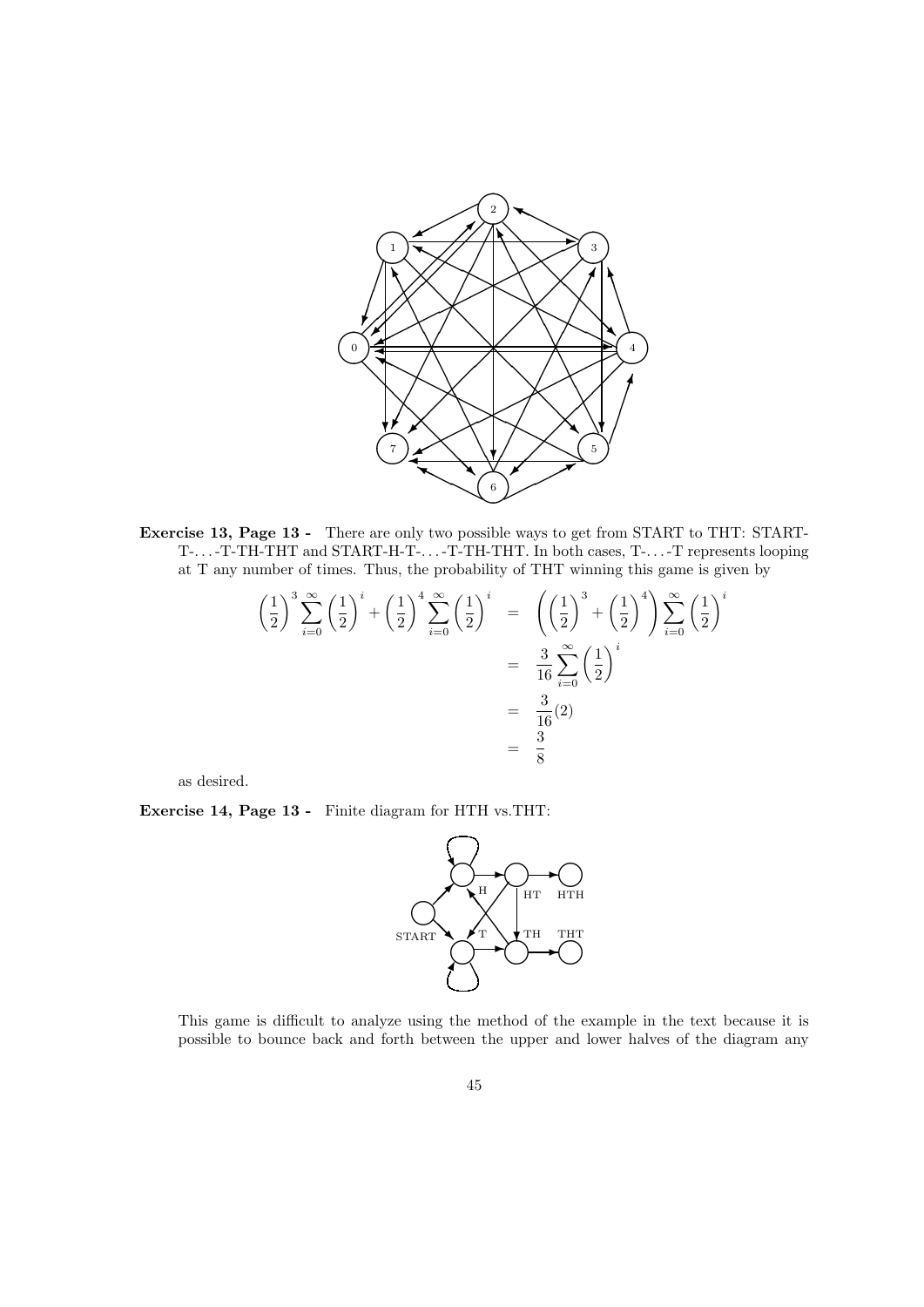number of times. This introduces a greater degree of complexity to the analysis than was present in the text example. However, we note that the diagram for this game is symmetric, leading us to believe that the probability of either sequence winning (HTH or THT) is  $\frac{1}{2}$ .

Exercise 15, Page 13 - An analysis of this game would present much the same difficulty as that of Exercise 14. As can be seen in the finite diagram for this game (given below), a winning path for either sequence can bounce back and forth between the upper and lower halves of the diagram any number of times. This will make enumerating winning paths for either sequence very challenging.

Finite diagram for HHTH vs. THHT:



Exercise 16, Page 13 - Finite diagram for HHT vs. THT vs.TTT:



### Section 2 Solutions

Exercise 1, Page 16 - If we let a represent the probability of sequence HHT appearing first, then 1 − a will be the probability of sequence THT appearing first. By backtracking we obtain the following diagram: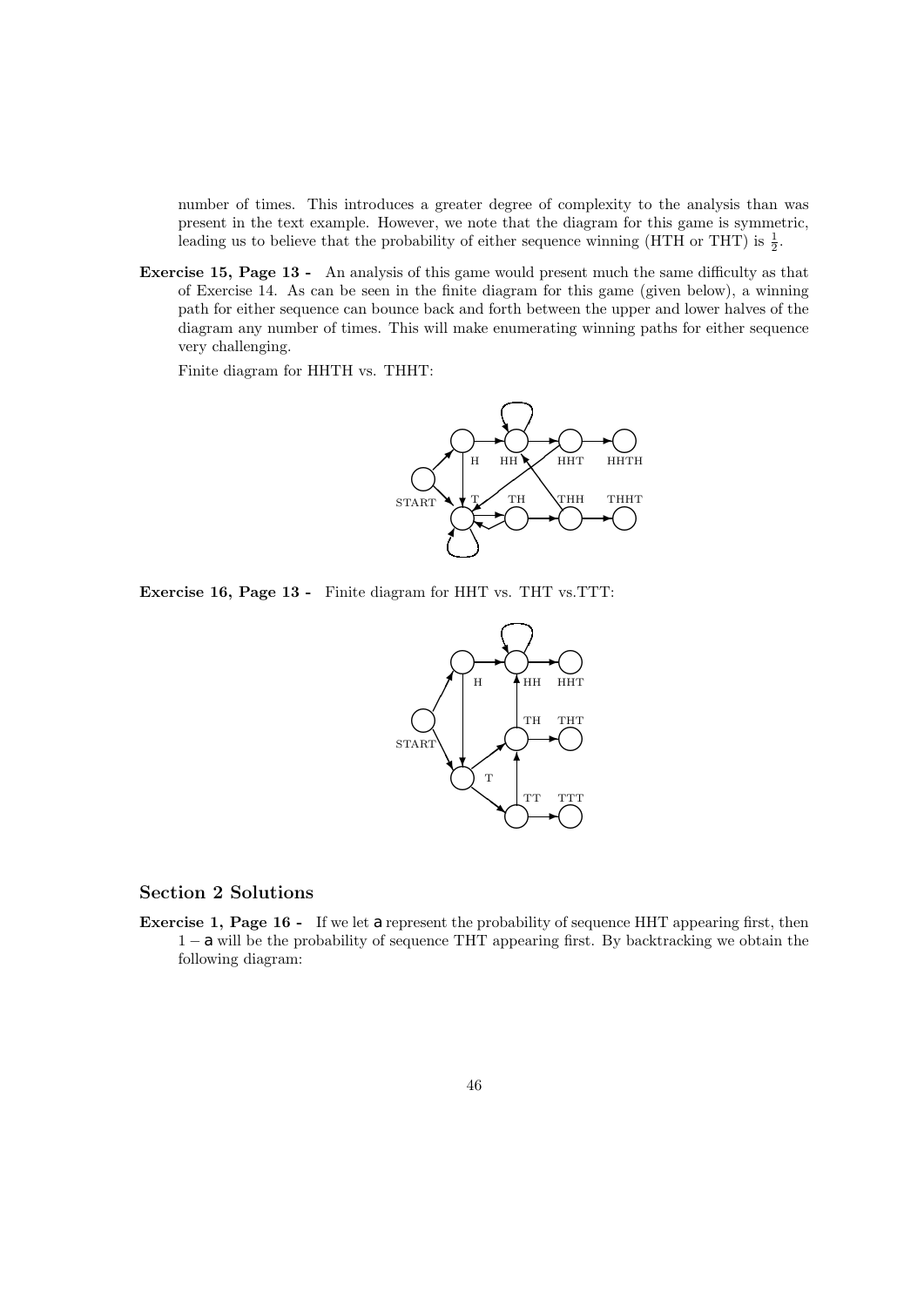

Since heads and tails are equally likely on each toss, we know that the probability of heads and the probability of tails on the first toss will both be equal to  $1/2$ . Solving either of the two equations  $4a - 2 = \frac{1}{2}$  or  $3 - 4a = \frac{1}{2}$  yields the solution  $a = 5/8$ , as desired.

Exercise 2, Page 16 - If we let a represent the probability of losing the game (in other words, reaching the \$0 node), then  $1 - a$  will be the probability of winning (reaching the \$5 node). By backtracking (beginning at the \$5 node) we obtain the following diagram:



The \$0 node and the arrow entering it give us the equation  $a = 4 - 4a$ , which yields the solution  $a = 4/5$ .

Exercise 3, Page 16 - The table below gives the probability of the row sequence beating the column sequence. The calculations are provided below the table.

|    | HH  | HТ  | TH | TT           |
|----|-----|-----|----|--------------|
| HH |     | 1/2 |    | 1/2          |
| HТ | 172 |     |    | 3/           |
| TH | 3   | 1/2 |    | $\mathbf{z}$ |
| TT |     |     |    |              |

- P(HH beats HT) = 1/2: If we let  $a = P(HH$  beats HT) and  $1 a = P(HT$  beats HH), then backtracking gives us diagram (a) below. Since we don't know the value along the arrow from T to H, we label it  $b$ . Thus, the arrow from T to T is also labelled  $b$ and Node T gets a value of  $2b$ . Since the arrow from START to T has value  $1/2$ , we get that  $\frac{1}{2} + b = 2b$ , or  $b = \frac{1}{2}$ . In any case, since Node H has value 1, we get that  $a = P(HH$  beats  $HT$ ) =  $\frac{1}{2}$ .
- P(HH beats TH) = 1/4: If we let  $a = P(HH$  beats TH) and  $1 a = P(TH$  beats HH), then backtracking gives us diagram (b) below. This gives us the equations  $2a = \frac{1}{2}$  and  $1 - 2a = \frac{1}{2}$ , both of which yield the solution  $a = \frac{1}{4}$ .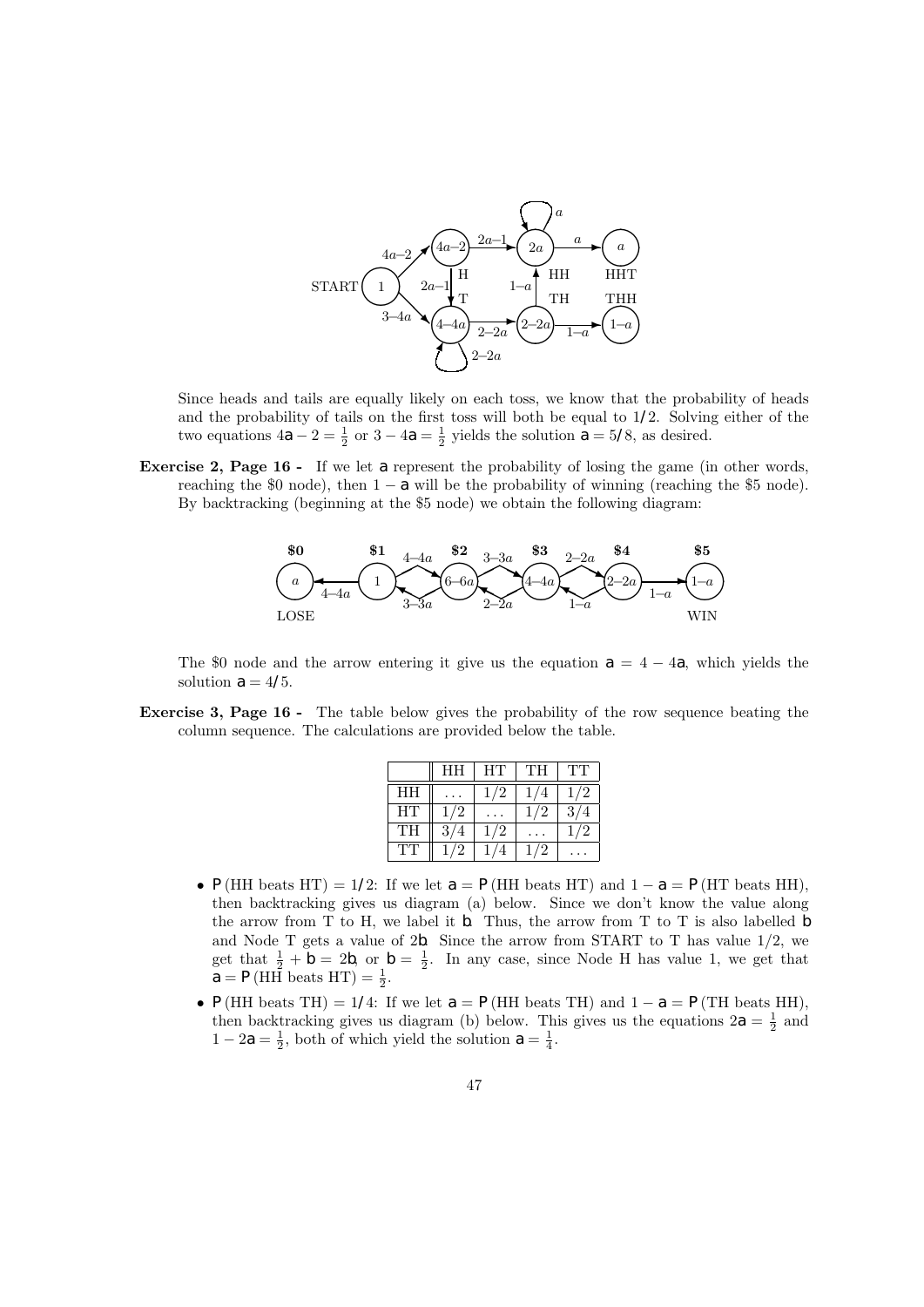- P(HH beats TT) = 1/2: If we let  $a = P(HH$  beats TT) and  $1 a = P(TT$  beats HH), then backtracking gives us diagram (c) below. This gives us the equations  $3a - 1 = \frac{1}{2}$ and  $2 - 3a = \frac{1}{2}$ , both of which yield the solution  $a = \frac{1}{2}$ .
- P(HT beats TH) = 1/2: If we let  $a = P(HT$  beats TH) and  $1 a = P(TH$  beats HT), then backtracking gives us diagram (d) below. This gives us the equations  $a = \frac{1}{2}$  and  $1 - a = \frac{1}{2}$ , both of which yield the solution  $a = \frac{1}{2}$ .



The remaining entries in the table can be completed using complements and symmetries:

- $P(HT \text{ beats HH}) = 1 1/2 = 1/2$ : Complement of HH beats HT.
- $P(TH$  beats HH) = 1 1/4 = 3/4: Complement of HH beats TH.
- $P(TT \text{ beats HH}) = 1/2 (= 1 1/2)$ : Symmetric to (and complement of) HH beats TT.
- $P(HT \text{ beats TT}) = 3/4$ : Symmetric to TH beats HH.
- P(TH beats HT) =  $1/2(=1-1/2)$ : Symmetric to (and complement of) HT beats TH.
- $P(TH$  beats TT) = 1/2: Symmetric to HT beats HH.
- $P(TT \text{ beats HT}) = 1 3/4 = 1/4$ : Complement of HT beats TT.
- $P(TT \text{ beats } TH) = 1 1/2 = 1/2$ : Complement of TH beats TT.
- Exercise 4, Page 17 If we let  $a = P(HHTH$  beats THHT) and  $1-a = P(THHT)$  beats HHTH), then backtracking gives us the diagram below: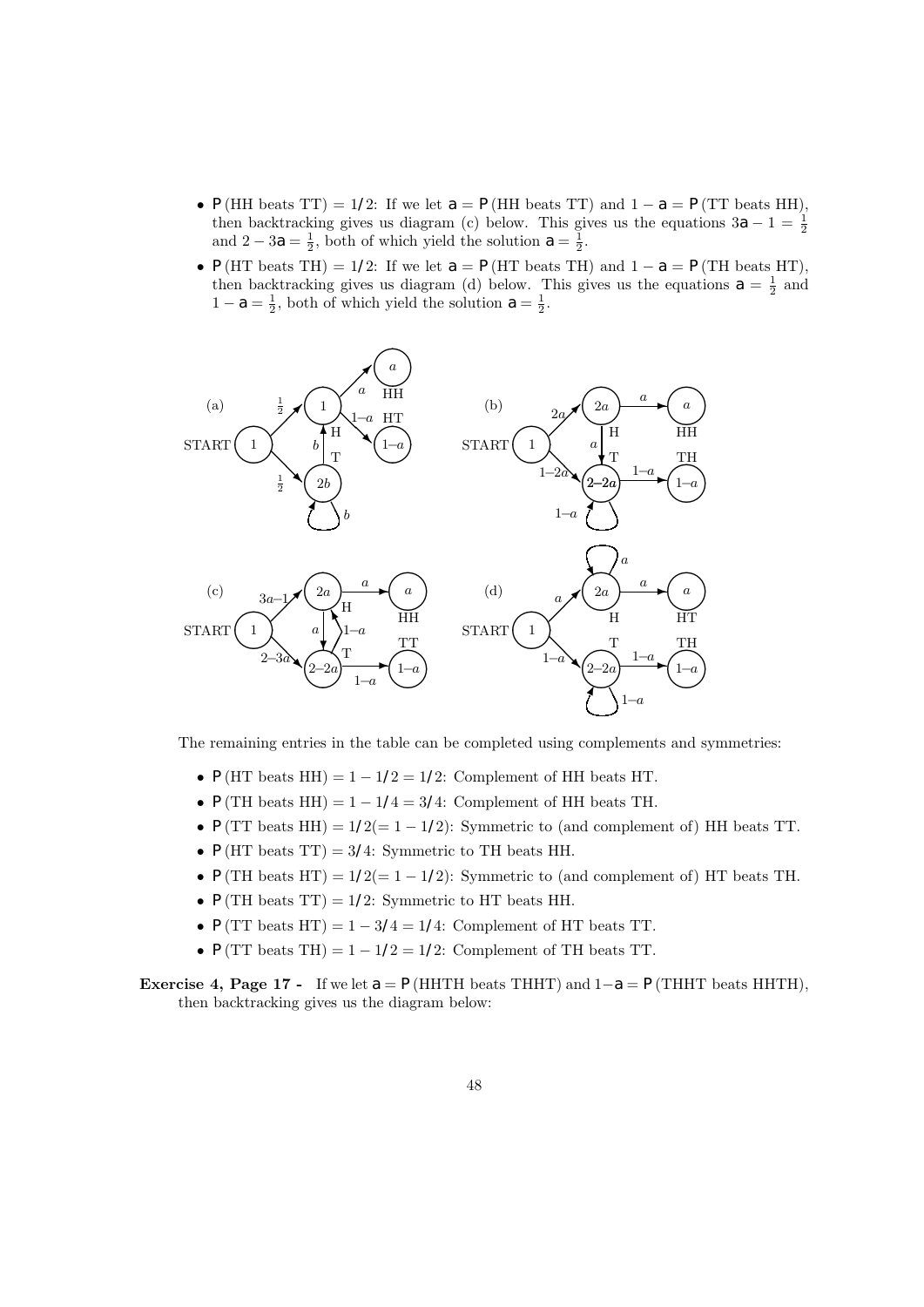

Since heads and tails are equally likely on each toss, we know that the probability of heads and the probability of tails on the first toss will both be equal to  $1/2$ . Solving either of the two equations  $6a - 2 = \frac{1}{2}$  or  $3 - 6a = \frac{1}{2}$  yields the solution  $a = 5/12$ .

Exercise 5, Page 17 - When we backtrack in this game we must remember that 2/5 of the probability mass flowing out of each node goes toward heads and 3/5 goes toward tails on the next toss. This gives us the diagram below:



Since the probability of heads is  $2/5$  and the probability of tails is  $3/5$ , we get the equations  $\frac{5}{2}a = \frac{2}{5}$  and  $1 - \frac{5}{2}a = \frac{3}{5}$ , both of which yield the solution  $a = 4/25$ . Thus, the probability of sequence HHT beating sequence THH in this game is 4/25.

- Exercise 6, Page 19 Since the probability of losing is  $4/5$  with a payoff of  $-1$  (you pay \$1 to play and get nothing back if you lose for a net payoff of −\$1) and the probability of winning is therefore 1/5 with a payoff of \$4 (you pay \$1 to play and get \$5 back if you win for a net payoff of \$4), the amount of money we expect to have after completing this game is  $\frac{4}{5}(-\$1) + \frac{1}{5}(\$4) = \$0.$
- Exercise 7, Page 19 The expected number of tosses is given by the sum of the values on all arrows in part (b) of the diagram in the solution to Exercise 3. In that exercise we determined that  $a = 1/4$  is the probability of HH beating TH. Using that value of a gives us a sum of 3. We expect to use three tosses to complete this game.
- Exercise 8, Page 19 The expected number of tosses is given by the sum of the values on all arrows in the diagram in the solution to Exercise 4. In that exercise we determined that  $a = 5/12$  is the probability of HHTH beating THHT. Using that value of a gives us a sum of 73/6 or  $12\frac{1}{6}$  expected tosses.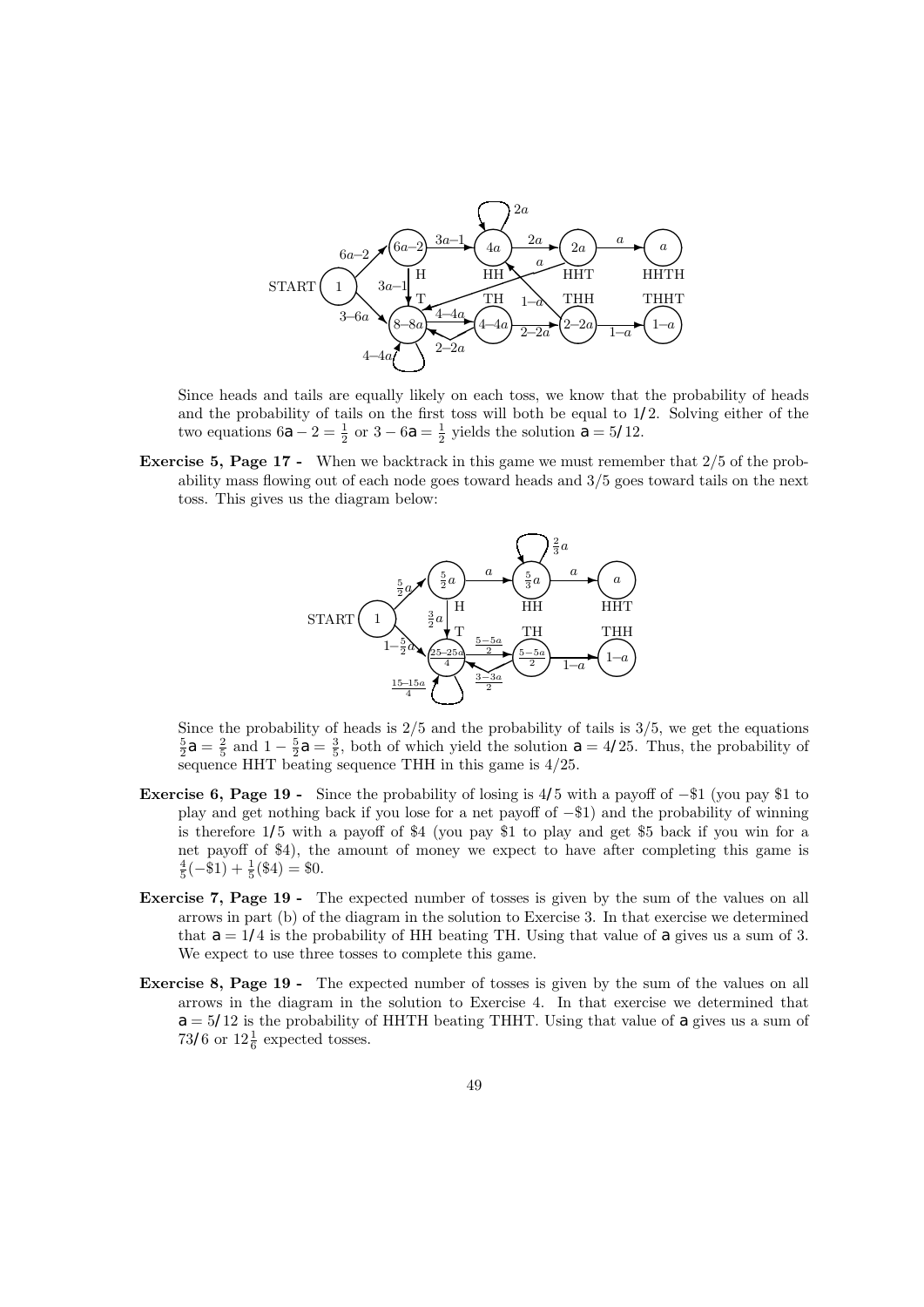Exercise 9, Page 19 - The expected number of tosses is given by the sum of the values on all arrows in the diagram in the solution to Exercise 5. In that exercise we determined that  $a = 4/25$  is the probability of HHT beating THH when the probability of a head is 2/5 and the probability of a tail is 3/5. Using that value of a gives us a sum of  $541/60$  or  $9\frac{1}{60}$  expected tosses. This differs from the expected number of tosses when the coin is fair (computed in Section 2 to be 6.5 tosses).

### Section 3 Solutions

Exercise 1, Page 22 - This game is the same as the one in Exercise 1, Page 16. The diagram is given below.



**Nodes HHT and THT:** Prob(HHT|HHT) = 1 is obvious, as is Prob(HHT|THT) = 0. Node HH:

Prob(HHT|HH) = Prob(
$$
nf
$$
 = H)Prob(HHT|HH) + Prob( $nf$  = T)Prob(HHT|HHT)  
=  $\frac{1}{2}$ Prob(HHT|HH) +  $\frac{1}{2}$ (1)

Solving for  $Prob(HHT|HH)$  gives us  $Prob(HHT|HH) = 1$ .

Node TH:

$$
\begin{aligned} \text{Prob}(\text{HHT}|\text{TH}) &= \text{Prob}(n\hat{\mathbf{r}} = \text{H})\text{Prob}(\text{HHT}|\text{HH}) + \text{Prob}(n\hat{\mathbf{r}} = \text{T})\text{Prob}(\text{HHT}|\text{THT}) \\ &= \frac{1}{2}(1) + \frac{1}{2}(0) \\ &= \frac{1}{2} \end{aligned}
$$

Node H:

$$
\begin{array}{rcl}\n\text{Prob}(\text{HHT}|\text{H}) & = & \text{Prob}(n\mathit{f} = \text{H})\text{Prob}(\text{HHT}|\text{HH}) + \text{Prob}(n\mathit{f} = \text{T})\text{Prob}(\text{HHT}|\text{T}) \\
 & = & \frac{1}{2}(1) + \frac{1}{2}(\text{Prob}(\text{HHT}|\text{T}))\n\end{array}
$$

If we let  $b = \text{Prob}(\text{HHT}|\text{T})$ , we get that  $\text{Prob}(\text{HHT}|\text{H}) = \frac{1+b}{2}$ . We will return to solve this once we have determined the value of  $b$ .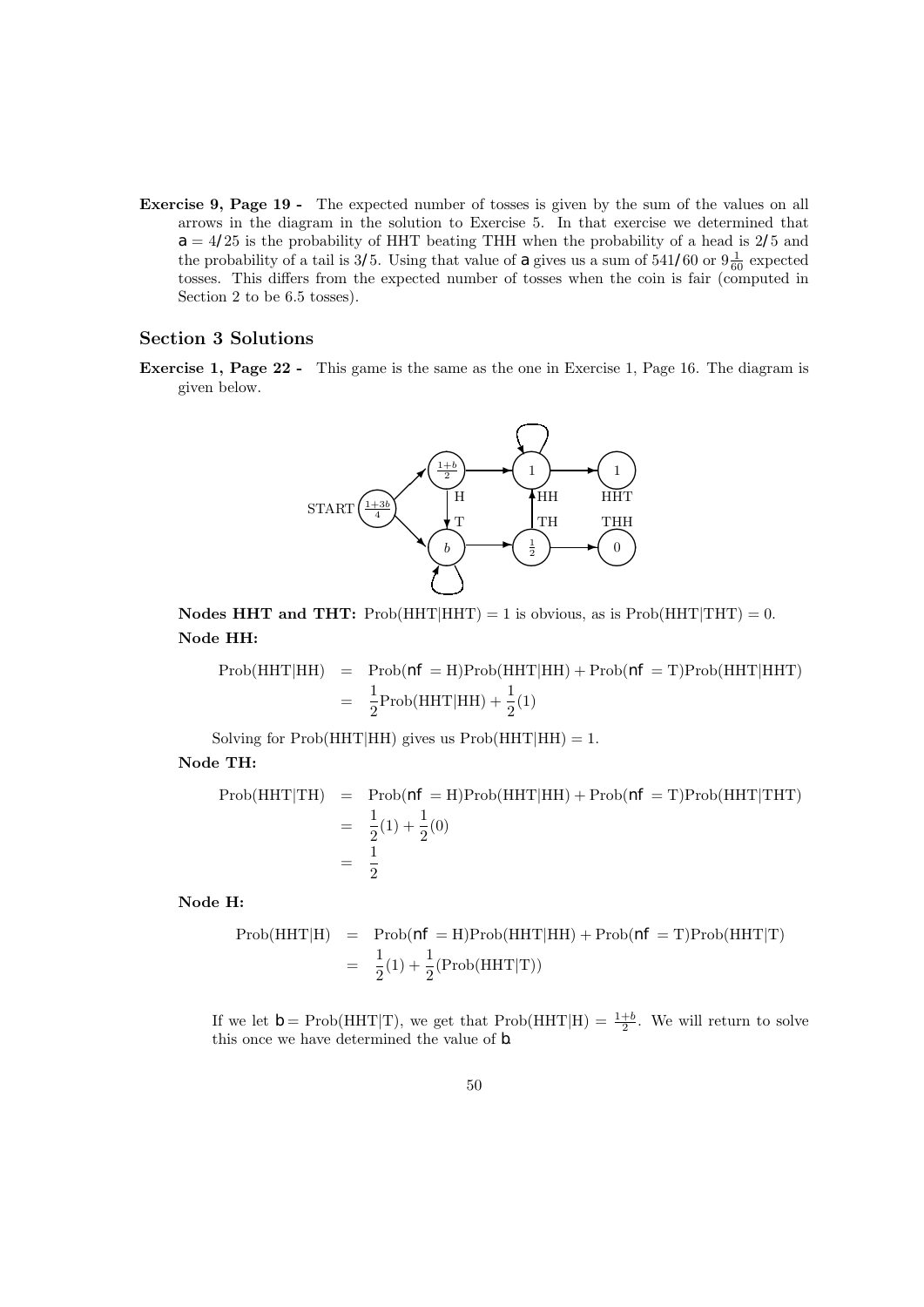START Node:

$$
\text{Prob}(\text{HHT}|\text{START}) = \text{Prob}(n\mathbf{f} = \text{H})\text{Prob}(\text{HHT}|\text{H}) + \text{Prob}(n\mathbf{f} = \text{T})\text{Prob}(\text{HHT}|\text{T})
$$
\n
$$
= \frac{1}{2}\left(\frac{1+b}{2}\right) + \frac{1}{2}(b)
$$
\n
$$
= \frac{1+3b}{4}
$$

Now we get that  $Prob(HHT|START) = \frac{1+3b}{4}$ . We will return to solve this once we have determined the value of *.* 

Node T:

$$
\text{Prob}(\text{HHT}|\text{T}) = \text{Prob}(n\mathbf{f} = \text{H})\text{Prob}(\text{HHT}|\text{TH}) + \text{Prob}(n\mathbf{f} = \text{T})\text{Prob}(\text{HHT}|\text{T})
$$

$$
= \frac{1}{2} \left(\frac{1}{2}\right) + \frac{1}{2}(b)
$$

This gives us  $\frac{b}{2} = \frac{1}{4}$ , or  $b = \frac{1}{2}$ .

Thus, Prob(HHT|*I*) = 
$$
\frac{1}{2}
$$
, Prob(HHT|H) =  $\frac{1+b}{2}$  =  $\frac{3}{4}$ , and Prob(HHT|STATE) =  $\frac{1+3b}{4}$  =  $\frac{5}{8}$ .

Exercise 2, Page 22 - This game has the diagram as the one for Exercise 1, Page 22. The diagram is given below.



Nodes HHT and THT:  $Prob(HHT|HHT) = 1$  is obvious, as is  $Prob(HHT|THT) = 0$ . Node HH:

$$
\text{Prob}(\text{HHT}|\text{HH}) = \text{Prob}(n\mathbf{f} = \text{H})\text{Prob}(\text{HHT}|\text{HH}) + \text{Prob}(n\mathbf{f} = \text{T})\text{Prob}(\text{HHT}|\text{HHT})
$$

$$
= \frac{1}{3}\text{Prob}(\text{HHT}|\text{HH}) + \frac{2}{3}(1)
$$

Solving for  $Prob(HHT|HH)$  gives us  $Prob(HHT|HH) = 1$ .

Node TH:

$$
\begin{aligned} \text{Prob}(\text{HHT}|\text{TH}) &= \text{Prob}(n\mathbf{f} = \text{H}) \text{Prob}(\text{HHT}|\text{HH}) + \text{Prob}(n\mathbf{f} = \text{T}) \text{Prob}(\text{HHT}|\text{THT}) \\ &= \frac{1}{3}(1) + \frac{2}{3}(0) \\ &= \frac{1}{3} \end{aligned}
$$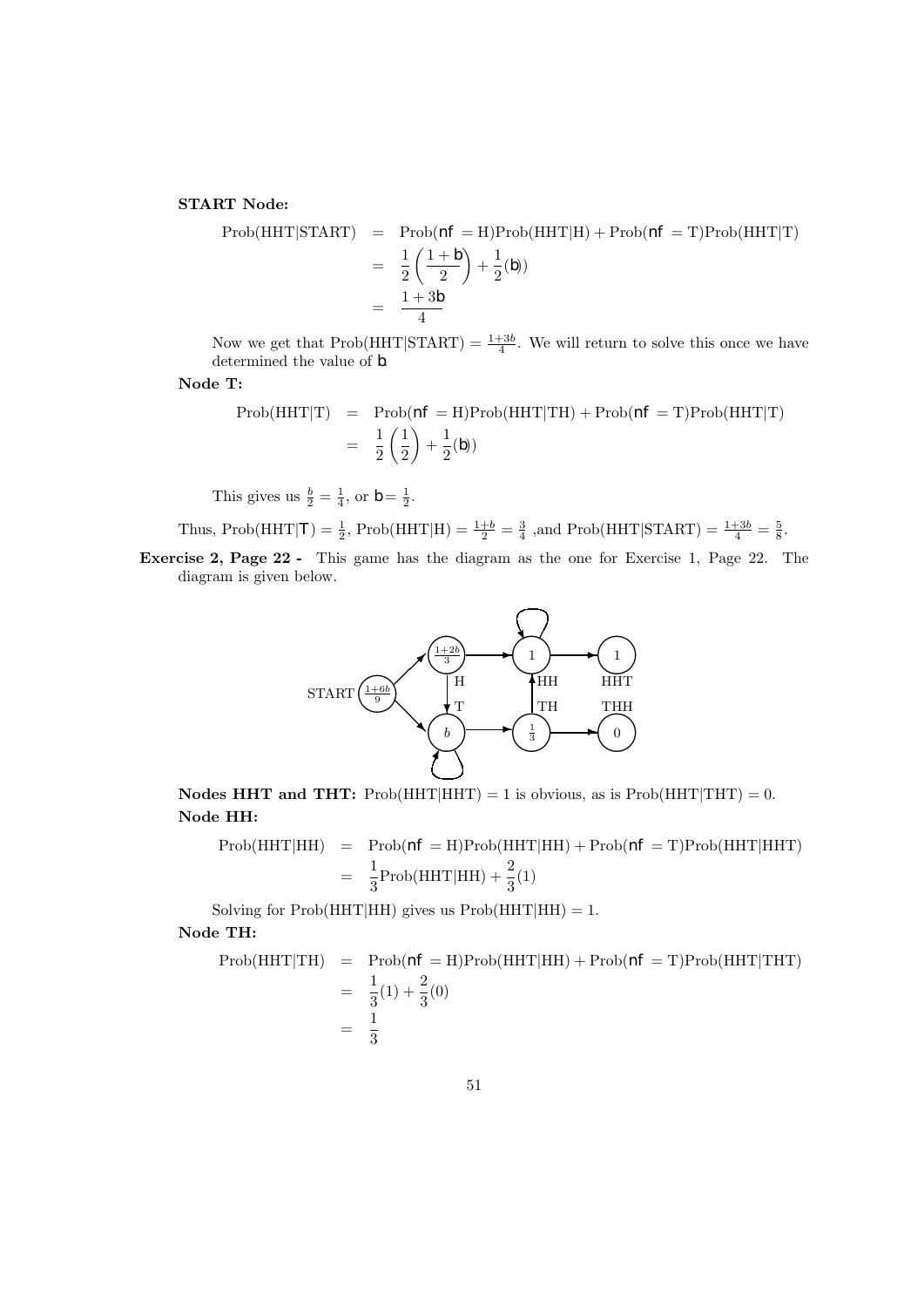#### Node H:

$$
\text{Prob}(\text{HHT}|\text{H}) = \text{Prob}(n\text{f} = \text{H})\text{Prob}(\text{HHT}|\text{H}\text{H}) + \text{Prob}(n\text{f} = \text{T})\text{Prob}(\text{HHT}|\text{T})
$$

$$
= \frac{1}{3}(1) + \frac{2}{3}(\text{Prob}(\text{HHT}|\text{T}))
$$

If we let  $b = \text{Prob}(\text{HHT}|\text{T})$ , we get that  $\text{Prob}(\text{HHT}|\text{H}) = \frac{1+2b}{3}$ . We will return to solve this once we have determined the value of b.

### START Node:

Prob(HHT|STATE) = Prob(
$$
nF
$$
 = H)Prob(HHT|H) + Prob( $nF$  = T)Prob(HHT|T)  
\n=  $\frac{1}{3} \left( \frac{1+2b}{3} \right) + \frac{2}{3}(b)$   
\n=  $\frac{1+6b}{9}$ 

Now we get that  $Prob(HHT|START) = \frac{1+6b}{9}$ . We will return to solve this once we have determined the value of *.* 

#### Node T:

$$
\text{Prob}(\text{HHT}|\text{T}) = \text{Prob}(n\mathcal{F} = \text{H})\text{Prob}(\text{HHT}|\text{TH}) + \text{Prob}(n\mathcal{F} = \text{T})\text{Prob}(\text{HHT}|\text{T})
$$

$$
= \frac{1}{3}\left(\frac{1}{3}\right) + \frac{2}{3}(b)
$$

Since  $b = \text{Prob}(\text{HHT}|\text{T})$ , this gives us  $b = \frac{1}{9} + \frac{2}{3}b$ , or  $b = \frac{1}{3}$ .

Thus, Prob(HHT|*T*) = 
$$
\frac{1}{3}
$$
, Prob(HHT|H) =  $\frac{1+2b}{3} = \frac{5}{9}$ , and Prob(HHT|STAT) =  $\frac{1+6b}{9} = \frac{11}{27}$ .

### Section 4 Solutions

- Exercise 1, Page 27 Refer to the diagram in the solution to Exercise 1, Page 16 (without regarding the backfiring analysis). Starting from the critically loaded configuration, if eight chips are added to the START node we will return to the critically loaded configuration, with five chips on node HHT and three chips on node THT. This implies that the probability of node HHT winning is 5/8, which confirms our analysis in Exercise 1, Page 16.
- Exercise 2, Page 27 Refer to the diagram in the solution to Exercise 2, Page 16 (without regarding the backfiring analysis). Starting from the critically loaded configuration, if five chips are added to the \$1 node we will return to the critically loaded configuration, with four chips on the \$0 node and one chip on the \$5 node. This implies that the probability of winning Lotto Game Two is 1/5, which confirms our analysis in Exercise 2, Page 16.
- Exercise 3, Page 27 We need only verify the four entries in the table that were computed using a backtracking analysis. The remaining entries can be completed by the same symmetry/complement analysis that was done in Exercise 3, Page 16.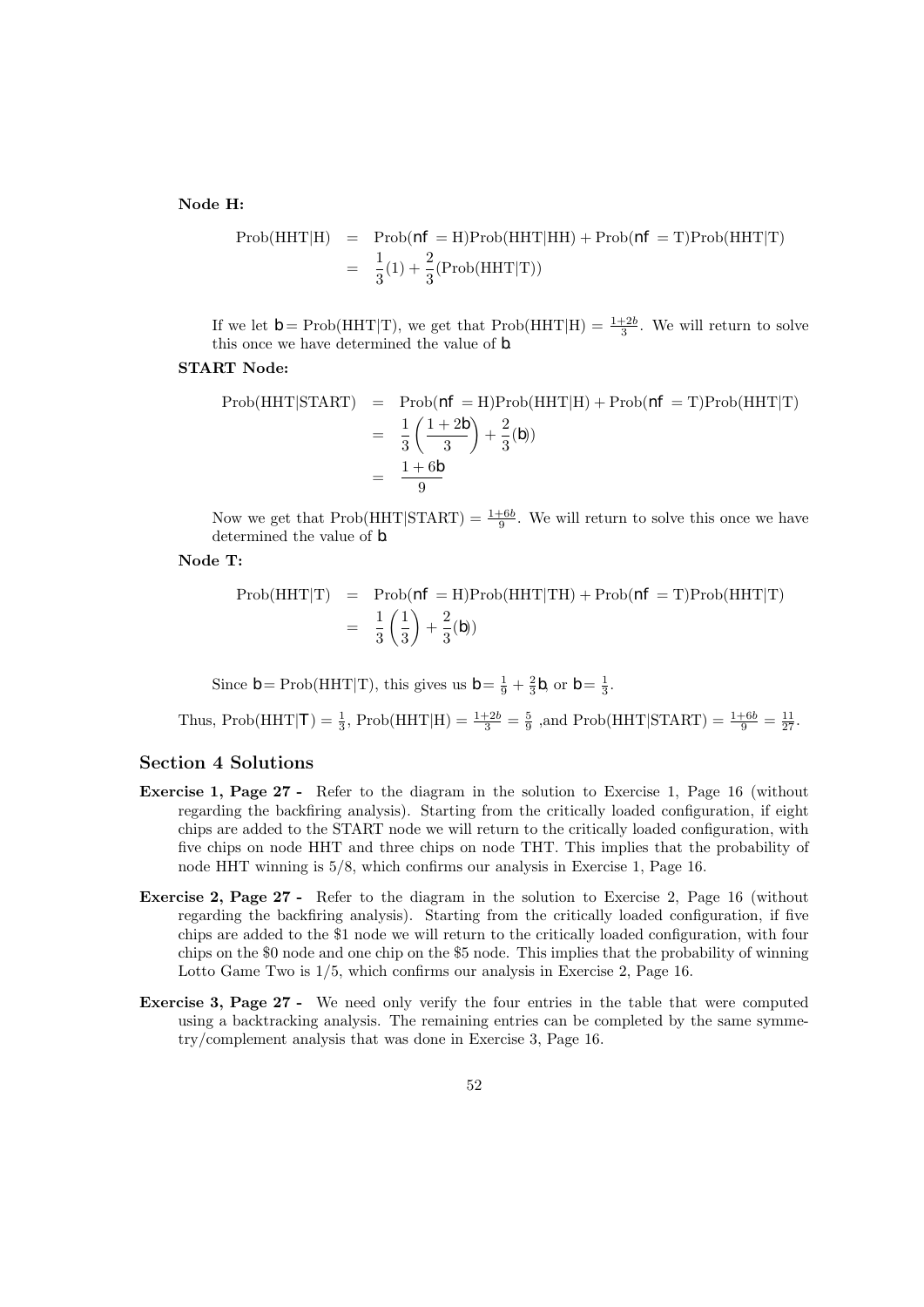- Refer to part (a) of the diagram in the solution to Exercise 3, Page 16 (without regarding the backfiring analysis). Starting from the critically loaded configuration, if two chips are added to the START node we will return to the critically loaded configuration, with one chip on node HH and one chip on node HT. This implies that the probability of HH beating HT is 1/2, which confirms our analysis in Exercise 3, Page 16.
- Refer to part (b) of the diagram in the solution to Exercise 3, Page 16 (without regarding the backfiring analysis). Starting from the critically loaded configuration, if four chips are added to the START node we will return to the critically loaded configuration, with one chip on node HH and three chips on node TH. This implies that the probability of HH beating TH is 1/4, which confirms our analysis in Exercise 3, Page 16.
- Refer to part (c) of the diagram in the solution to Exercise 3, Page 16 (without regarding the backfiring analysis). Starting from the critically loaded configuration, if two chips are added to the START node we will return to the critically loaded configuration, with one chip on node HH and one chip on node TT. This implies that the probability of HH beating TT is 1/2, which confirms our analysis in Exercise 3, Page 16.
- Refer to part (d) of the diagram in the solution to Exercise 3, Page 16 (without regarding the backfiring analysis). Starting from the critically loaded configuration, if two chips are added to the START node we will return to the critically loaded configuration, with one chip on node HT and one chip on node TH. This implies that the probability of HT beating TH is 1/2, which confirms our analysis in Exercise 3, Page 16.
- Exercise 4, Page 27 Refer to part (b) of the diagram in the solution to Exercise 3, Page 16 (without regarding the backfiring analysis). Starting from the critically loaded configuration, if four chips are added to the START node we will return to the critically loaded configuration, with one chip on node HH and three chips on node TH. It requires a total of 12 moves to return to the critically loaded configuration. This implies that the expected number of tosses to complete a game between HH and TH is  $\frac{12}{4} = 3$ , which confirms our analysis in Exercise 7, Page 19.
- Exercise 5, Page 27 In order to model a coin tossing game in which the probability of tossing a head is 2/5, we could recreate the original graph for this game, but have five arrows leaving each node, two going to the node that results from H on the next toss and three going to the node that results from T on the next toss. This is difficult to draw, so we will represent it here by putting a boldface numeral 2 or 3 on each arrow to indicate the number of arrows we wish to use. The resulting diagram is below:

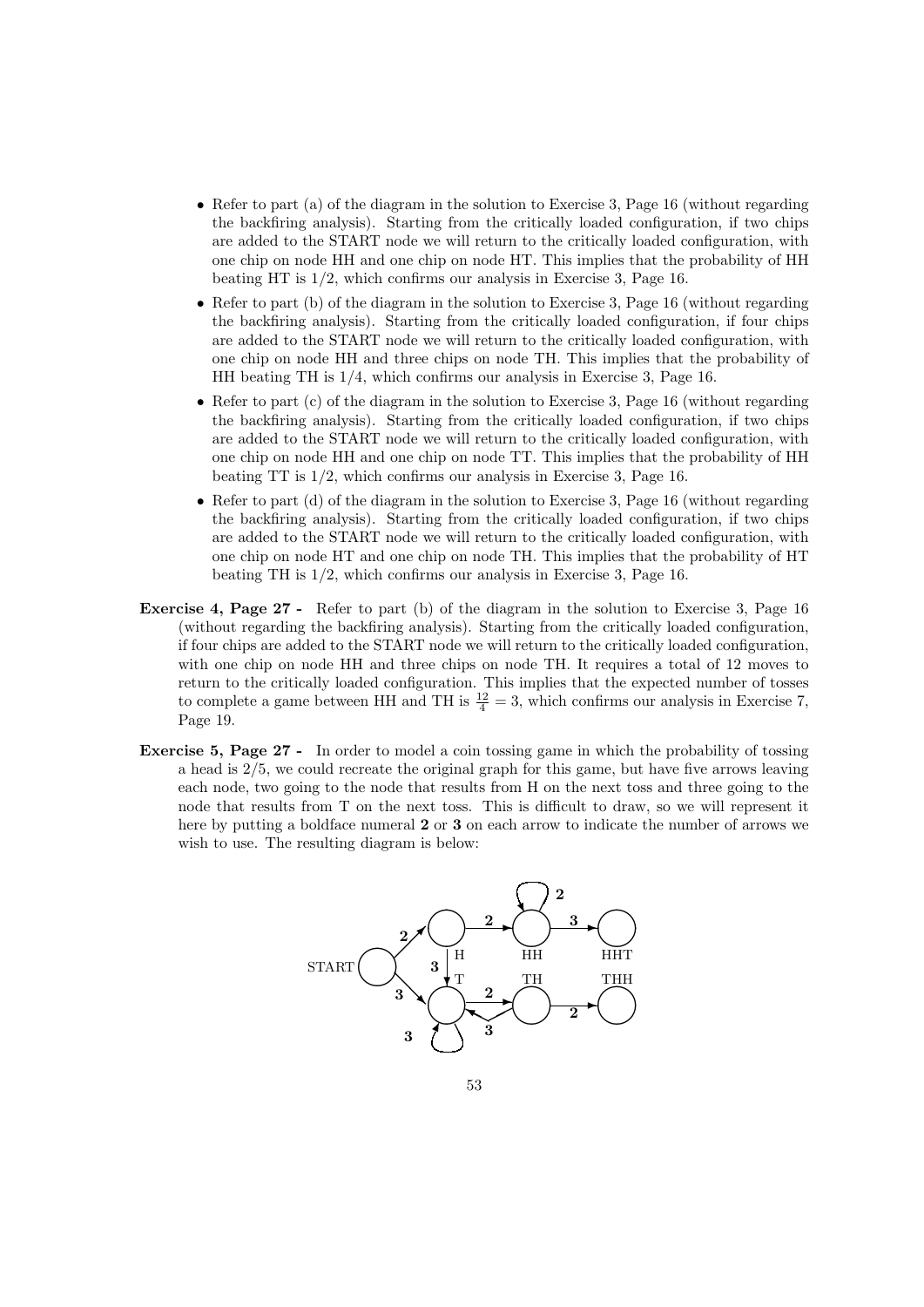Since each node has five arrows leaving it, the critically loaded configuration will have four chips on each interior node. We will add chips five at a time to the START node, and proceed as usual. The details of this are left to the reader, however we note that the critically loaded configuration recurs after adding 300 chips to the game, and results in 48 chips on node HHT and 252 chips on node THH. Thus, the probability of HHT beating THH in this game is  $\frac{48}{300} = \frac{4}{25}$ , which confirms our analysis in Exercise 5, Page 17. Further, it took 2705 total moves to return to the critically loaded configuration, so the expected number of moves is  $\frac{2705}{300} = \frac{541}{60} = 9\frac{1}{60}$  as we found in Exercise 9, Page 19.

Exercise 6, Page 27 - In each of the four exercises, firing the nodes in a different order should result in exactly the same results as in the original analysis.

### Section 5 Solutions

Exercise 1, Page 36 - It is difficult to draw the required diagram, so we will represent it here by putting a boldface numeral 3 on each arrow to indicate that each arrow in the diagram actually represents three arrows. The resulting diagram is below:



Because each node has six arrows leaving it, the critically loaded configuration has five chips on each interior node. This configuration recurs after 12 chips are added to the START node, and it takes a total of 78 moves. When we reach the critically loaded configuration there are three chips on node HHT and nine chips on node THH. Thus, the ratios of chips on nodes HHT and THH to the number of chips added to the START node are 1/4 and 3/4 respectively, and the expected number of tosses to complete the game is  $78/12 = 6.5$ . These values agree with the ratios we obtained in the original coin tossing game between HHT and THH.

- Exercise 2, Page 37 If we were to multiply the number of arrows between each pair of nodes by a positive integer  $n$ , we would expect the critically loaded configuration to recur after  $n$ times as many chips had been added to the START node,  $n$  times as many moves had been made, and  $n \times n$  times as many chips ended up on each absorbing node. Thus, all of the ratios we computed would remain the same.
- Exercise 3, Page 37 The diagram for the coin tossing game between HHH and HTH is given below: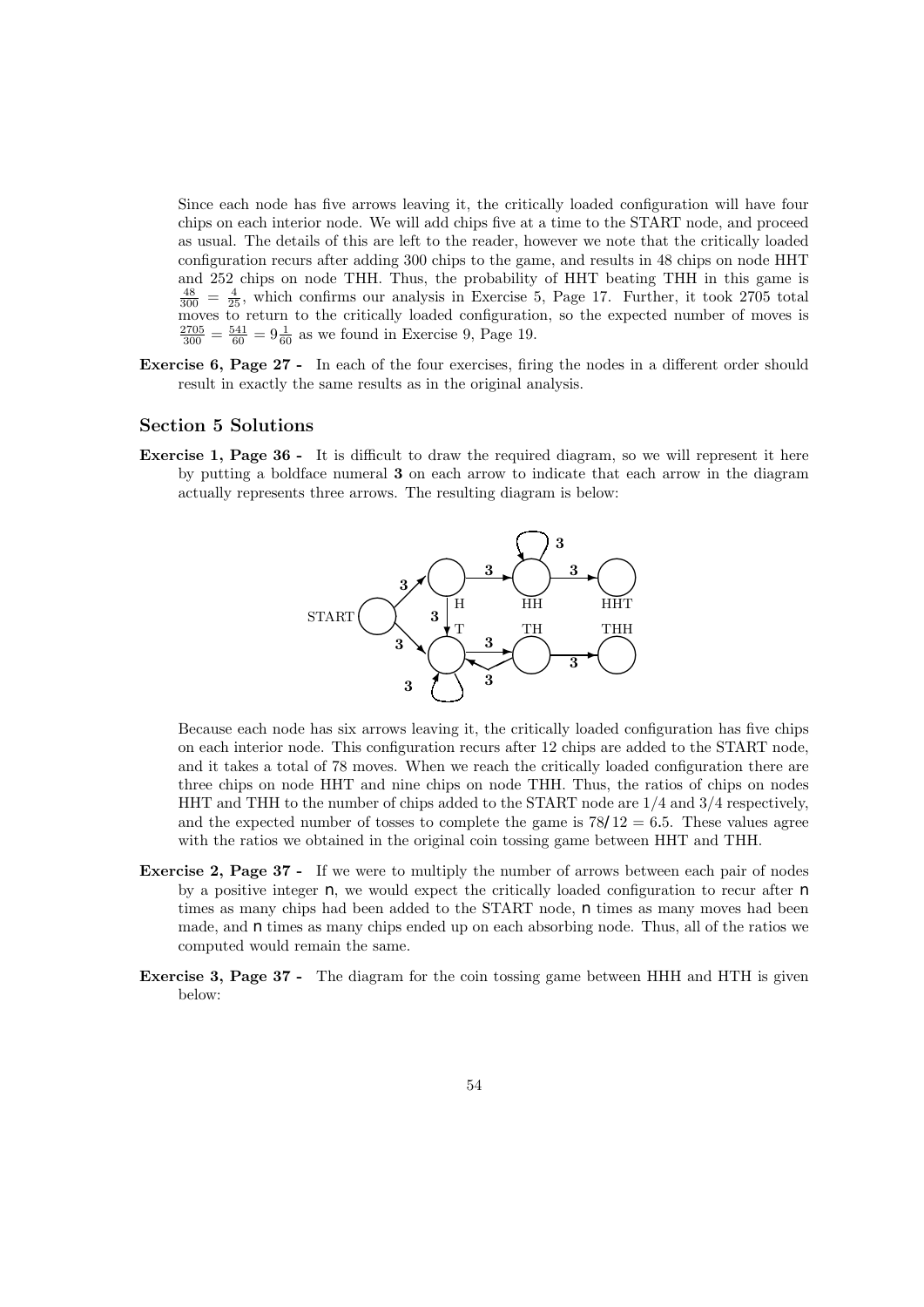

We will let  $S_1 = \text{START}, S_2 = H, S_3 = T, S_4 = HH, S_5 = HT, S_6 = HHH, \text{ and } S_7 = HTH.$  Thus we have the matrices  $P$ ,  $Q$ , and  $R$  given by  $P =$  $\begin{pmatrix} 0 & 1/2 & 1/2 & 0 & 0 \end{pmatrix}$  0 0  $0 \t 0 \t 1/2 \t 1/2 \t 0 \t 0$  $0 \t1/2 \t1/2 \t0 \t0 \t0 \t0$  $0 \t 0 \t 0 \t 1/2 \t 1/2 \t 0$ 0 0  $1/2$  0 0 | 0  $1/2$ − − − − − | − − 0 0 0 0 0 | 1 0 0 0 0 0 0 | 0 1  $\setminus$  $\overline{\phantom{a}}$ ,  $Q =$  $\sqrt{ }$  $\overline{\phantom{a}}$  $0 \t1/2 \t1/2 \t0 \t0$  $0 \t 0 \t 0 \t 1/2 \t 1/2$  $0 \t1/2 \t1/2 \t0 \t0$  $0 \t 0 \t 0 \t 1/2$  $0 \t 0 \t 1/2 \t 0 \t 0$  $\setminus$ , and  $R =$  $\sqrt{ }$  $\overline{\phantom{a}}$ 0 0 0 0 0 0  $1/2 \t 0$  $0 \t 1/2$  $\setminus$  $\left| \cdot \right|$ The matrix  $I - Q$  is therefore given by  $I - Q = \begin{bmatrix} 0 & 1 & 0 & -1/2 & -1/2 \\ 0 & -1/2 & 1/2 & 0 & 0 \\ 0 & 0 & 0 & 1 & -1/2 \end{bmatrix}$  $\begin{pmatrix} 1 & -1/2 & -1/2 & 0 & 0 \end{pmatrix}$  $0 \t -1/2 \t 1/2 \t 0 \t 0$ 0 0 0 1  $-1/2$  $\begin{bmatrix} 0 & 1 & 0 & -1/2 & -1/2 \\ 0 & -1/2 & 1/2 & 0 & 0 \\ 0 & 0 & 0 & 1 & -1/2 \\ 0 & 0 & -1/2 & 0 & 0 \end{bmatrix}$ . Using technology we compute  $(I - Q)^{-1} =$  $\sqrt{ }$  $\overline{\phantom{a}}$ 1 1.6 2.2 0.8 1.2 0 1.6 1.2 0.8 1.2 0 1.6 3.2 0.8 1.2 0 0.4 0.8 1.2 0.8 0 0.8 1.6 0.4 1.6 <sup>1</sup>  $\cdot$ This gives us that  $(I - Q)^{-1}R =$  $\sqrt{ }$  $\overline{\phantom{a}}$ 1 1.6 2.2 0.8 1.2 0 1.6 1.2 0.8 1.2 0 1.6 3.2 0.8 1.2 0 0.4 0.8 1.2 0.8 0 0.8 1.6 0.4 1.6 A.  $\overline{\phantom{a}}$  $\sqrt{ }$  $\overline{\phantom{a}}$ 0 0 0 0 0 0  $1/2 \t 0$  $0 \t 1/2$  $\setminus$  $\Bigg) =$  $\sqrt{ }$  $\overline{\phantom{a}}$ 2/5 3/5 2/5 3/5 2/5 3/5 3/5 2/5 1/5 4/5 A. .

From this we can conclude that the probability of HHH winning the game is 2/5. We can also conclude that the probability of HHH winning doesn't change if we get an H on the first toss. This can also be seen by noting that we must have an H for the first toss of either winning sequence.

**Exercise 4, Page 37 -** Below is the tree for HHT vs. THH. An uppercase **T** represents state  $s_3$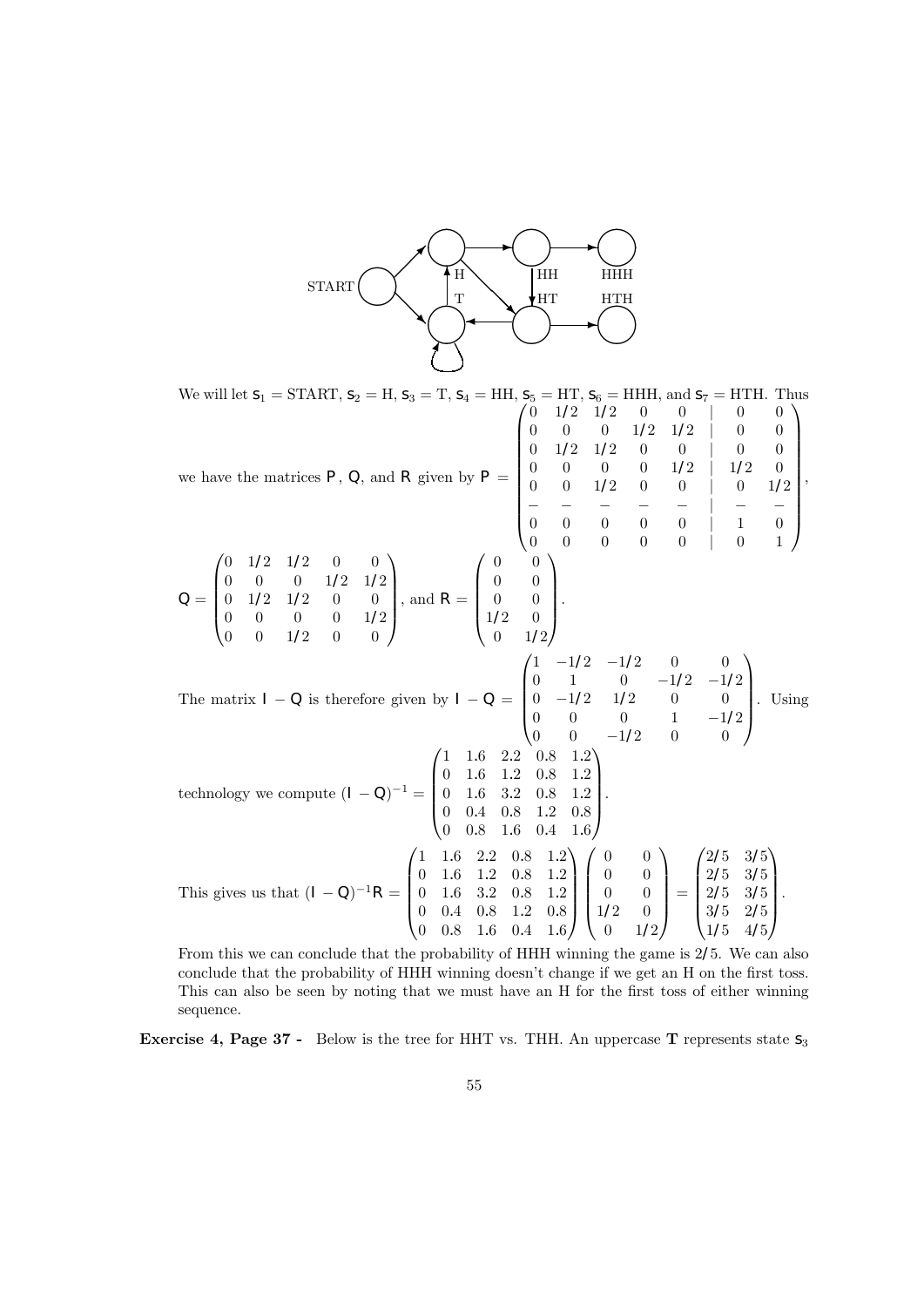(node T). An uppercase  $H$  represents state  $S_5$  (node TH). A lowercase "h" represents either state  $S_7$  (a win for THH), state  $S_4$  (node HH), or state  $S_2$  (node H). A lowercase "t" represents state  $S_6$  (a win for HHT). Note that each occurrence of **H** follows a **T** and that for each **H** following a T there is another T following the first T. Thus, for games starting at state  $S_1$ , half of the visits to state  $S_3$  will yield visits to state  $S_5$ . That means  $t_{15} = \frac{1}{2} t_{13}$ .